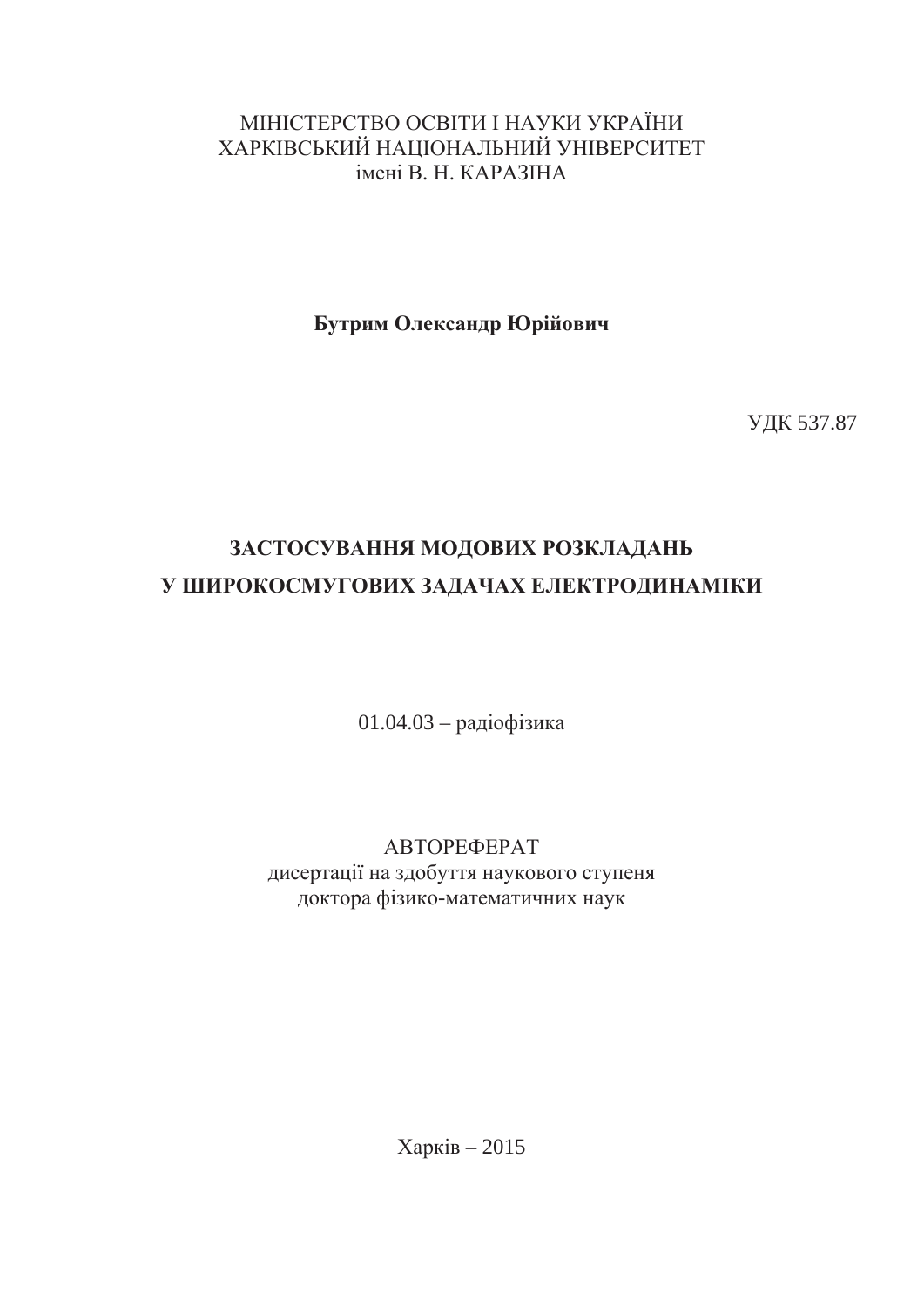Дисертацією є рукопис.

Робота виконана в Харківському національному університеті імені В. Н. Каразіна Міністерства освіти і науки України.

# **Науковий консультант:**

доктор фізико-математичних наук, професор

## Колчигін Микола Миколайович,

Харківський національний університет імені В. Н. Каразіна, завідувач кафедри теоретичної радіофізики.

# Офіційні опоненти:

доктор фізико-математичних наук, член-кореспондент НАН України, Мележик Петро Миколайович.

Інститут радіофізики і електроніки ім. О. Я. Усикова, директор;

доктор фізико-математичних наук, професор **Нерух Олександр Георгійович,** 

Харківський національний університет радіоелектроніки, завідувач кафедри вищої математики;

доктор фізико-математичних наук, старший науковий співробітник, Куриляк Дозислав Богданович,

Фізико-механічний інститут ім. Г. В. Карпенка НАН України, завідувач відділу фізичних основ діагностики матеріалів.

Захист відбудеться" у народи 2015 р. о стадині на засіданні спеціалізованої вченої ради Д 64.051.02 Харківського національного університету імені В.Н. Каразіна за адресою: 61022, м. Харків, пл. Свободи 4, ауд. 3-9.

З дисертацією можна ознайомитись у Центральній науковій бібліотеці Харківського національного університету імені В.Н. Каразіна за адресою: 61022, м. Харків, пл. Свободи 4.

Автореферат розісланий "\_\_\_\_\_" \_\_\_\_\_\_\_ 2015 р.

Учений секретар спеціалізованої вченої ради Аркуша Ю. В.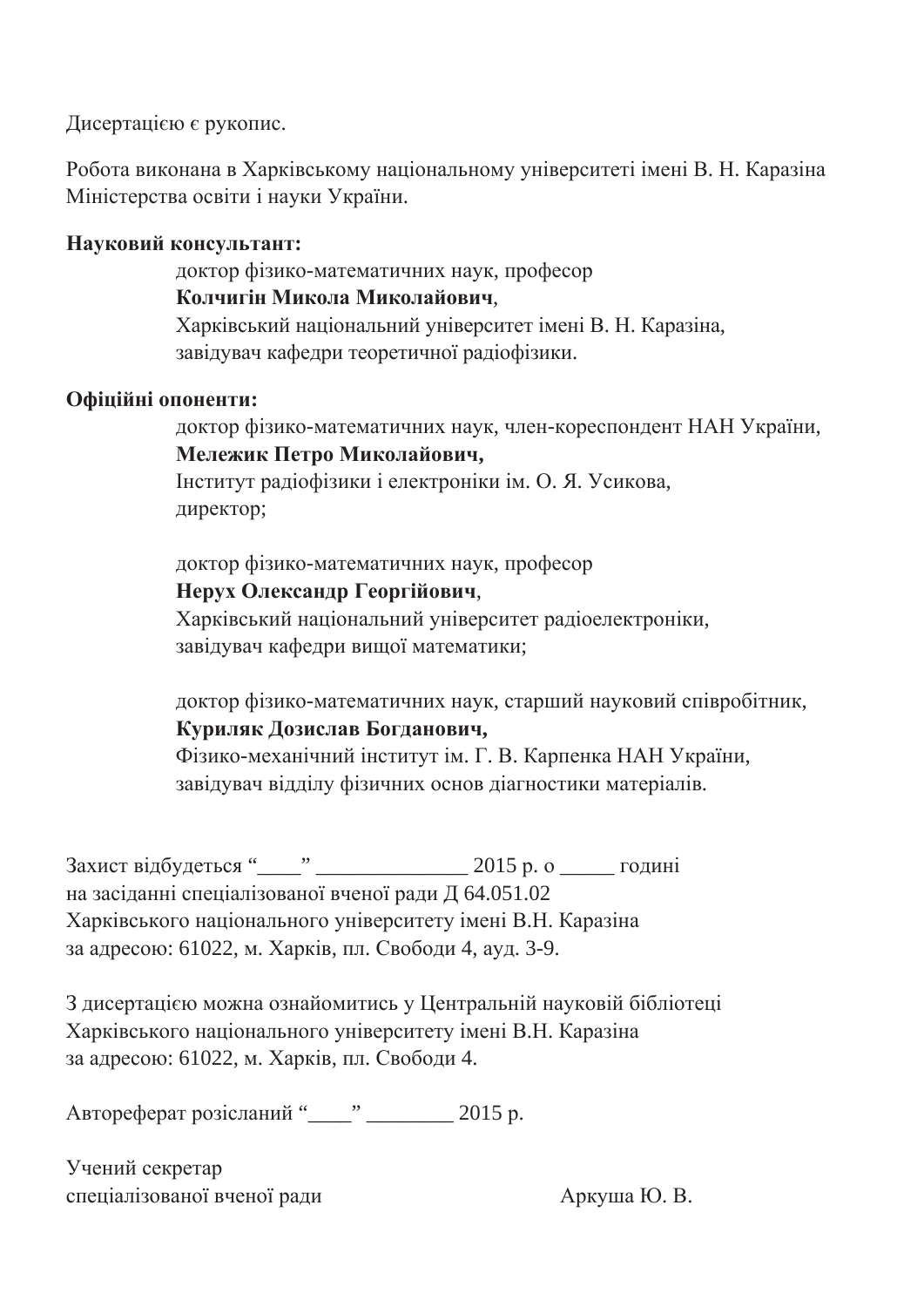Актуальність теми. Інтерес до задач збудження та поширення нестаціонарних сигналів в хвилеведучих структурах та у вільному просторі виник ще з другої половини минулого століття у зв'язку з проблематикою захисту радіоелектронної апаратури від впливу електромагнітного імпульсу ядерного вибуху. Ранні роботи з розповсюдження імпульсних сигналів у хвилеводах пов'язані в СРСР перш за все з ім'ям Г. Кісунька, серед закордонних вчених слід відзначити М. Cerillo, G.I. Cohn, M. Cotte, R.S. Elliott, A.E. Karbowiak.

Надалі імпульсні та широкосмугові сигнали навчилися генерувати й активно використовувати в радіолокації, в основному на невеликих відстанях: підповерхнева локація для пошуку труб, кабелів, мін, боєприпасів, археологічного пошуку, радари для локації крізь стіни, для виявлення людей під завалами, локація крізь листя тощо. Переваги використання таких сигналів в локації обумовлені значним поліпшенням роздільної здатності по дальності, а також можливістю ідентифікації зондуємих об'єктів за їх специфічними резонансами. Імпульсні локатори використовуються також для локації літаків, при цьому вони мають властивості надроздільності за дальністю, що дозволяє спостерігати окремі частини літака, ідентифікувати клас літака, а також виявляти літаки-стелси. Піонером сучасної моди на надширокосмугові (НШС) методи слід назвати Н. F. Harmuth, потім відзначились D. Ross та K. Robbins, T. Barret. Прикладні дослідження у галузі НШС в пострадянських країнах пов'язані з прізвищами I. Імморєєва, Л. Астаніна, О. Кардо-Сисоєва, О. Костильова, В. Кримського, С. Масалова, Г. Почаніна, М. Колчигіна, Б. Левітаса, М. Фінкельштейна та багатьох інших.

У 90-х роках минулого століття інтереси в галузі генерації потужних імпульсних сигналів змістилися з захисту від електромагнітного імпульсу (ЕМІ) в бік штучного створення таких імпульсів для впливу на електронні засоби в якості «електромагнітної зброї», яка здатна на великій відстані від антени виводити з ладу напівпровідникову апаратуру за допомогою електромагнітного імпульсу високої напруженості. Крім того створюються також ЕМІ бомби, які доставляються ближче до супротивника за допомогою снарядів або ракет і генерують ЕМІ в безпосередній близькості від апаратури, на яку необхідно вплинути. З цієї тематики слід відзначити роботи таких вчених, як D. Giri, C. Baum, I. Магда, А. Прищепенко.

З початком 21-го століття значно зріс інтерес до комерційного використання систем зв'язку на імпульсних сигналах. Це зумовлено, в першу чергу, введенням стандарту Американською комісією зв'язку (FCC), яка дозволила вільне використання надширокосмугових сигналів із заданим обмеженням на спектральну густину енергії випромінюваних імпульсів у смузі частот 0,5-10 ГГц. Іншим стимулом стало створення адекватної елементної бази, зокрема, генераторів імпульсів, які дозволяють синтезувати форму імпульсів пікосекундної тривалості. У результаті широкосмугові сигнали зайняли важливе місце в техніці зв'язку, де використання широкої смуги дає такі переваги, як висока швидкість передачі даних, захищеність від завад, прихований зв'язок – коли ефірні канали зв'язку важко виявити через розподіл енергії по широкій смузі частот та використання шумоподібних сигналів. Імпульсні системи зв'язку не порушують роботу звичайних вузькосмугових систем, забезпечують більш високу щільність радіоканалів та є більш пристосованими до передачі цифрових сигналів.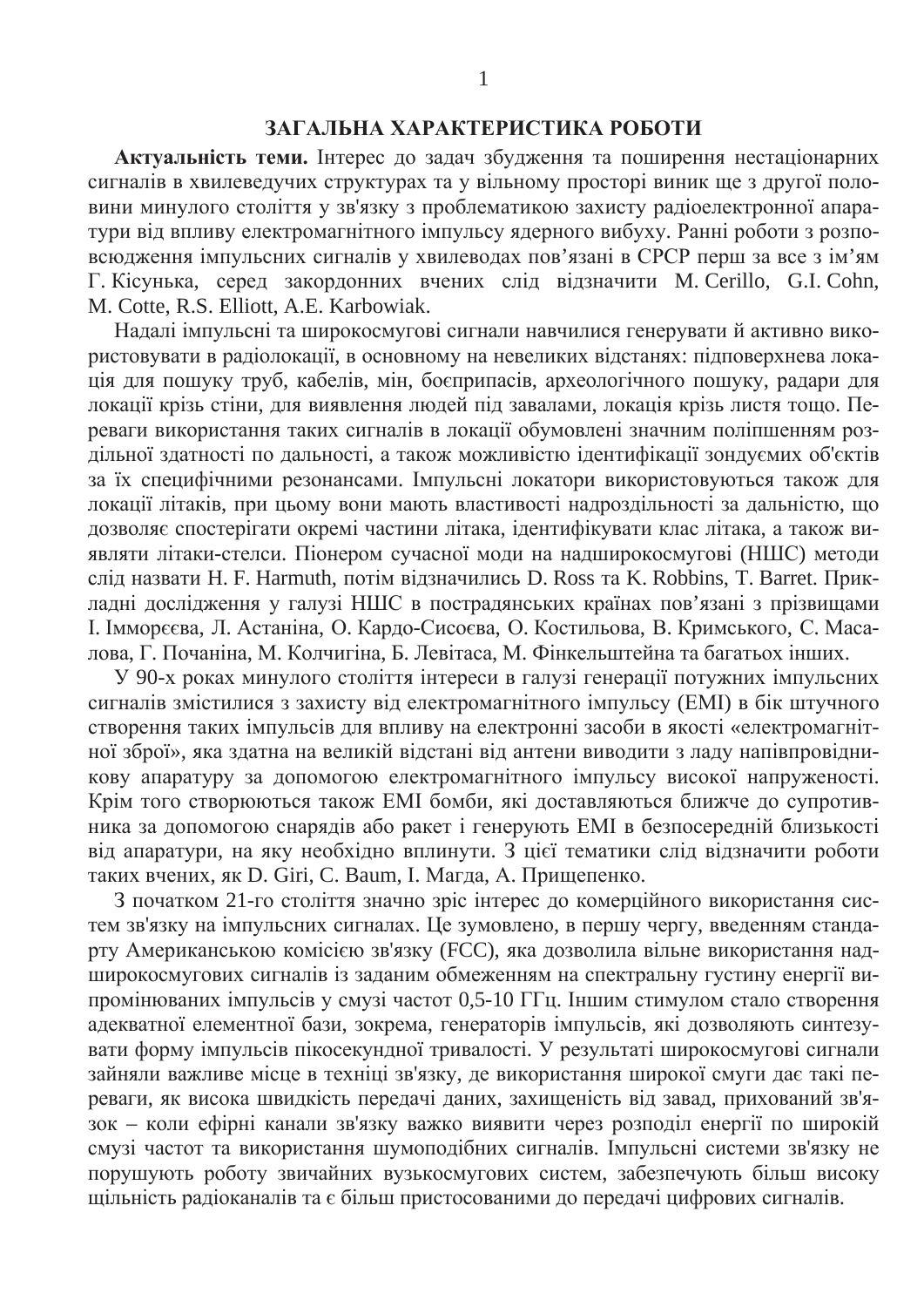Важливою проблемою електродинаміки нестаціонарних сигналів є вивчення та розрахунок проходження надкоротких імпульсів в неоднорідних середовищах, зокрема ъ неоднорідних хвилеводах. Ця проблема безпосередньо пов'язана з питаннями впливу потужних коротких імпульсів на радіоелектронну апаратуру, адже радіотехнічні тристрої пов'язані з зовнішнім середовищем через хвилевідні тракти з різними неоднорідностями. Крім того, значне поширення знайшли друковані пристрої НВЧ, такі як мікросмужкові лінії, щілинні лінії тощо Всі вони являють собою квазі-ТЕМ лінії, в яких існує основна мода, яка не має частоти відсічки, і тому здатна без істотних спотворень передавати імпульсні сигнали, в тому числі такі, що мають спектральну складову поблизу нульової частоти, наприклад, гаусівський імпульс. Однак приставка **TAS** SESSEE STRING THE VILLE STRING THE VILLE TRING THE VILLE STRING THE VILLE AND THE VILLE TRING THE VILLE TRING THE VILLE TRING THE VILLE TRING THE VILLE TRING THE VILLE TRING THE VILLE TRING THE VILLE TRING THE VILLE не мають дисперсії. Застосування методів розрахунку, що базуються на використанні перетворення Фур'є, в даному випадку призводить до значних труднощів обчислювального характеру, тому що у лініях з неоднорідним в поперечному перетині розподіпом діелектрика (як це має місце в друкованих лініях) від частоти залежить не тільки постійна поширення, але й модова конфігурація електромагнітного поля. У такому випадку використання модового підходу, традиційно застосовуваного в частотній області (ЧО), вимагає розв'язання задачі щодо визначення власних мод на кожній частоті спектральної смуги сигналу. Тому подібні завдання в даний час вирішуються з використанням методів у часовій області. Оскільки точних аналітичних розв'язань для більшості практичних задач не існує, доводиться застосовувати різні числові методи.

Найбільш поширеним та універсальним на сьогоднішній день в цій галузі є метод скінченних різниць у часовій області (FDTD) та різноманітні його модифікації, такі як метод скінченних об'ємів (FVTD), псевдоспектральний метод (PSTD) тощо. Ці методи засновані на дискретизації рівнянь Максвела в диференціальній (FDTD, PSTD) або інтегральній (FVTD) формі на регулярній (FDTD, PSTD) або нерегулярній (FVTD, mapped PSTD, multi-domain Chebyshev PSTD) сітці. Однак застосування цих методів для розв'язання задач з різко неоднорідними середовищами призводить до необхідності використовувати досить густу сітку за координатами (15-20 точок на довжину хвилі найбільш високочастотної складової сигналу в середовищі з найбільшою діелектричною проникністю, або більше, якщо необхідно точно врахувати лания действер действер и источно и тематической, активности, активности, активности, кути тощо). Найкращі реалізації цього методу (PSTD) вимагають дискретизації 2-3 точок на довжину хвилі в однорідному середокътъ у завититетът и при темати и темати и темати и темати и темати де збудження багатьох гармонік поля, тому необхідно використовувати досить густу сітку в поперечній площині. У випадку псевдоспектральних методів наявність висококонтрастних меж є причиною поганої збіжності розв'язків. Це значно збільшує вимоги до розмірів пам'яті, призводить до накопичення помилок і зайвих обчислювальних ɜɢɬɪɚɬ, ɧɟ ɞɨɡɜɨɥɹɽ ɩɪɨɜɨɞɢɬɢ ɹɤɿɫɧɢɣ ɚɧɚɥɿɡ ɩɪɨɰɟɫɿɜ, ɜɢɜɱɚɬɢ ɡɚɝɚɥɶɧɿ ɦɟɯɚɧɿɡɦɢ явища в цілому. Таким чином, ця область залишається недостатньо дослідженою. Серед вчених, що внесли значний внесок у розвиток згаданих обчислювальних методів слід згадати піонерську роботу К. Yee, який започаткував метод FDTD, огляд сучасного стану цих методів можна знайти у майже канонічних книгах A. Taflove, серед українських вчених слід відзначити роботи школи Ю. Сіренка.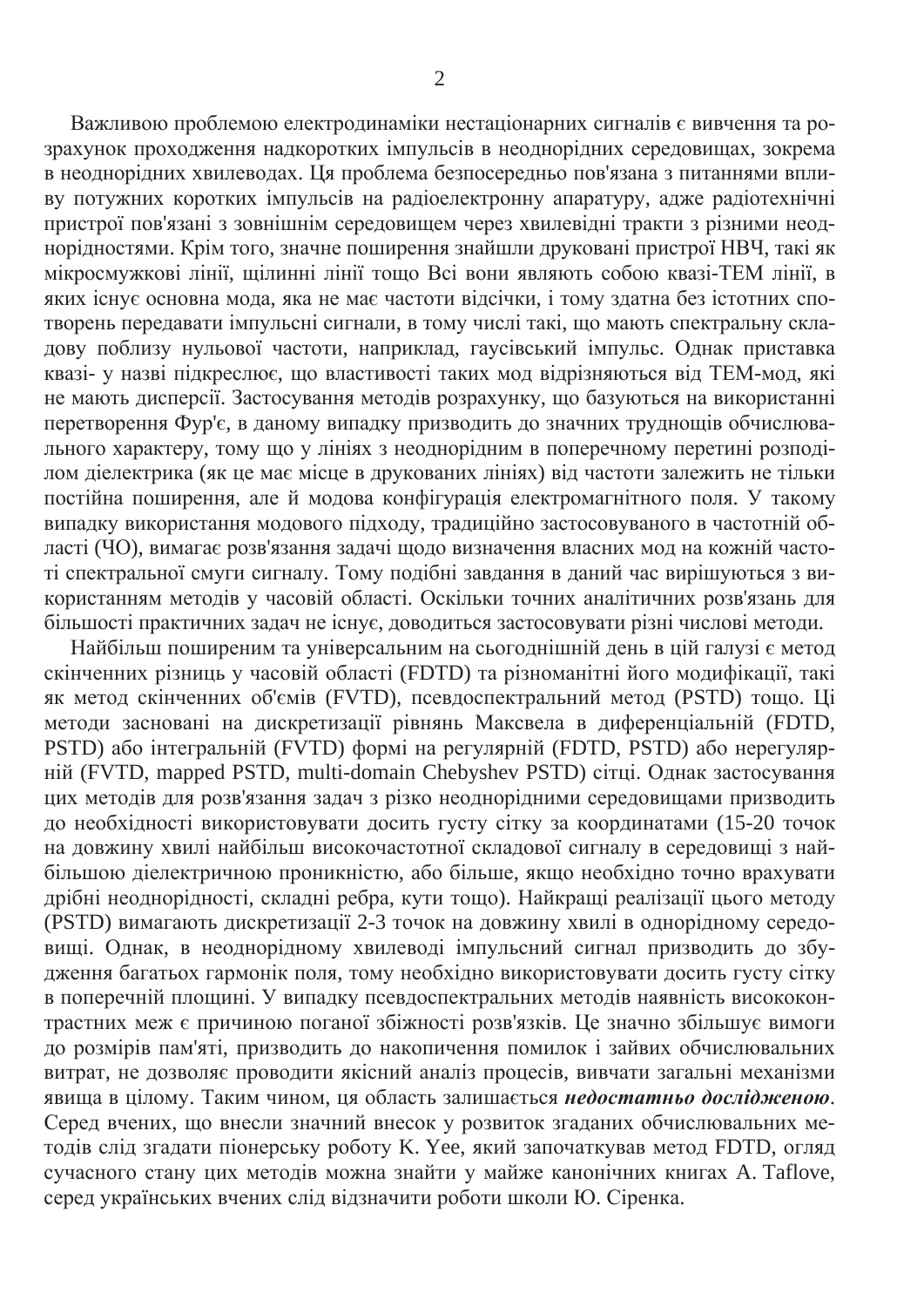Крім суто числових методів можна згадати й аналітико-числові методи на основі методу інтегральних рівнянь Вольтерра, що розробляються у Харкові під керівництвом О. Неруха та Н. Сахненко. Ці роботи більше пов'язані з дослідженням поведінки iмпульсних сигналiв за наявностi нестацiонарних середовищ.

Цікавість до аналітичних методів дослідження поширення імпульсів у хвилеводах відновилась у 1990-х роках, що пов'язано з прізвищами В. Борисова, А. Шварцбурга, G. Kristensson, W. Geyi. Випромінювання та поширення імпульсів у вільному простоpi аналітичними методами досліджували A. Shlivinski, E. Heyman, R.W. Ziolkowski, А. Yarovoy, C. Baum, I. Зернов, Я. Пустовой, Л. Содін, В. Лісіцин та інших.

Харківську школу аналітичних методів дослідження хвилевідних та резонаторних задач у часовій області започаткував О. Третьяков. Він у 1986 р. і запропонував підхід, що був умовно названий методом модового базису (ММБ). Крім того слід зазначити роботи О. Шматька та 3. Назирова щодо ММБ для резонаторів з неоднорідним заповненням. Головною проблемою ММБ у початковому формулюванні було, те, що для розкладання полів пропонувалось використовувати систему мод порожнього хвилеводу. Тому за наявності неоднорідного діелектрика мали відбуватись значні міжмодові перетворення, бо окремі моди не задовольняли граничним умовам на межах діелектриків, що призводило б до повільної збіжності розв'язку. Зазначену проблему було подолано автором дисертації в ранніх роботах за допомогою включення параметрів поперечно неоднорідного середовища в задачу на визначення базису таким чином, щоб одержати самоспряжений оператор, який би давав повний спектр ортогональних (та біортогональних) мод для розкладання полів. Але це було зроблено лише для найпростішого випадку циліндричних хвилеводів з однозв'язною областю перетину. Порівняно з зазначеними ранніми роботами в рамках ММБ у цій дисертації запропоновано узагальнення методу на значно ширше коло проблем: розглянуто задачі в циліндричній системі координат (закриті хвилеводи з багатозв'язною областю поперечного перетину та з поперечно-неоднорідним заповненням діелектриком, відкритий простір – поширення імпульсних пучків, відкриті діелектричні хвилеводи) і в сферичній системі координат (конічні хвилеводи з багатозв'язною областю поперечного перетину та з азимутально-неоднорідним заповненням, поширення сферичних гармонік у вільному просторі). Крім того, запропоновано метод узгодження мод для розв'язання задач багатомодової дифракції у часовій області. Розглянуто низку задач одномодової дифракції на межах середовищ у хвилеводах у більш загальній постановці. Задачі збудження різноманітних конічних структур, у тому числі імпульсами, в Україні розглядались в роботах В. Сологуба, В. Дорошенка, З. Назарчука та Д. Куриляка. Метод узгодження мод був останнім часом ретельно досліджений І. Петрусенко та Ю. Сіренко.

Крім проблем, пов'язаних з поширенням імпульсів, розглянуто також задачі просторової фільтрації в багатосенсорних вимірювальних системах. Актуальність цього кола проблем визначається необхідністю фільтрації надслабких сигналів від серця пацієнта на тлі сильних зовнішніх завад в магнітокардіографічних вимірювальних системах. Серед робіт світових вчених у напрямку просторової фільтрації слід відзначити K. Sekihara, S. Nagarajana. Методи часо-частотного дослідження НШС сигналів в Україні розроблялись в роботах Л. Чорногора та О. Лазоренка.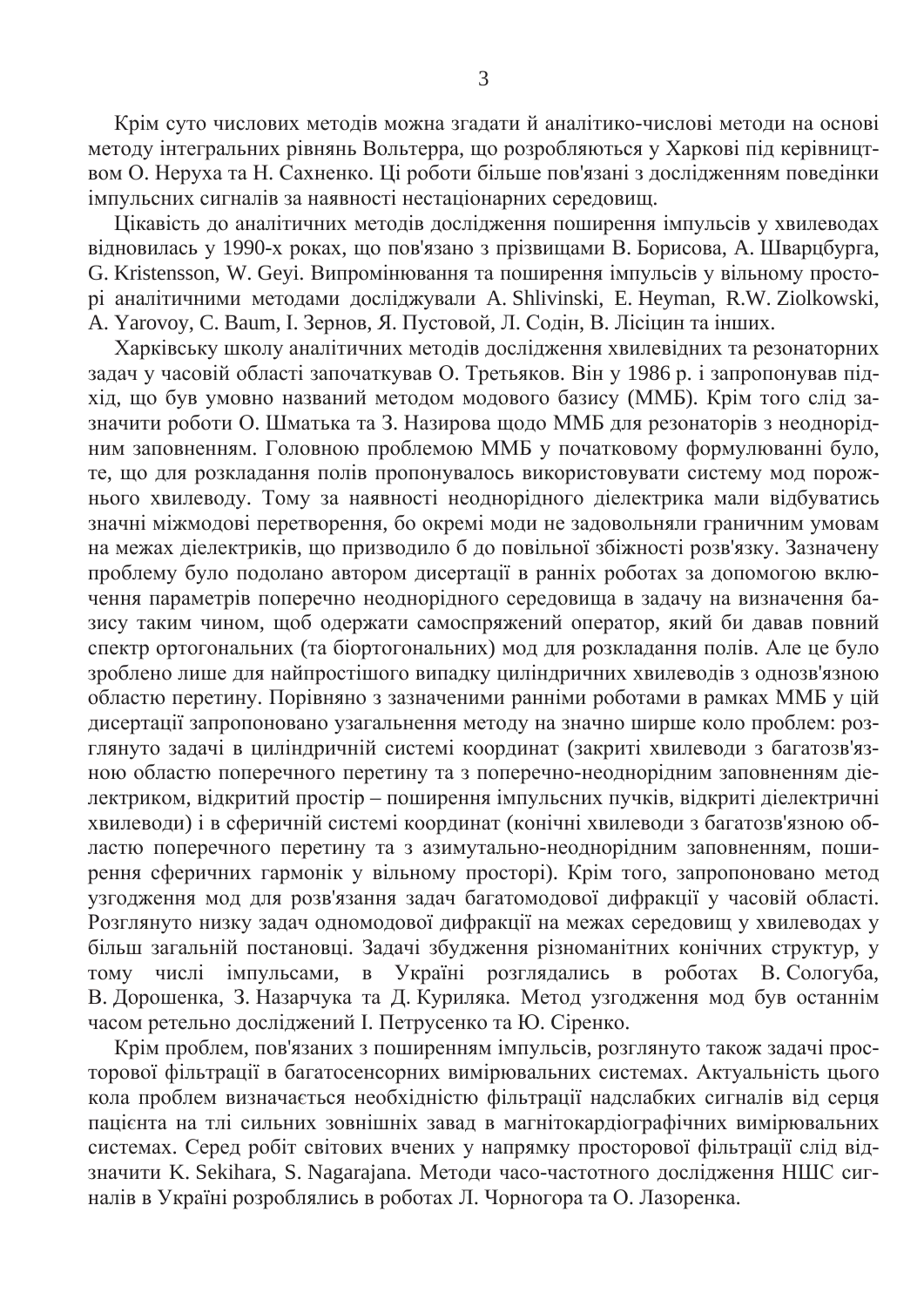Зв'язок роботи з науковими програмами, планами, темами. Дисертаційна робота була виконана у відповідності до плану науково-дослідних робіт Харківського національного університету імені В. Н. Каразіна в рамках держбюджетних тем: «Тривимірне моделювання розсіяння надширокосмугових електромагнітних сигналів на об'єктах, які розташовані у неоднорідних середовищах, з метою розвинення засобів для дослідження складних середовищ» (номер держреєстрації 0104U000674), «Створення нових моделей поширення імпульсів у лініях передачі та розробка нових випромінювачів імпульсних сигналів для систем зондування та зв'язку» (номер держресстрації 0106U001546), «Розробка та моделювання нових засобів формування спрямованого випромінювання надкоротких імпульсних сигналів» (номер держреєстрації 0107U000692), «Дослідження поширення та випромінювання імпульсів у відкритих та конічних хвилеводах і хвилеводах з дисперсним середовищем» (номер держресстрації 0109U000541), «Дослідження нестаціонарного та резонансного випромінювання електрично малих ТЕМ антен» (номер держреєстрації 0110U001426), «Дослідження взаємодії електромагнітних імпульсних сигналів з диспергуючим середовищем» (номер держресстрації 0112U000562), «Надширокосмугові випромінювачі та поглиначі на основі неоднорідних ТЕМ-рупорів та резистивних структур» (номер держреєстрації 0112U005890). Автор був відповідальним виконавцем або керівником зазначених робіт. Робота також частково пов'язана з виконанням міжнародного конкурсного проекту в рамках співробітництва ХНУ з закордонними партнерами, в якому автор був виконавцем: CRDF First Step to Market Award UK-B1-573-KH-04: "Development & Validation of Computational Tools for Quantification of Myocardial Ischemia", 2004-2006 pp., CardioMag Img., USA.

**Мета і задачі дослідження. Метою роботи** є розвиток існуючих і створення нових обчислювальних і аналітичних методів на основі модових розкладань у часовій області, а також їх застосування до вивчення фізичних закономірностей збудження, поширення, дифракції та випромінювання імпульсних сигналів у різноманітних регулярних хвилеведучих структурах.

Для досягнення поставленої мети необхідно розв'язати такі задачі:

- 1. Узагальнити метод модового базису на циліндричні хвилеводи з багатозв'язною областю поперечного перетину при факторизованій залежності параметрів середовища від поперечних координат і від поздовжньої координати та часу. Одержати систему зв'язаних еволюційних рівнянь для модових амплітуд. Вивчити властивості матричних коефіцієнтів рівнянь. Розробити числову схему розв'язання отриманих рівнянь. Верифікувати розв'язок, провівши числове моделювання та порівнюючи з результатами методу скінченних різниць (FDTD). Вивчити збіжність модового розкладання для сигналів з обмеженим спектром.
- 2. Узагальнити метод модового базису на конічні хвилеводи з багатозв'язною областю поперечного перетину при факторизованій залежності параметрів середовища від кутових координат і від радіальної координати та часу. Одержати систему зв'язаних еволюційних рівнянь для модових амплітуд. Розробити числову схему розв'язання отриманих рівнянь. Вивчити властивості матричних коефіцієнтів рівнянь. Вивчити збіжність модового розкладання.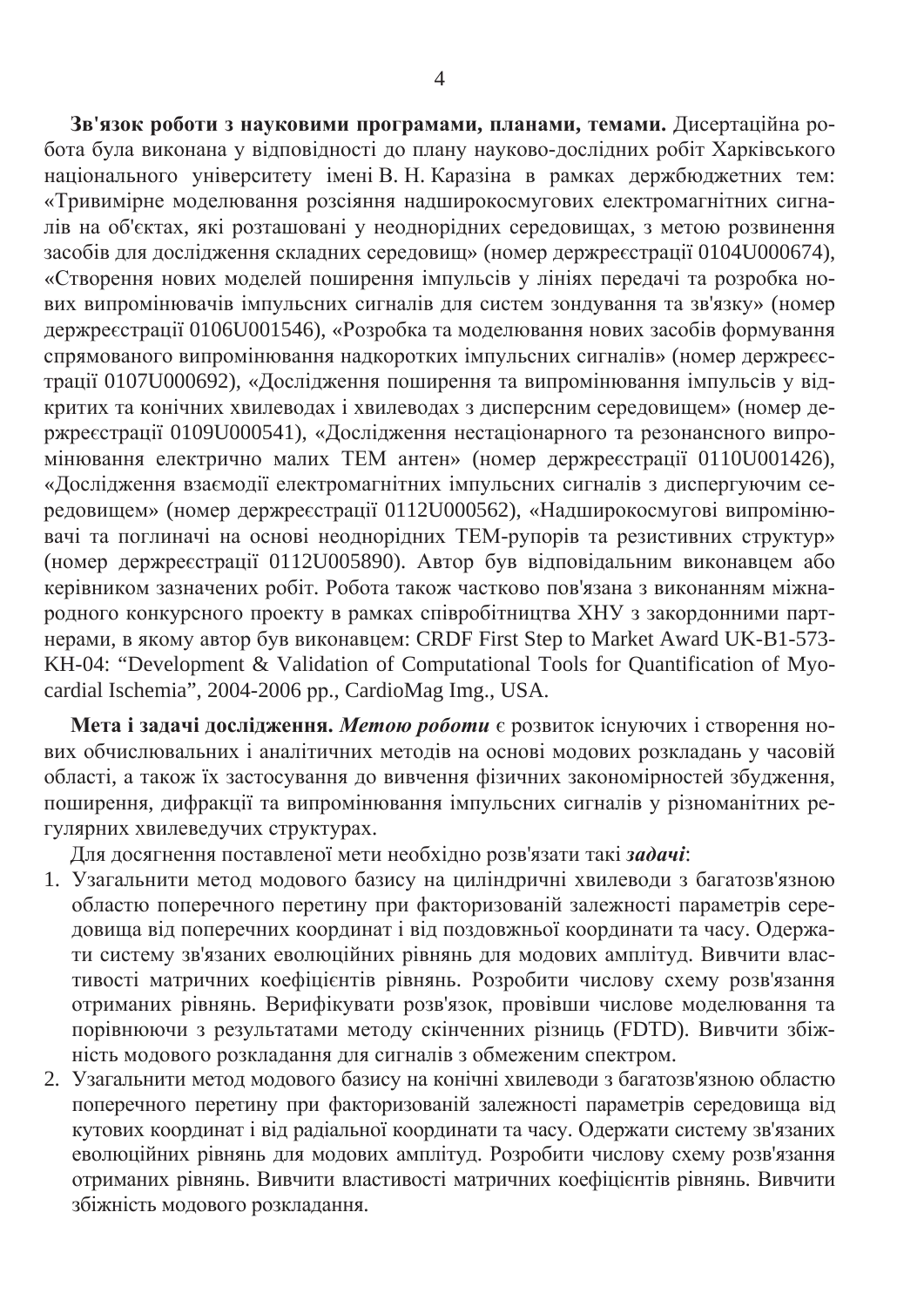- 3. За допомогою методу модового базису промоделювати збудження та поширення аипульсних хвильових пучків, дослідити характеристики кривизни та загасання нестаціонарного хвильового фронту, їх еволюцію при поширенні.
- 4. Узагальнити метод модового базису на відкриті дієлектричні хвилеводи. Отримати систему зв'язаних інтегро-диференційних еволюційних рівнянь для модових амплітуд. Розробити числову схему розв'язання отриманих рівнянь. Верифікувати розв'язок, провівши числове моделювання та порівнюючи з результатами моделювання за допомогою методу скінченних різниць для тіл обертання (BOR-FDTD) з супроводжуючим вікном.
- 5. Виявити та дослідити фізичні ефекти й особливості поведінки полів, що виникають при поширенні імпульсних сигналів у відкритих діелектричних хвилеводах.
- 6. Розробити числову схему розв'язання задач хвилеводної дифракції на основі застосування метода модового базису та метода узгодження мод безпосередньо у часовій області. Провести верифікацію отриманої схеми за допомогою порівняння з результатами FDTD моделювання на кількох типових задачах дифракції на стиках хвилеводів у циліндричній і конічній геометрії, зокрема для базових конфігурацій імпульсних антен.
- 7. Отримати аналітичний розв'язок у вигляді операторів дифракції у часовій області для найбільш загальної постановки задачі про дифракцію імпульсної хвилі на межі середовищ у хвилеводі. Вивчити фізичні явища, які відбуваються при падінні імпульсної Е-хвилі на межу провідного середовища в хвилеводі.
- 8. Дослідити фізичні механізми процесу аномального широкосмугового поглинання в тонких провідних циліндрах (дротах).
- 9. Розробити методи просторової та часової фільтрації для розв'язання задачі виділення слабкого сигналу від локального джерела магнітного поля на тлі сильних завад від віддалених джерел при магнітометричних вимірах. Провести числове моделювання та визначити оптимальні параметри вимірювальної системи та методики виділення корисного сигналу.

Об'єктом дослідження є процес збудження, поширення, дифракції та випромінювання імпульсних електромагнітних сигналів.

Предметом дослідження є характеристики нестаціонарного електромагнітного поля у різноманітних хвилевідних структурах та у вільному просторі, фізичні особливості досліджуваних хвилевих процесів.

Методи дослідження. Основним методом дослідження є розвинутий автором метод модового базису, що базується на методі неповного розділення змінних. Для побудови й обгрунтування повноти базису використовувалися методи функціонального аналізу: самоспряжені оператори, біортогональні базиси тощо. Аналітичні результати для операторів дифракції було одержано за допомогою методу перетворення Лапласа. Для верифікації результатів використовувався метод скінченних різниць у часовій області (FDTD), зокрема його модифікація для вісесиметричних структур (BOR-FDTD) із застосуванням супроводжуючого вікна. Для аналізу простору сигналів у мультисенсорних системах використовувався також метод власних ортогональних мод, що базується на сингулярному розкладанні матриць.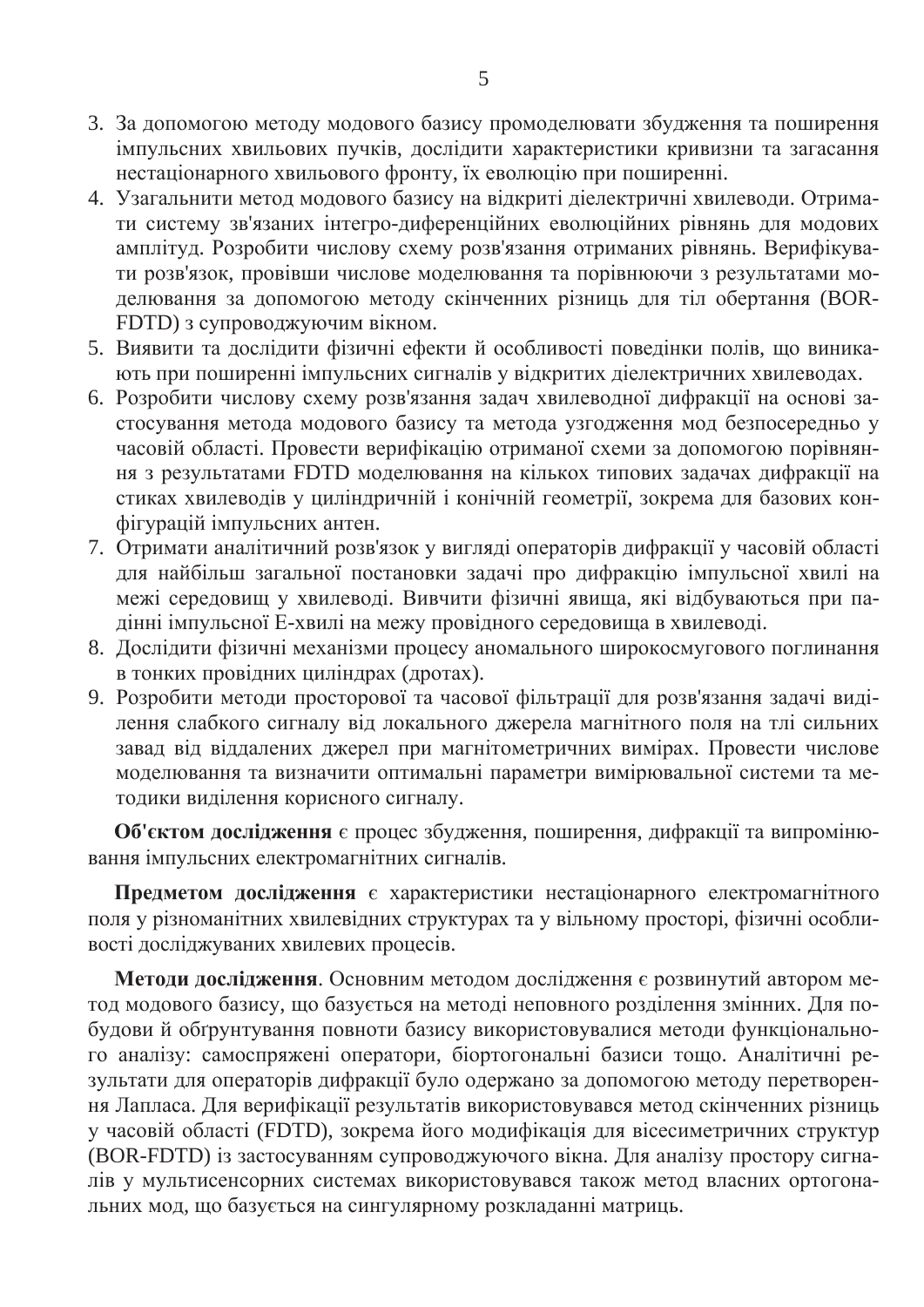# Наукова новизна одержаних результатів визначається наступним:

- Удосконалено метод модового базису для закритих циліндричних хвилеводів: модове розкладання узагальнено на випадок хвилеводів з багатозв'язною областю поперечного перетину та факторизованою залежністю матеріальних параметрів середовища. Це дозволило ефективно розглядати поширення імпульсів в актуальному класі ліній передачі з квазі-ТЕМ хвилями (таких як екрановані мікросмужкові та щілинні лінії на діелектричних підкладинках). Розроблено числову схему розв'язання одержаних еволюційних хвилевідних рівнянь. Встановлено швидку збіжність модових розкладань для сигналів з обмеженою спектральною смугою.
- Уперше побудовано метод модового базису для конічних хвилеводів з багатозв'язною областю поперечного перетину та факторизованою залежністю матеріальних параметрів середовища. Одержано та проаналізовано систему еволюційних хвилевідних рівнянь для цього випадку.
- Уперше побудовано метод модового базису для аналізу збудження та поширення імпульсних сигналів у відкритих дієлектричних хвилеводах. Отримано та проаналізовано систему інтегро-диференційних еволюційних хвилевідних рівнянь для цього випадку. Розроблено числову схему її розв'язання, яку застосовано для аналізу збудження та поширення імпульсних сигналів у відкритих дієлектричних хвилеводах.
- Уперше в результаті числового моделювання у часовій області процесу збудження та поширення імпульсного сигналу у відкритому діелектричному хвилеводі виявлено та проаналізовано нове фізичне явище у вигляді імпульсної поверхневої хвилі-передвісника, яка поширюється вздовж хвилеводу зі швидкістю світла у вільному просторі, зберігаючи свою просторову структуру при поширенні.
- Уперше на основі аналізу поведінки кривизни імпульсного хвильового пучка, за аналогією з відомим у частотній області поняттям фазового центру, запропоновано поняття окремих амплітудного та часового центру для адекватного опису поведінки імпульсних полів у проміжній зоні імпульсних антен. З погляду запропонованої моделі визначено особливості поведінки імпульсного хвильового пучка, що утворюється розподілом струмів на площині, які полягають у формуванні амплітудного центру позаду від площини збудження, а часовий центр встановлюється на відстані кількох поперечних розмірів пучка попереду.
- Уперше отримано в явному вигляді вирази у часовій області для операторів дифракції на плоскій межі розділу магніто-діелектриків із провідністю у хвилеводі.
- Уперше проаналізовано фізичні ефекти, які виникають при падінні імпульсної Е-хвилі на межу провідного середовища у хвилеводі. Виявлено та пояснено коливання поверхневого та об'ємного зарядів поблизу межі, які виникають при цьому процесі: за швидкістю згасання ці коливання пов'язано з поверхневою хвилею, що збуджується на межі провідного середовища.
- Уперше запропоновано числово-аналітичний метод розв'язання задач хвилевідної дифракції на основі модових перерозкладань безпосередньо у часовій області. На основі такого підходу проаналізовано імпульсне випромінювання кількох базових конфігурацій імпульсних антен.
- Уперше проведено фізичний аналіз аномального поглинання у тонких провідних дротах, коли перетин поглинання на кілька порядків перевищує діаметр дроту. У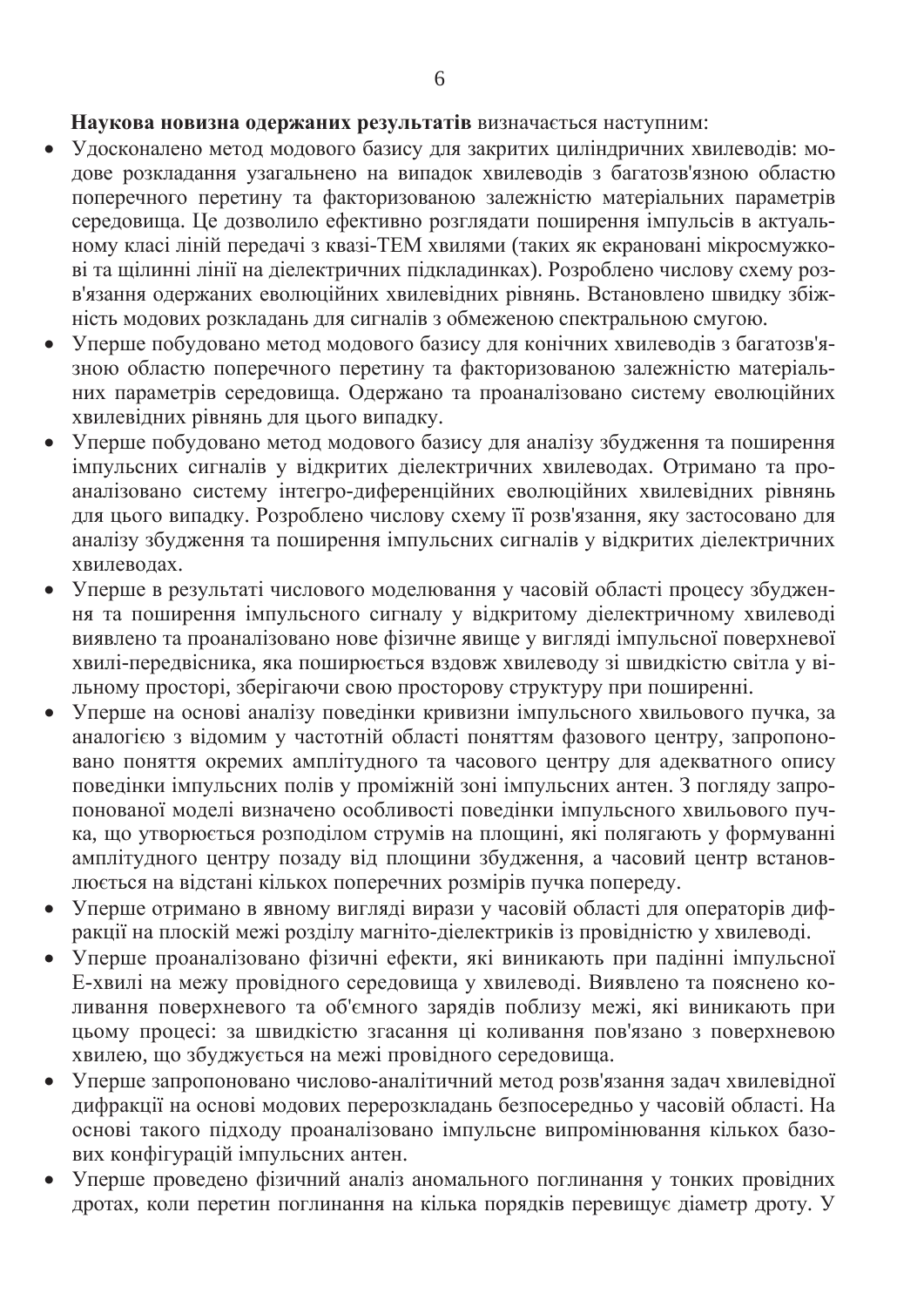результаті запропоновано та проаналізовано адекватну фізичну модель, що пояснює різні режими процесу поглинання (резистивної, індуктивної взаємодії, скінефекту). Одержано асимптотики відповідних залежностей фактору поглинання від параметрів задачі – довжини хвилі, радіусу та провідності дроту.

- На основі розкладань полів за тейлорівськими модами запропоновано нові методи просторової фільтрації для розв'язання зворотних задач магнітостатики при вимірюванні полів від локальних джерел за допомогою решітки датчиків за наявності сильних віддалених джерел завад. На основі числового моделювання вперше проведено порівняння та виявлено найбільш ефективні методи фільтрації та конфігурації магнітокардіографічної вимірювальної системи із врахуванням неідеальності датчиків, надано рекомендації щодо створення відповідної системи.
- Метод частотної фільтрації сигналів за умови наявності апріорної оцінки спектру сигналу був удосконалений за рахунок нестаціонарності фільтрації, коли спектральна функція фільтру змінюється у часі та накладається на віконне перетвогення Фур'є сигналу, що фільтрується. Продемонстровано ефективність такого підходу на прикладі кардіосигналів у магнітокардіографії.

# Практичне значення одержаних результатів.

- Розроблений у дисертаційній роботі науковий напрямок, що базується на методі иодового базису для поперечно-неоднорідних хвилеводів у циліндричній та конічній геометрії, дозволяє створювати ефективні числово-аналітичні методи розрахунку й аналізу різноманітних процесів збудження, поширення та дифракції/випромінювання імпульсних сигналів у таких структурах.
- Виявлені при аналізі поширення імпульсної поверхневої хвилі у діелектричному хвилеводі ефекти можуть застосовуватись для створення нового класу резонансних діелектричних пристроїв на основі конічних метало-діелектричних структур, акі підтримують резонанс на поверхневій хвилі.
- Проведений аналіз поведінки імпульсного хвильового фронту під час поширення імпульсного хвильового пучку у вільному просторі може бути застосований для компактного та при цьому достатньо точного представлення полів імпульсних антен у ближній та проміжній зонах.
- Одержані в аналітичному вигляді у часовій області оператори дифракції на межі середовищ у хвилеводі дозволяють включити цю неоднорідність до числа базових для використання в автоматизованих системах розрахунку хвилевідних вузлів у часовій області.
- Проведений фізичний аналіз аномального поглинання у тонких провідних дротах дає можливість більш ефективно створювати поглинаючі структури на основі цього ефекту. Наприклад, встановлена залежність поглинання від індуктивності дозволяє пропонувати використання дротів у вигляді гвинтових ліній або біфілярних твинтових ліній для зниження індуктивності та посилення ефектів поглинання.
- Розроблені методи просторової та часової фільтрації для магнітокардіографії (МКГ) дозволяють створювати МКГ системи з використанням ферозондових датчиків, які порівняно з надпровідними інтерференційними датчиками є більш дешевими, доступними та здатними працювати при кімнатній температурі, що робить технологію МКГ діагностики більш доступною для клінічної практики.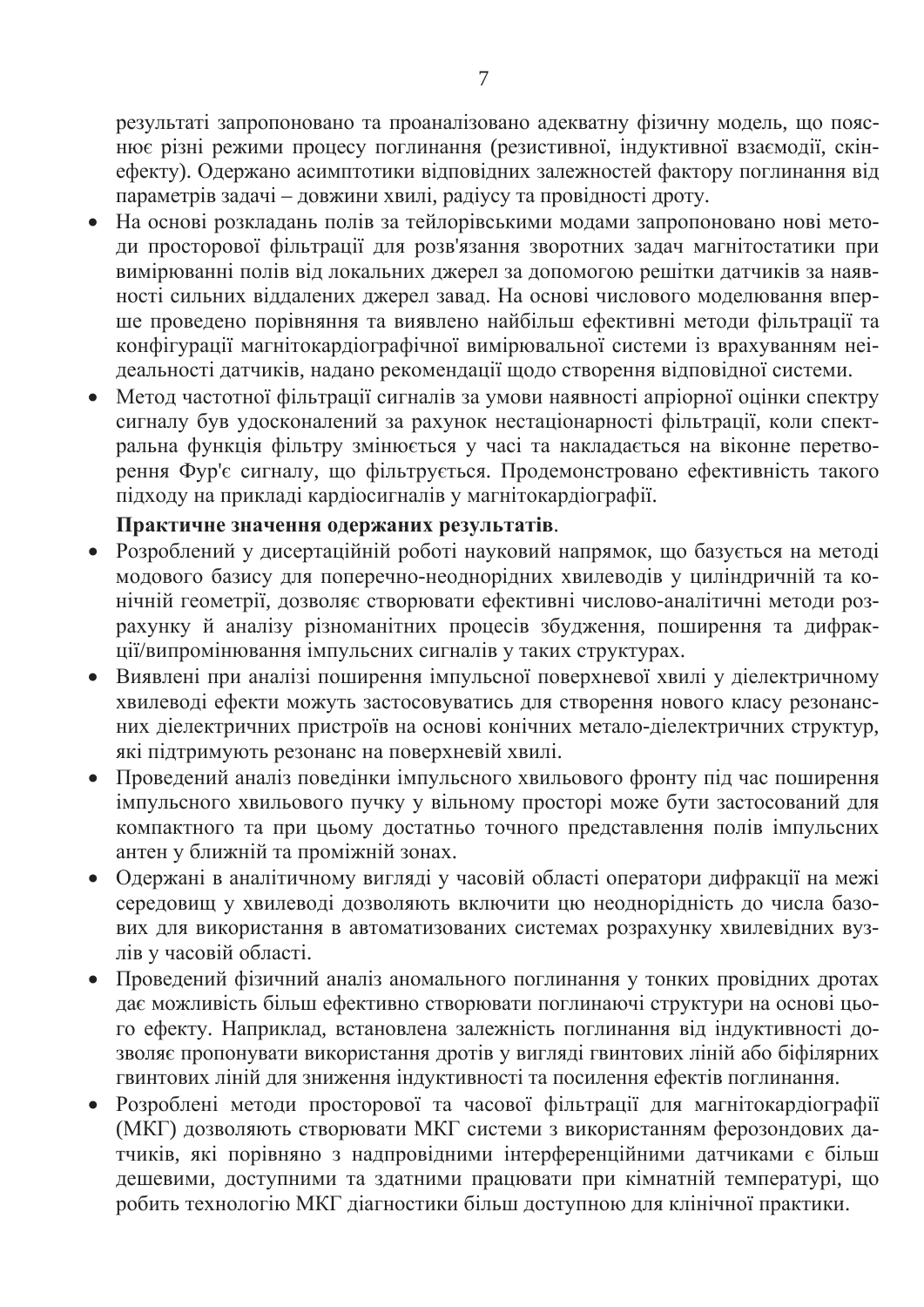Особистий внесок здобувача. Основні теоретичні положення та результати дисертації розроблено автором самостійно. З робіт, опублікованих у співавторстві, в дисертації використано лише ті матеріали, які отримано автором особисто або у одержанні яких автор брав безпосередню участь. А саме, у роботах  $[1, 5, 6, 7, 8, 14, 15,$ 30, 33, 41, 52, 66, 69] автором запропоновано методи розв'язання зворотної задачі магнітостатики, методи просторової фільтрації на основі розділення підпросторів методом власних мод і методом тейлорівських мод, проведено обговорення результатів та формулювання висновків, частина моделювання та числових розрахунків; у роботах [3, 4, 27, 64] автором проведено розрахунки, інтерпретація процесів у резистивних навантаженнях та імпульсних характеристик антен; у роботах [20, 45, 54, 70] автором проведено теоретичну інтерпретацію процесів поглинання у тонких дротах, частину моделювання, що була використана для порівняння з результатами експериментів; у роботах [29, 34, 63, 71] автору належить модель опису імпульсного хвильового фронту антени у ближній та проміжній зонах, постановка задачі, частина числових розрахунків, інтерпретація результатів; у роботах [13, 25, 37, 42] автором запропоновано модель матеріальних параметрів середовища та метод її числового моделювання, вибір параметрів для моделювання подвійно від'ємного середовища, інтерпретація головних результатів; у роботах [2, 10, 11, 16, 23, 31, 36, 39, 43, 47, 55, 67, 72, 73, 75, 76] автор формулював задачу, одержав значну частину аналітичних результатів, пропонував числові схеми, проводив інтерпретацію результатів та формулювання висновків; у роботах [9, 12, 17, 18, 19, 21, 22, 24, 26, 28, 32, 35, 38, 40, 44, 46, 48, 50, 51, 53, 57-62, 68, 74, 77] автор ставив задачі, пропонував числові схеми, проводив фізичний аналіз результатів моделювання, опис та інтерпретацію виявлених фізичних процесів; у роботі [65] автору належить ідея виокремлення оператору для факторизованої залежності параметрів середовища.

Апробація результатів роботи. Результати роботи доповідались та обговорювались на 17 міжнародних конференціях і симпозіумах:

- $-3<sup>rd</sup>$  International Conference on "Ultrawideband and Ultrashort Impulse Signals" (UWBUSIS'06), Sevastopol (Ukraine), September 18-22, 2006
- First European Conference on "Antennas and Propagation" (EuCAP'06), Nice (France), November 6-10, 2006
- $-6$ <sup>th</sup> International Kharkov Symposium on "Physics and Engineering of Microwaves, Millimeter and Submillimeter Waves" (MSMW'07), Kharkov (Ukraine), June 25-30, 2007
- 6<sup>th</sup> International Conference on "Antenna Theory and Techniques" (ICATT'07), Sevastopol (Ukraine), September 17-21, 2007
- $12<sup>th</sup>$  International Conference on "Mathematical Methods in Electromagnetic Theory" (MMET'08), Odessa (Ukraine), June 29 - July 2, 2008.
- $-4$ <sup>th</sup> International Conference on "Ultrawideband and Ultrashort Impulse Signals" (UWBUSIS'08), Sevastopol (Ukraine), September 15-19, 2008
- 2008 Microwaves, Radar and Remote Sensing Symposium (MRRS'08). Kiev (Ukraine), September 22-24, 2008.
- 3rd European Conference on Antennas and Propagation (EuCAP 2009), Berlin (Germany), March 23-27, 2009.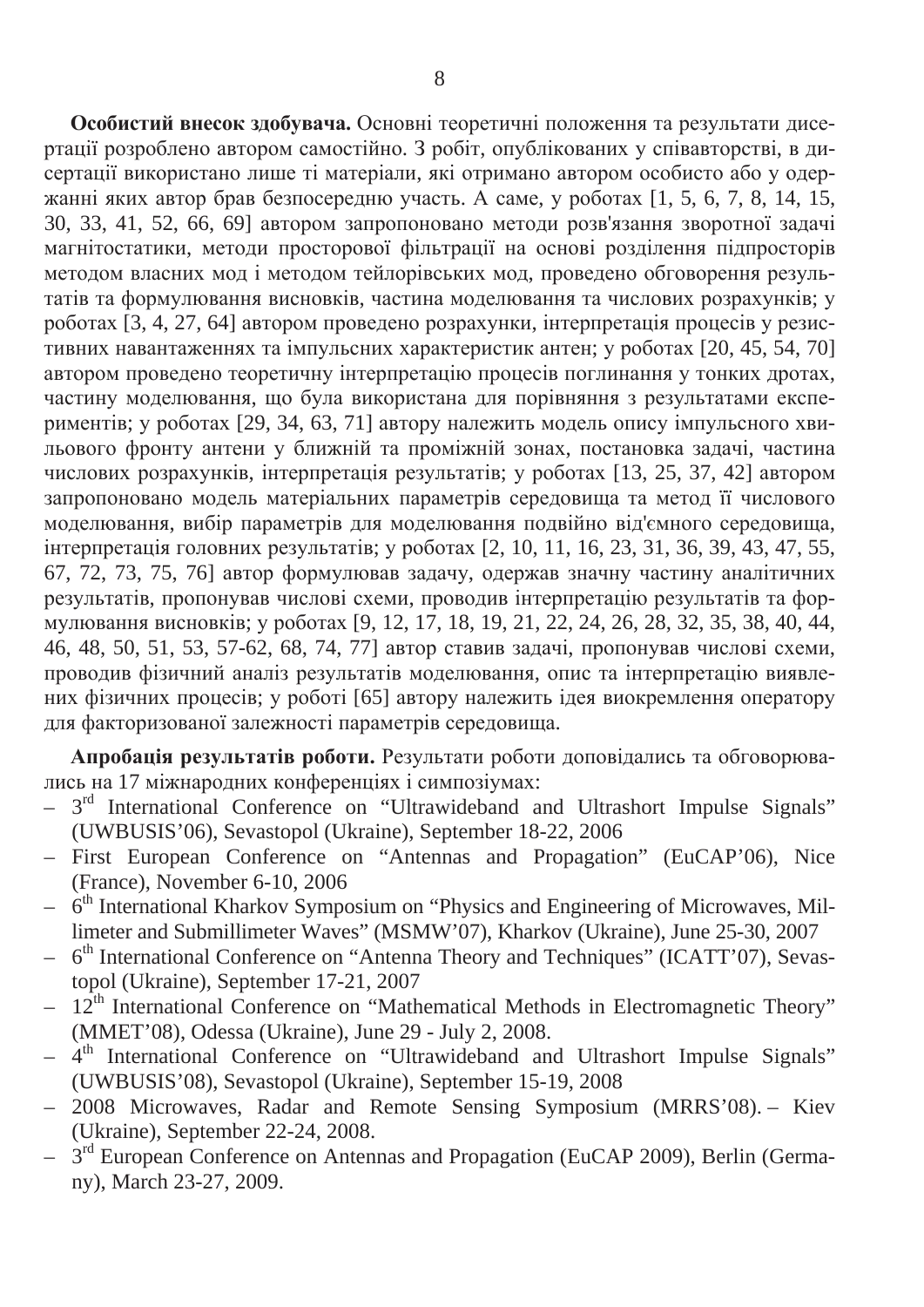- International Kharkov Symposium on "Physics and Engineering of Microwaves, Millimeter and Submillimeter Waves" (MSMW'2010), Kharkov (Ukraine), June 21-26, 2010.
- International Conference on "Mathematical Methods in Electromagnetic Theory" (MMET'2010), Kyiv (Ukraine), Septebmer 6-8, 2010.
- $-5$ <sup>th</sup> International Conference on "Ultrawideband and Ultrashort Impulse Signals" (UWBUSIS'2010), Sevastopol (Ukraine), September 6-10, 2010.
- International Conference on "Mathematical Methods in Electromagnetic Theory" (MMET'12), Kharkiv (Ukraine), August 28-30, 2012.
- $-6$ <sup>th</sup> International Conference on "Ultrawideband and Ultrashort Impulse Signals" (UWBUSIS'12), Sevastopol (Ukraine), September 17-21, 2012.
- The Eighth International Kharkov Symposium on Physics and Engineering of Microwaves, Millimeter and Submillimeter Waves (MSMW'2013) and Workshop on Terahertz Technologies (TERATECH'2013), Kharkov (Ukraine), June 23-28, 2013.
- IX International Conference on "Antenna Theory and Techniques" (ICATT'13), Odessa (Ukraine), September 16-20, 2013.
- $-15<sup>th</sup>$  International Conference on "Mathematical Methods in Electromagnetic Theory" (MMET'14), Dnipropetrovsk (Ukraine), August 26-28, 2014.
- $-7<sup>th</sup>$  International Conference on "Ultrawideband and Ultrashort Impulse Signals" (UWBUSIS'14), Kharkiv (Ukraine), September 15-19, 2014.

Публікації за темою дисертації. Результати дисертації опубліковано у 77 наукових працях, у тому числі: в 26 основних статтях у фахових журналах (з них 11 опубліковано у реферованих закордонних журналах, та в 1 розділі монографії), у 8 додаткових статтях у фахових журналах, у 36 публікаціях у реферованих збірках праць міжнародних конференцій та у 7 публікаціях у збірках праць українських конференцій.

Структура й обсяг дисертації. Дисертація складається зі вступу, шести розділів, висновків та списку використаних джерел. Загальний обсяг дисертації — 320 сторінок, з них основного тексту — 285 сторінок. Список використаних джерел на 30 сторінках нараховує 302 найменування. Усього в дисертації 65 рисунків та 2 таблиці, з яких 25 рисунків на 12 сторінках повністю займають всю площу сторінки.

### **ОСНОВНИЙ ЗМІСТ РОБОТИ**

У вступі висвітлено актуальність теми дослідження та обґрунтовано необхідність виконання роботи, її зв'язок з науковими програмами, визначено мету та задачі дослідження, визначено об'єкт і предмет дослідження, перелічено використані при його проведенні методи, наведено дані про апробацію, висвітлено особистий внесок автора в публікаціях, сформульовано одержані нові результати та висвітлено їх практичне значення.

Розділ 1 «Огляд літератури та вибір напрямку дослідження» присвячений огляду літератури за темою дисертації. Розглянуто методи розв'язання задач поширення імпульсних сигналів у лініях передачі. Обговорено як методи аналізу у частотній області, так і у часовій. Зокрема, з'ясовано розбіжності між поняттями мод у частотній області та «модами», що введені у часовій області в якості функцій розкладання. Розглянуті аналітичні та числові методи дослідження поширення імпульсів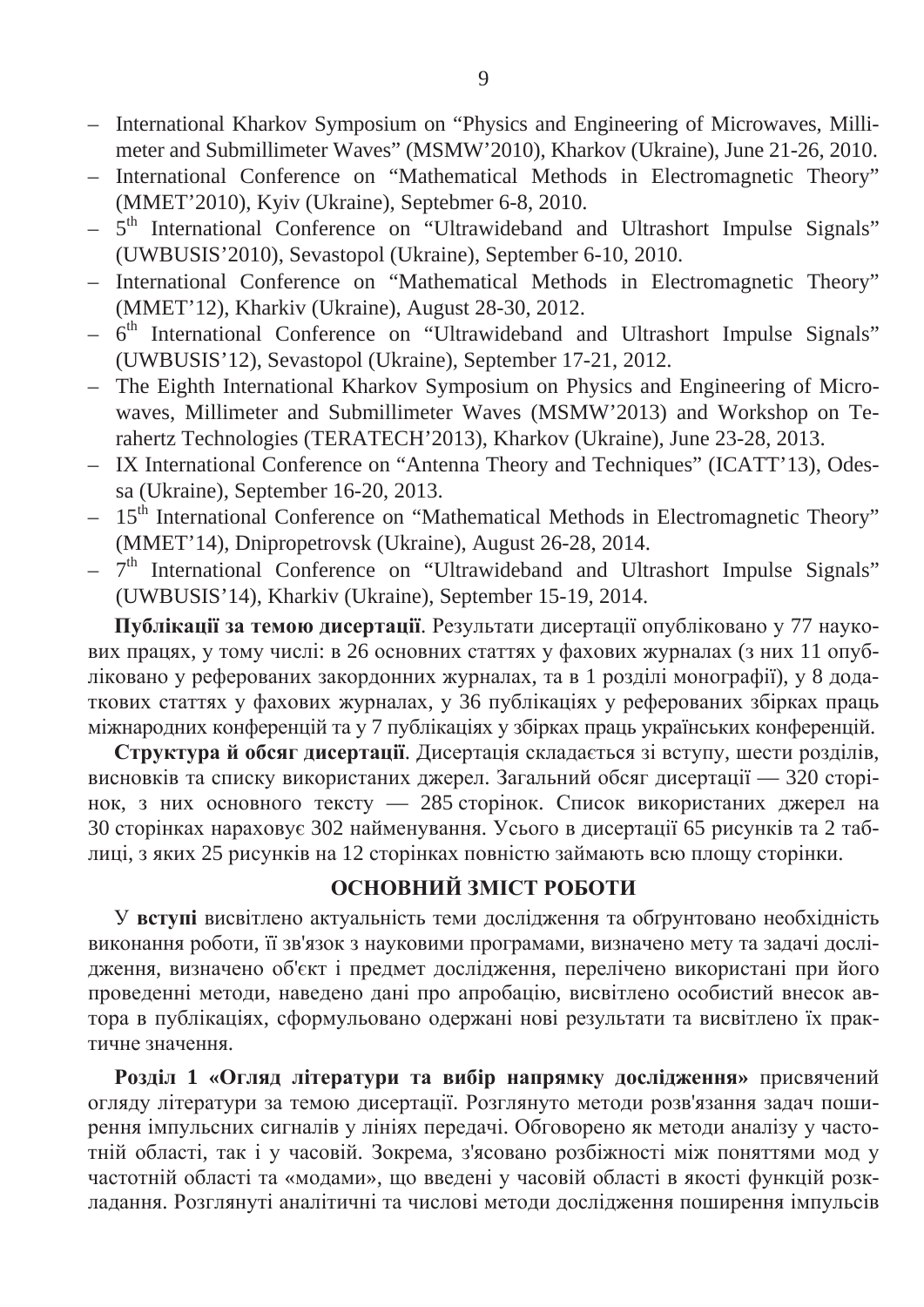у різноманітних хвилеведучих структурах. Висвітлено переваги та недоліки різних истодів. Особливу увагу приділено методу модового базису, описано історію його розвитку. Визначено коло питань, що потребує дослідження, та проблеми, які потрібно вирішити. Обгрунтовано вибір методу дослідження, його очікувані переваги. Додатково стисло викладено особливості застосування методу модового базису до аналізу електромагнітних коливань у резонаторах з дисперсними та нестаціонарними середовищами, зокрема моделі електромагнітних властивостей диспергуючих середовищ, що є придатними до використання у часовій області.

Розділ 2 «Метод модового базису у закритих циліндричних хвилеводах» присвячено отриманню системи еволюційних рівнянь, що описують збудження та поширення нестаціонарних електромагнітних хвиль у неоднорідному хвилеводі з факторизованою залежністю матеріальних параметрів середовища від поперечних координат та від поздовжньої та часової координати такого вигляду:

$$
\varepsilon(\vec{r},t) = \varepsilon_{\perp}(x,y)\varepsilon_{\parallel}(z,t), \qquad \mu(\vec{r},t) = \mu_{\perp}(x,y)\mu_{\parallel}(z,t). \tag{1}
$$

Для повноти викладу, наводиться огляд попередніх робіт автора, в яких було проведено часткове розділення координат у рівняннях Максвела, виділено оператопи диференціювання за поперечними координатами, до яких ввійшли функції розподілу матеріальних параметрів у поперечній площині  $\varepsilon_1, \mu_1$ . Введено функціональний простір, в якому ці оператори є самоспряженим. Сформульовано задачу на визначення їх власних функцій. Цю задачу скаляризовано, як наслідок, одержано скалярні базисні функції, які задовольняють умовам біортогональності. Побудовано базис Е- та Н- мод для розкладання полів у хвилеводі. Недослідженим був перетин ануляторів цих операторів, було лише показано, що для хвилеводів з однозв'язним перетином, він є порожнім, що обмежувало область застосування методу.

У порівнянні з описаними попередніми роботами автора, було проведено подальше узагальнення ММБ на випадок, коли перетин хвилеводу може бути багатозв'язною областю. У цьому випадку існуватиме скінченна кількість ТЕМ-мод, що взаємодіють з іншими модами. Для поперечного перетину S, що обмежений N контурами L<sub>j</sub>, ставляться дві задачі з неоднорідними умовами Діріхле на контурах:

$$
\begin{cases} \nabla_{\perp} \cdot \varepsilon_{\perp} \nabla_{\perp} \Phi_{k}^{T} = 0, & \left[ \nabla_{\perp} \cdot \mu_{\perp}^{-1} \nabla_{\perp} \Psi_{k}^{T} = 0, \\ \Phi_{k}^{T} \Big|_{L_{j}} = c_{k}^{j} & \left| \Psi_{k}^{T} \Big|_{L_{j}} = d_{k}^{j} \end{cases}
$$
\n(2)

де  $c_k^j$  та  $d_k^j$  – довільні константи на *j*-ом контурі  $L_j$ . Для отримання N – 1 лінійно незалежного розв'язку зручно взяти  $c_k^{\prime\prime} = 0$ ,  $c_k^{\prime} = \delta_{kj}$  для  $k, j = \overline{1, N-1}$  та аналогічно для *d*//. Векторні модові функції визначаються через знайдені у цих задачах скалярні потенціали наступним чином:

$$
\vec{E}_k^T = \nabla_\perp \Phi_{k'}^T, \qquad \vec{H}_k^T = \left[ \vec{Z}_0 \times \mu_\perp^{-1} \nabla_\perp \Psi_k^T \right]. \tag{3}
$$

Ці моди доповнюють одержану раніше систему E-(ТМ-) та H-(ТЕ-) мод ТЕМ-модами та утворюють разом повний базис у просторі розв'язків. Поля у хвилеводі можуть бути представлені як модові розкладання за цією системою базисних функцій: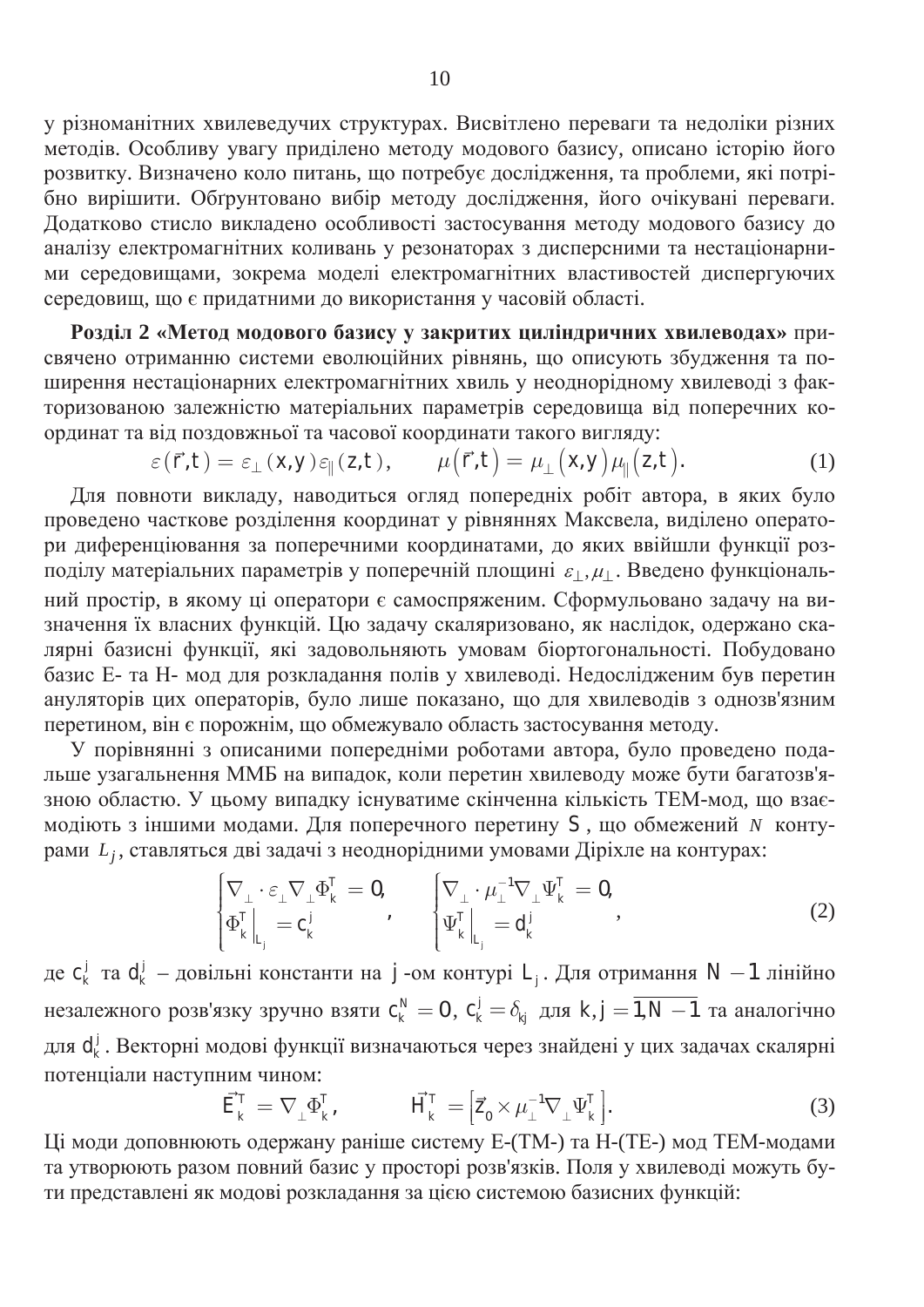$$
\varepsilon_{0}^{1/2}\vec{E}\left(\vec{r}_{\perp},z,t\right) = \sum_{m} V_{m}^{h}(z,t)\vec{E}_{m}^{h}\left(\vec{r}_{\perp}\right) + \sum_{n} V_{n}^{e}(z,t)\vec{E}_{n}^{e}\left(\vec{r}_{\perp}\right) + \sum_{k} V_{k}^{t}(z,t)\vec{E}_{k}^{t}\left(\vec{r}_{\perp}\right),
$$
\n
$$
\mu_{0}^{1/2}\vec{H}\left(\vec{r}_{\perp},z,t\right) = \sum_{m} I_{m}^{h}(z,t)\vec{H}_{m}^{h}\left(\vec{r}_{\perp}\right) + \sum_{n} I_{n}^{e}(z,t)\vec{H}_{n}^{e}\left(\vec{r}_{\perp}\right) + \sum_{k} I_{k}^{t}(z,t)\vec{H}_{k}^{t}\left(\vec{r}_{\perp}\right),
$$
\n
$$
\varepsilon_{0}^{1/2}E_{z}\left(\vec{r}_{\perp},z,t\right) = \sum_{n} \varepsilon_{n}^{z}(z,t)q_{n}\Phi_{n}^{e}\left(\vec{r}_{\perp}\right), \quad \mu_{0}^{1/2}H_{z}\left(\vec{r}_{\perp},z,t\right) = \sum_{m} h_{m}^{z}(z,t)p_{m}\Phi_{m}^{h}\left(\vec{r}_{\perp}\right),
$$
\n(4)

де індекси *h,e,t* відповідають H-(ТЕ-), E-(ТМ-) та ТЕМ-модам. Модові амплітуди  $i(z, t)$ ,  $v(z, t)$ ,  $h^{z}(z, t)$  ra  $e^{z}(z, t)$  відповідають розкладанням поперечних компонентів магнітного та електричного поля у Е-, Н- та Т- хвилі, та розкладанням поздовжніх компонент відповідних полів для Н- та Е- хвиль. Якщо підставити ці розкладання в операторну форму рівнянь Максвела, скористатись тим, що базисні функції є власними функціями часткових операторів, та спроектувати одержані рівняння на ту ж систему базисних функцій, то можна отримати систему еволюційних рівнянь (СЕР). Вона описує зміну модових амплітуд з поширенням в напрямку повздовжньої координати та із часом. Для поперечних модових амплітуд ця система має вигляд:

$$
\partial_{z}\mu_{\parallel} \{\partial_{\tau} (\epsilon_{\parallel} \mathbf{v}^{\mathsf{h}}) + \mathbf{L}^{\mathsf{hh}} \cdot \partial_{z} \mathbf{i}^{\mathsf{h}} + \mathbf{L}^{\mathsf{he}} \cdot \partial_{z} \mathbf{i}^{\mathsf{e}} + \mathbf{L}^{\mathsf{ht}} \cdot \partial_{z} \mathbf{i}^{\mathsf{t}} \} - \mu_{\parallel} \mathbf{P}^{2} \cdot \mathbf{i}^{\mathsf{h}} = \mathbf{s}_{1},
$$
\n
$$
\partial_{z} \epsilon_{\parallel} \{\partial_{\tau} (\mu_{\parallel} \mathbf{i}^{\mathsf{e}}) + (\mathbf{L}^{\mathsf{he}})^{\mathsf{T}} \cdot \partial_{z} \mathbf{v}^{\mathsf{h}} + (\mathbf{L}^{\mathsf{ee}})^{\mathsf{T}} \cdot \partial_{z} \mathbf{v}^{\mathsf{e}} + (\mathbf{L}^{\mathsf{te}})^{\mathsf{T}} \cdot \partial_{z} \mathbf{v}^{\mathsf{t}} \} - \epsilon_{\parallel} \mathbf{Q}^{2} \cdot \mathbf{v}^{\mathsf{e}} = \mathbf{s}_{2},
$$
\n
$$
\partial_{\tau} \mu_{\parallel} \{\partial_{z} \mathbf{i}^{\mathsf{h}} + (\mathbf{K}^{\mathsf{hh}})^{\mathsf{T}} \cdot \partial_{\tau} (\epsilon_{\parallel} \mathbf{v}^{\mathsf{h}}) + (\mathbf{K}^{\mathsf{eh}})^{\mathsf{T}} \cdot \partial_{\tau} (\epsilon_{\parallel} \mathbf{v}^{\mathsf{e}}) + (\mathbf{K}^{\mathsf{th}})^{\mathsf{T}} \cdot \partial_{\tau} (\epsilon_{\parallel} \mathbf{v}^{\mathsf{t}}) \} + \mathbf{P}^{2} \cdot \mathbf{v}^{\mathsf{h}} = \mathbf{s}_{3},
$$
\n
$$
\partial_{\tau} \epsilon_{\parallel} \{\partial_{z} \mathbf{v}^{\mathsf{e}} + \mathbf{K}^{\mathsf{eh}} \cdot \partial_{\tau} (\mu_{\parallel} \mathbf{i}^{\mathsf{h}}) + \mathbf{K}^{\mathsf{ee}} \cdot \partial_{\tau} (\mu_{\parallel} \mathbf{i}^{\mathsf{e}}) + \mathbf{K}^{\mathsf{et}} \cdot \partial_{\tau} (\mu_{\parallel} \mathbf{i}^{\mathsf
$$

Для скорочення запису сум використано матричні позначення:  $\left(\mathsf{L}^{\mathsf{he}}\cdot\partial_z\mathsf{i}^\mathsf{e}\right)_m = \sum_{m'}\mathcal{L}^{\mathsf{he}}_{mm'}\partial_z\mathsf{j}^\mathsf{e}_m$  $L^{he}_{mm'} \partial_z l^e_{m'}$  $\mathbf{L}^{\text{he}} \cdot \partial_z \mathbf{i}^{\text{e}}_m = \sum_{m'} L^{\text{he}}_{mm'} \partial_z \mathbf{i}^{\text{e}}_m$ ,  $(\mathbf{P}^2 \cdot \mathbf{i}^{\text{h}})_m = \rho_m^2 \mathbf{i}^{\text{h}}_m$ . Праві частини рівнянь містять проекції

функцій джерел на елементи базису. Матричні коефіцієнти визначаються формулами:  $\vec{f}_{\vec{a}}^{ab} = \frac{1}{5} \int \vec{Z}_{0} \cdot \left| \vec{E}^{a}_{m} \times \vec{H}^{b}_{n} \right| dS,$  $L_{mn}^{ab} = \frac{1}{S} \int \vec{Z}_0 \cdot \left[ \vec{E}_m^a \times \vec{H}_n^b \right] dS$  $\vec{G}$   $\vec{G}$   $\vec{G}$ 

$$
K_{mn}^{ab} = \frac{1}{S} \int_{S}^{S} \varepsilon_{\perp} \mu_{\perp} \vec{z}_{0} \cdot \left[ \vec{E}_{m}^{a} \times \vec{H}_{n}^{b} \right] dS, \quad a, b \in \{h, e, t\}.
$$
\n
$$
(6)
$$

Кілька матричних коефіцієнтів виявляються тотожно нульовими матрицями:  $L<sup>et</sup> = L<sup>th</sup> = L<sup>eh</sup> = K<sup>te</sup> = K<sup>ht</sup> = K<sup>he</sup> = 0$ . Для решти доведено наступні співвідношення:

$$
\sum_{A} \mathbf{K}^{BA} \left( \mathbf{L}^{CA} \right)^{T} = \sum_{A} \left( \mathbf{L}^{AB} \right)^{T} \mathbf{K}^{AC} = \sum_{A} \left( \mathbf{K}^{AB} \right)^{T} \mathbf{L}^{AC} = \sum_{A} \mathbf{L}^{BA} \left( \mathbf{K}^{CA} \right)^{T} = \begin{cases} \mathbf{0}, B \neq C \\ \mathbf{I}, B = C \end{cases}, \tag{7}
$$

де індекси *A, B, C* беруться з набору  $\{h, e, t\}$ , L<sup>T</sup> означає транспонування L. Наприклад, ці формули дають  $\mathsf{L}^{AA}(\mathsf{K}^{AA})^T = \mathsf{K}^{AA}(\mathsf{L}^{AA})^T = (\mathsf{K}^{AA})^T \mathsf{L}^{AA} = (\mathsf{L}^{AA})^T \mathsf{K}^{AA} = \mathsf{I}$ . Доведені властивості коефіцієнтів було використано для побудови явної числової схеми розв'язку еволюційних рівнянь на основі методу скінченних різниць у часовій області (FDTD). Для цього часову похідну слід виразити у явному вигляді через решту доданків. Для прикладу, при розгляді задачі поширення імпульсу у плоскопаралельному хвилеводі з шаром діелектрику вздовж стінки хвилеводу (див. рис. 1)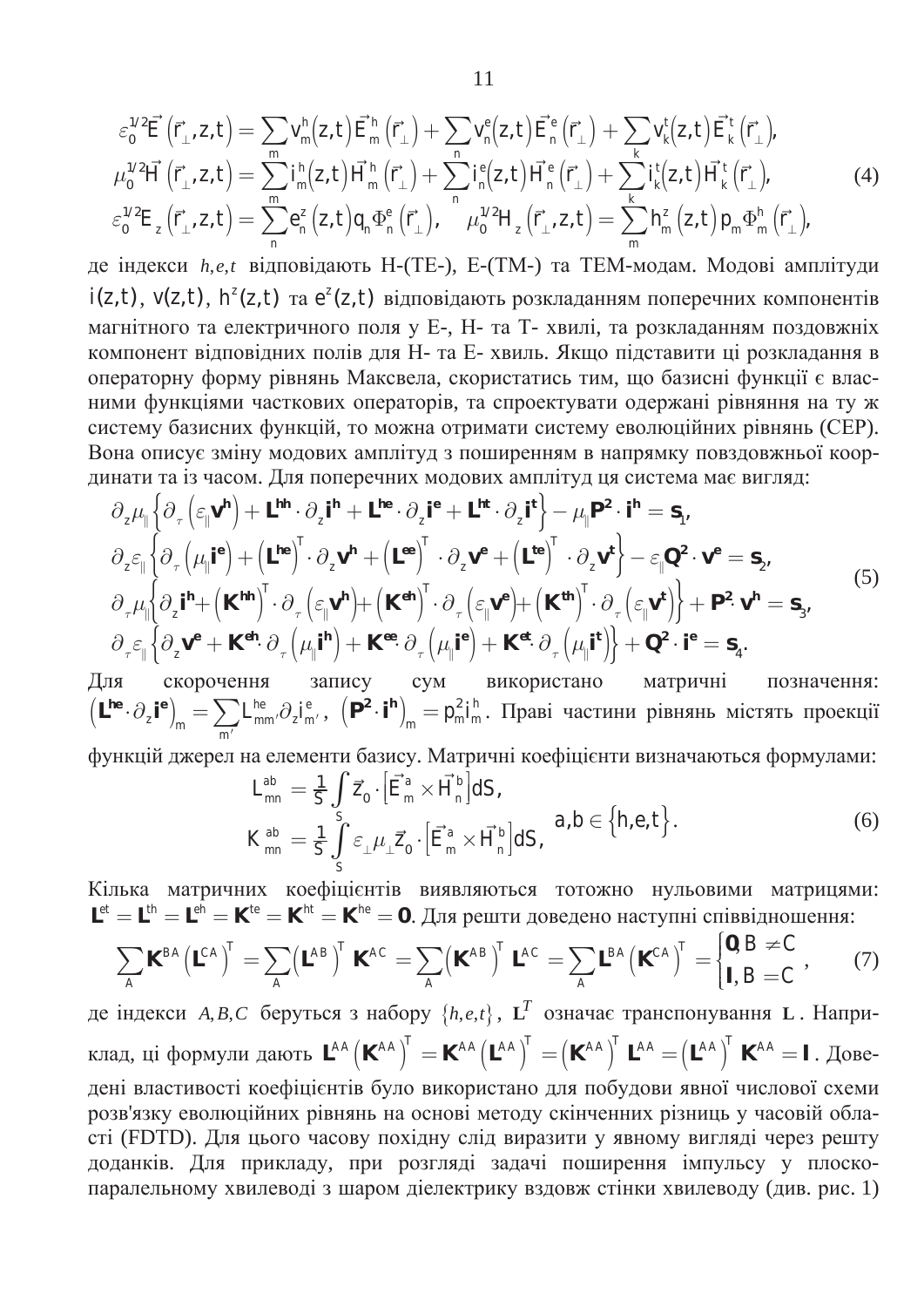маємо лише одну ТЕМ-хвилю, що пов'язана при поширенні з Е-хвилями (Н-хвилі поширюються незалежно). Тоді явна числова схема може бути отримана після приведення системи рівнянь до вигляду з явною часовою похідною:

$$
\partial_{\tau\tau}^{2} \mathbf{v}^{e} = \mathbf{L}^{ee} \left( \mathbf{L}^{ee} \right)^{T} \partial_{zz}^{2} \mathbf{v}^{e} - \mathbf{L}^{ee} \mathbf{q}^{2} \mathbf{v}^{e} + \mathbf{L}^{ee} \left( \mathbf{L}^{te} \right)^{T} \partial_{zz}^{2} \mathbf{v}^{t}
$$
\n
$$
\partial_{\tau\tau}^{2} \mathbf{v}^{t} = L^{tt} \Big[ L^{tt} - \left( \mathbf{K}^{et} \right)^{T} \mathbf{L}^{ee} \Big( \mathbf{L}^{te} \Big)^{T} \Big] \partial_{zz}^{2} \mathbf{v}^{t} - L^{tt} \left( \mathbf{K}^{et} \right)^{T} \mathbf{L}^{ee} \Big[ \left( \mathbf{L}^{ee} \right)^{T} \partial_{zz}^{2} \mathbf{v}^{e} - \mathbf{q}^{2} \mathbf{v}^{e} \Big] - L^{tt} J^{H}. \tag{8}
$$

Відповідна числова схема крокування у часі має вигляд:

$$
\mathbf{v}^{e}\Big|_{i}^{j+1} = a_{1} \Big( \mathbf{v}^{e}\Big|_{i+1}^{j} + \mathbf{v}^{e}\Big|_{i-1}^{j} \Big) + a_{2} \mathbf{v}^{e}\Big|_{i}^{j} - \mathbf{v}^{e}\Big|_{i}^{j-1} + a_{3} \Big( \mathbf{v}^{t}\Big|_{i+1}^{j} - 2 \mathbf{v}^{t}\Big|_{i}^{j} + \mathbf{v}^{t}\Big|_{i-1}^{j} \Big)
$$
  
\n
$$
\mathbf{v}^{t}\Big|_{i}^{j+1} = b_{1} \Big( \mathbf{v}^{t}\Big|_{i+1}^{j} + \mathbf{v}^{t}\Big|_{i-1}^{j} \Big) + b_{2} \mathbf{v}^{t}\Big|_{i}^{j} - \mathbf{v}^{t}\Big|_{i}^{j-1} + b_{3} \Big( \mathbf{v}^{e}\Big|_{i+1}^{j} + \mathbf{v}^{e}\Big|_{i-1}^{j} \Big) + b_{4} \mathbf{v}^{e}\Big|_{i}^{j} + F\Big|_{i}^{j},
$$
\n(9)

де коефіцієнти оновлення полів  $a, b$  виражаються певним чином через матричні кое- $\phi$ и́цієнти та крок сітки у просторі Δ*z* та часі Δ*τ*. Для порівняння результатів було також проведено розрахунок поширення імпульсної хвилі для тих же умов збудження струмами ТЕМ-моди за допомогою традиційного повнохвильового методу FDTD. На рис. 1 показано збіг обох розв'язків та продемонстровано швидкість збігу модового розв'язку зі збільшенням кількості мод, що враховано при моделюванні.



Рис. 1. Ліворуч: часова залежність поля у певній точці простору при моделюванні методом FDTD (крапки) та методом ММБ (зверху – одномодове наближення, знизу - тримодове наближення). Праворуч: різниця між послідовними наближеннями ме- $\tau$ одом ММБ з урахуванням *n* та *n* + 1 моди для *n* = 1(-), 2(x), 3(0), 4(...).

В цьому випадку модові функції було знайдено в аналітичному вигляді. Аналіз збіхності розв'язку (права частина рис. 1) показує, що збільшення кількості мод додає експоненційно малі внески. Це відповідає очікуваній спектральній швидкості збігання, притаманній проективним методам, що використовують функції розкладання, які задовольняють більшості умов задачі. Між тим, строге доведення експоненційної збіжності методу є далеко нетривіальним завданням і виходить за рамки проведеного дослідження.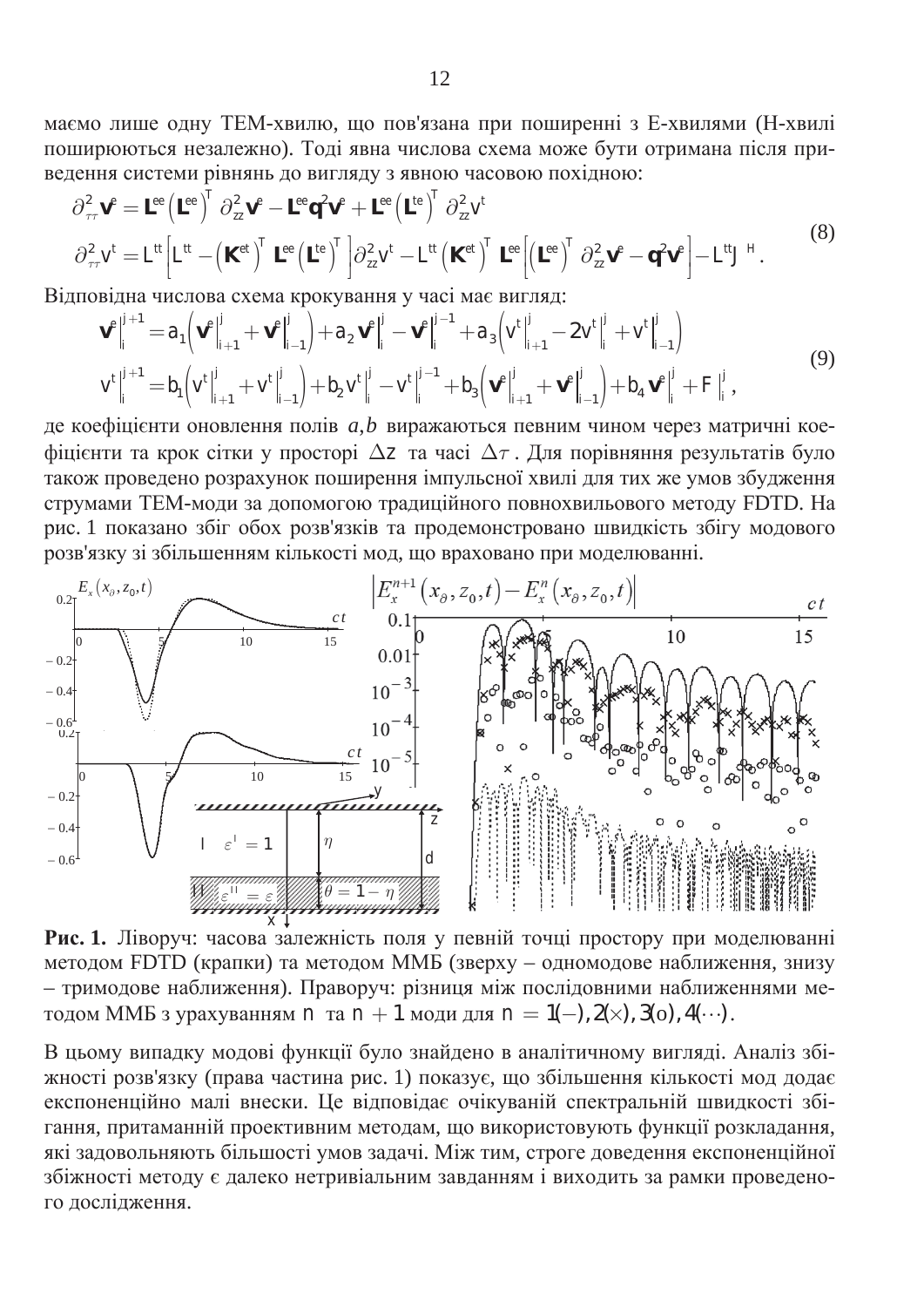



Слід зазначити, що ММБ легко застосовується і до структур зі складною геометрією. Наприклад, на рис. 2 зображено екрановану мікросмужкову лінію на діелектричній підкладці (розміри взяті довільно). Для неї модові функції було побудовано із застосуванням двовимірного методу скінченних елементів, який адаптивно будує трикутникову сітку з урахуванням особливостей полів на ребрах. У результаті числового розв'язання задачі на власні значення отримуємо значення модових функцій, які використовуються для числового інтегрування у (6) для одержання матричних елементів та відповідних коефіцієнтів числової схеми (9). Таким чином, перевагою ММБ є можливість розділення чотиривимірної задачі на двовимірну задачу на визначення базису та одновимірну нестаціонарну задачу поширення для кількох пов'язаних хвиль. При цьому до кожної з цих задач можна застосувати різні найбільш придатні методи.

У розділі 3 «Метод модового базису в конічних хвилеводах» аналогічно другому розділу розглядається задача побудови модових розкладань у часовій області на основі неповного розділення змінних, але на цей раз у сферичній системі координат, де радіальна координата грає роль поздовжньої координати, а кутові координати є поперечними. Таким чином ми можемо розглядати регулярні лінії, що складаються з кількох ідеально провідних конусів, що обмежені контурами L<sub>i</sub>, із середовищем між ними, що має матеріальні параметри у факторизованій формі добутку функцій від кутових координат та від радіальної координати та часу (див. рис. 3). Методологія застосування ММБ залишається тією ж: в операторній формі відділяємо частину рівнянь Максвела, що містить кутові похідні та кутові залежності матеріальних параметрів, вводимо для



Рис. 3. Геометрія задачі.

них відповідний функціональний простір, в якому вони є самоспряженими. Із задачі на власні значення для операторів отримуємо моди для розкладання полів. Для зручності запису рівнянь та аналізу зміни форми модових амплітуд при поширенні, у визначенні амплітуд враховане згасання, що відбувається через збільшення поверхні фронту при поширенні: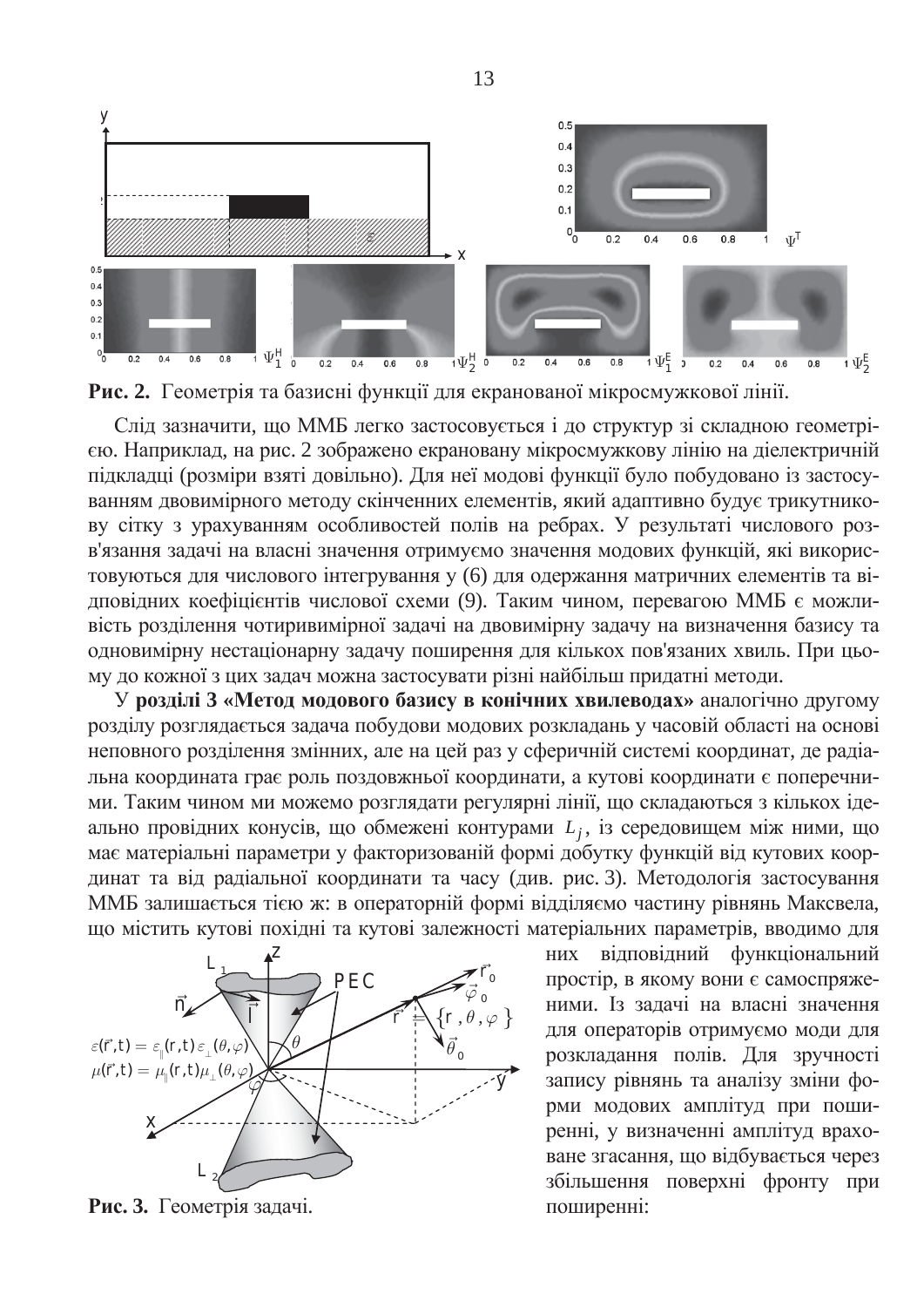$$
\varepsilon_0^{1/2} \vec{E}(r,\theta,\varphi,t) = \frac{1}{r} \Biggl[ \sum_m e_m^H(r,t) \vec{E}_m^H(\theta,\varphi) + \sum_n e_n^E(r,t) \vec{E}_n^E(\theta,\varphi) + \sum_k e_k^T(r,t) \vec{E}_k^T(\theta,\varphi) \Biggr]
$$
  
\n
$$
\mu_0^{1/2} \vec{H}(r,\theta,\varphi,t) = \frac{1}{r} \Biggl[ \sum_m h_m^H(r,t) \vec{H}_m^H(\theta,\varphi) + \sum_n h_n^E(r,t) \vec{H}_n^E(\theta,\varphi) + \sum_k h_k^T(r,t) \vec{H}_k^T(\theta,\varphi) \Biggr] (10)
$$
  
\n
$$
\varepsilon_0^{1/2} E_r(r,\theta,\varphi,t) = \frac{1}{r^2} \sum_n e_n^F(r,t) q_n \Phi_n^E(\theta,\varphi); \mu_0^{1/2} H_r(r,\theta,\varphi,t) = \frac{1}{r^2} \sum_m h_m^F(r,t) p_m \Phi_m^H(\theta,\varphi).
$$

За процедурою, що аналогічна викладеній у другому розділі отримуємо систему еволюційних хвилевілних рівнянь (СЕР) для цього випалку у формі:

$$
\partial_{r}r^{2}\mu_{\parallel}(\partial_{\tau}(\epsilon_{\parallel}e^{h}) + \partial_{r}(\mathbf{L}^{hh}\cdot\mathbf{i}^{h} + \mathbf{L}^{he}\cdot\mathbf{i}^{e} + \mathbf{L}^{ht}\cdot\mathbf{i}^{t})) - \mu_{\parallel}P^{2}\cdot\mathbf{i}^{h} = \mathbf{s}_{1},
$$
\n
$$
\partial_{r}r^{2}\epsilon_{\parallel}(\partial_{\tau}(\mu_{\parallel}\mathbf{i}^{e}) + \partial_{r}((\mathbf{L}^{he})^{T}\cdot\mathbf{v}^{h} + (\mathbf{L}^{ee})^{T}\cdot\mathbf{v}^{e} + (\mathbf{L}^{te})^{T}\cdot\mathbf{v}^{t})) - \epsilon_{\parallel}\mathbf{Q}^{2}\cdot\mathbf{v}^{e} = \mathbf{s}_{2},
$$
\n
$$
r^{2}\partial_{\tau}\mu_{\parallel}(\partial_{r}\mathbf{i}^{h} + \partial_{\tau}\epsilon_{\parallel}((\mathbf{K}^{hh})^{T}\cdot\mathbf{v}^{h} + (\mathbf{K}^{eh})^{T}\cdot\mathbf{v}^{e} + (\mathbf{K}^{th})^{T}\cdot\mathbf{v}^{t})) + \mathbf{P}^{2}\cdot\mathbf{v}^{h} = \mathbf{s}_{3},
$$
\n
$$
r^{2}\partial_{\tau}\epsilon_{\parallel}(\partial_{r}\mathbf{v}^{e} + \partial_{\tau}\mu_{\parallel}(\mathbf{K}^{eh}\cdot\mathbf{i}^{h} + \mathbf{K}^{ee}\cdot\mathbf{i}^{e} + \mathbf{K}^{et}\cdot\mathbf{i}^{t})) + \mathbf{Q}^{2}\cdot\mathbf{i}^{e} = \mathbf{s}_{4},
$$
\n(11)

де матричні коефіцієнти визначаються через інтеграли між базисними функціями:

$$
\begin{cases}\nL_{mn}^{ab} = \frac{1}{4\pi} \int_{S} \vec{r}_{0} \cdot \left[ \vec{E}_{m}^{a} \times \vec{H}_{n}^{b} \right] dS, \\
K_{mn}^{ab} = \frac{1}{4\pi} \int_{S} \varepsilon_{\perp} \mu_{\perp} \vec{r}_{0} \cdot \left[ \vec{E}_{m}^{a} \times \vec{H}_{n}^{b} \right] dS, \n\end{cases} a,b \in \{h,e,t\}.\n\tag{12}
$$

Якщо СЕР для циліндричних хвилеводів (5) може бути умовно зведена до рівняння Клейна-Гордона з матричними коефіцієнтами, то у випадку конічної лінії СЕР (11) може бути зведена (якщо умовно знехтувати міжтиповою взаємодією) до рівняння Клейна-Гордона-Фока з матричними коефіцієнтам, що описують міжмодові взаємодії:

$$
\left(\mathbf{K}^{hh}\partial_{\tau}^{2} - \mathbf{L}^{hh}\partial_{z}^{2} + r^{-2}\mathbf{P}^{2}\right)\cdot\mathbf{i}^{h} = 0.
$$
 (13)

Особливістю цього рівняння є те, що частоти відсічки, які розмежовують режим поширення та згасання, є залежними від радіусу. Тобто чим далі від центру поширю-€ться хвиля, тим більше мод на заданій частоті стає поширюваними. Тому для збіжності розв'язку у випадку пов'язаних мод слід обирати таку кількість мод, які є поширюваними на найбільшому радіусі, де потрібно мати розв'язок. Збіжність розкладання за сферичними гармоніками (модами) було перевірено на задачі випромінювання кільця зі струмом, що може бути розв'язана точно на основі запізнених потенціалів.

На початку розділу 4 «Метод модового базису у відкритих діелектричних **хвилеводах**» розглянуто модове розкладання у циліндричній системі координат для вільного простору. Це призводить до того, що замість модової суми записують інтеграл по «бесселевим» модам. Для числового розрахунку цих інтегралів при дослі-TЖЕННІ ПОШИРЕННЯ ІМПУЛЬСНОГО ПУЧКА ВІД ГАУСОВОГО РОЗПОДІЛУ СТРУМІВ НА ПЛОЩИНІ було отримано оптимальну гаусову квадратурну формулу. Об'єктом дослідження стала кривизна імпульсного фронту у ближній та проміжній зоні та закон згасання амплітуди у проміжній зоні. Відомим є спосіб характеризувати випромінювання імпульсної антени за допомогою нормалізованого імпульсного відгуку у формі:

$$
\vec{E}(t, R, \vec{n}) Z_0^{-1/2} = (2\pi R' c)^{-1} \vec{h}_n(t, \vec{n}) * \partial_t V_{\text{exc}}(t) Z_c^{-1/2} * \delta(t - R''/c).
$$
(14)

У цій формулі R<sup>"</sup> відповідає запізненню та має обраховуватись від «часового центру», а R<sup>'</sup> відповідає згасанню та відраховується від «амплітудного центру». Ви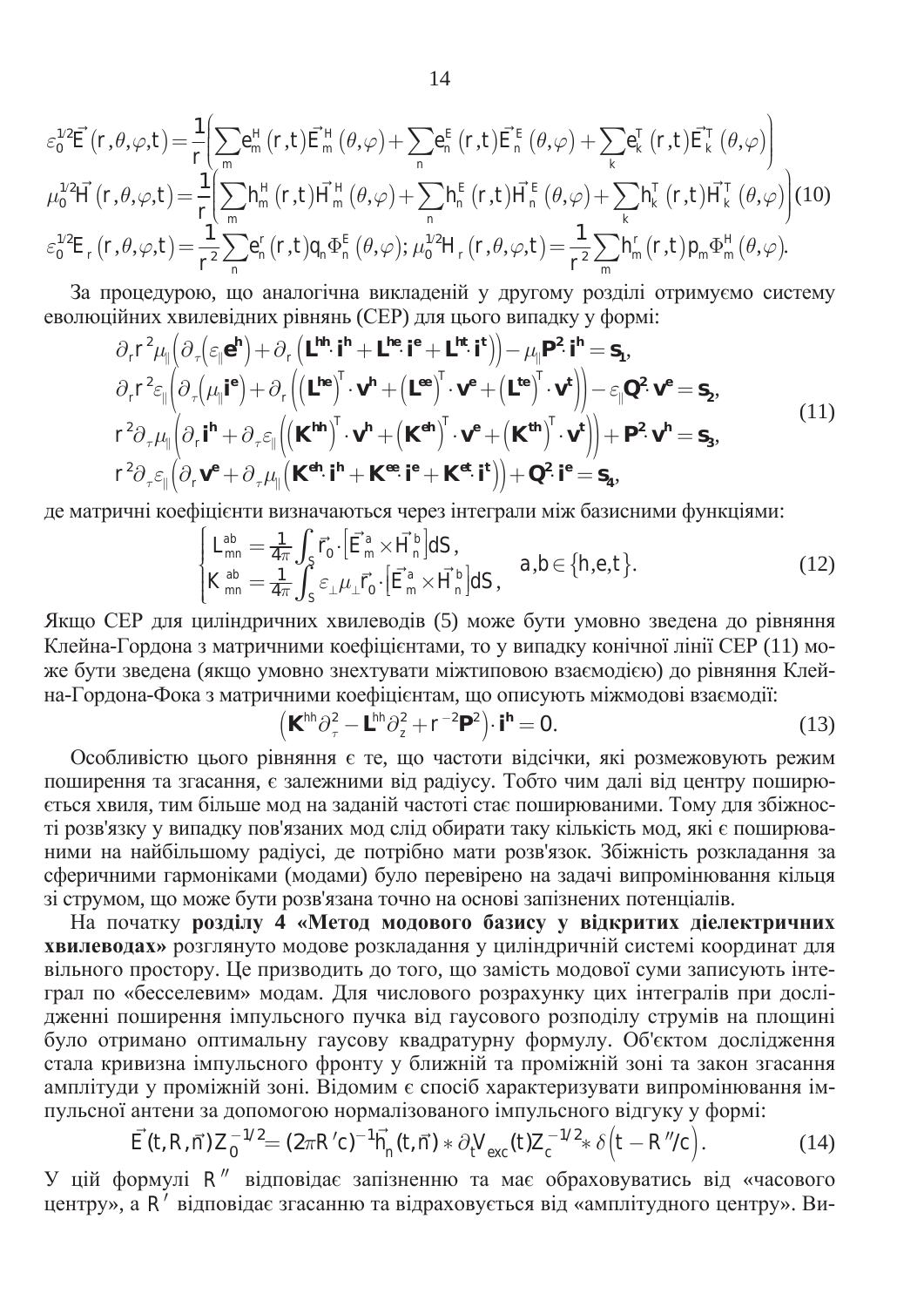значено, що часовий центр спочатку знаходиться на нескінченності позаду площини збудження, що відповідає пласкому фронту у ближній зоні доки дифракційне поширення ще не задіяне. Далі з поширенням хвилі її центр кривизни (часовий центр) наближується до площини збудження та перетинає її виходячи на сталий рівень десь на відстані 6-7 поперечних розмірів пучку попереду від площини збудження. У той же час встановлено, що амплітудний центр завжди знаходиться позаду площини, зі зменшенням поперечних розмірів пучка він очікувано наближується до плошини збудження (перехід до точкового джерела).

Иалі було побудовано ММБ для аналізу збудження та поширення імпульсних сигналів у **відкритих діелектричних хвилеводах**. Як і для вільного простору задача на власні значення для визначення мод має неперервний спектр, модові розкладання  $\epsilon$  інтегралами по спектральному параметру (параметр розділення змінних.

$$
\varepsilon_0^{1/2} \vec{E}(z, t, \vec{r}) = \int_{\rho} \left( v^h(z, t; \rho) \vec{E}^h(\vec{r}; \rho) + v^e(z, t; \rho) \vec{E}^e(\vec{r}; \rho) \right) d\rho. \tag{15}
$$

Для простоти ми навели інтеграл лише для електричного поля, решта аналогічні представленню (4) із заміною сум на інтеграли. СЕР для цього випадку замість (5) перетворюється на систему інтегро-диференційних рівнянь на кшталт такого:

$$
\int \left( K^{hh}(\rho',\rho)\partial_{\tau}^2 - L^{hh}(\rho',\rho)\partial_{z}^2 + \rho'^2 \right) V_h(z,t;\rho') d\rho' + \int K^{eh}(\rho',\rho)\partial_{\tau}^2 V_e(z,t;\rho') d\rho' = S(z,t;\rho). \tag{16}
$$

Тобто матричні коефіцієнти замінені на інтегральні ядра. Ці ядра задовольняють тим самим співвідношенням, що були раніше отримані для матриць коефіцієнтів у закритому хвилеводі. Розроблено числову схему розв'язання цієї системи інтегродиференційних рівнянь, яка базується на використанні методу моментів. Спектральні характеристики представлено у вигляді розкладання за системою кусково-сталих функцій. Як наслідок, систему інтегро-диференційних рівнянь було зведено до системи матричних диференційних рівнянь, для якої побудовано скінченно-різницеву явну розрахункову схему аналогічну (9). Проведено моделювання поширення імпульсу при збуджені круглого діелектричного хвилеводу кільцевим струмом (рис. 4). Для верифікації результатів було також створено розрахункову програму на основі методу FDTD для тіл обертання (BOR-FDTD) з супроводжуючим вікном, що дозволяє при обмеженому розмірі обчислюваного об'єму моделювати поширення головної частини імпульсної хвилі на значні відстані. Підтверджено збіжність результатів обох методів.

В результаті числового моделювання у часовій області процесу збудження та поширення імпульсного сигналу у відкритому дієлектричному хвилеводі було виявлено та проаналізовано нове фізичне явище у вигляді імпульсної поверхневої хвиліпередвісника, яка поширюється вздовж хвилеводу зі швидкістю світла у вільному просторі, зберігаючи свою просторову структуру при поширенні. Ця хвиля виникає через заломлення частини випромінювання від джерела під кутами, близькими до куту повного внутрішнього відбиття. Крім того, хвилі від джерела, що пройшли через межу під більшими кутами, формують випромінене поле у вигляді сферичної хвилі (рис. 4). На межі дієлектрику цей сферичний фронт переходить у поверхневу хвилю: завдяки ефекту, що є схожим за механізмом з черенковським випромінюванням, відбувається формування конічного фронту вглиб дієлектрика. Цей фронт поширюється під кутом критичного заломлення до межі (рис. 5). Швидкість поширення цього конічного фронту у напрямку перпендикулярно до нього дорівнює швидкості світла у діелектрику, а швидкість його поширення вздовж вісі хвилеводу відповідає швидкості світла в оточуючому вільному просторі. Коли цей конічний фронт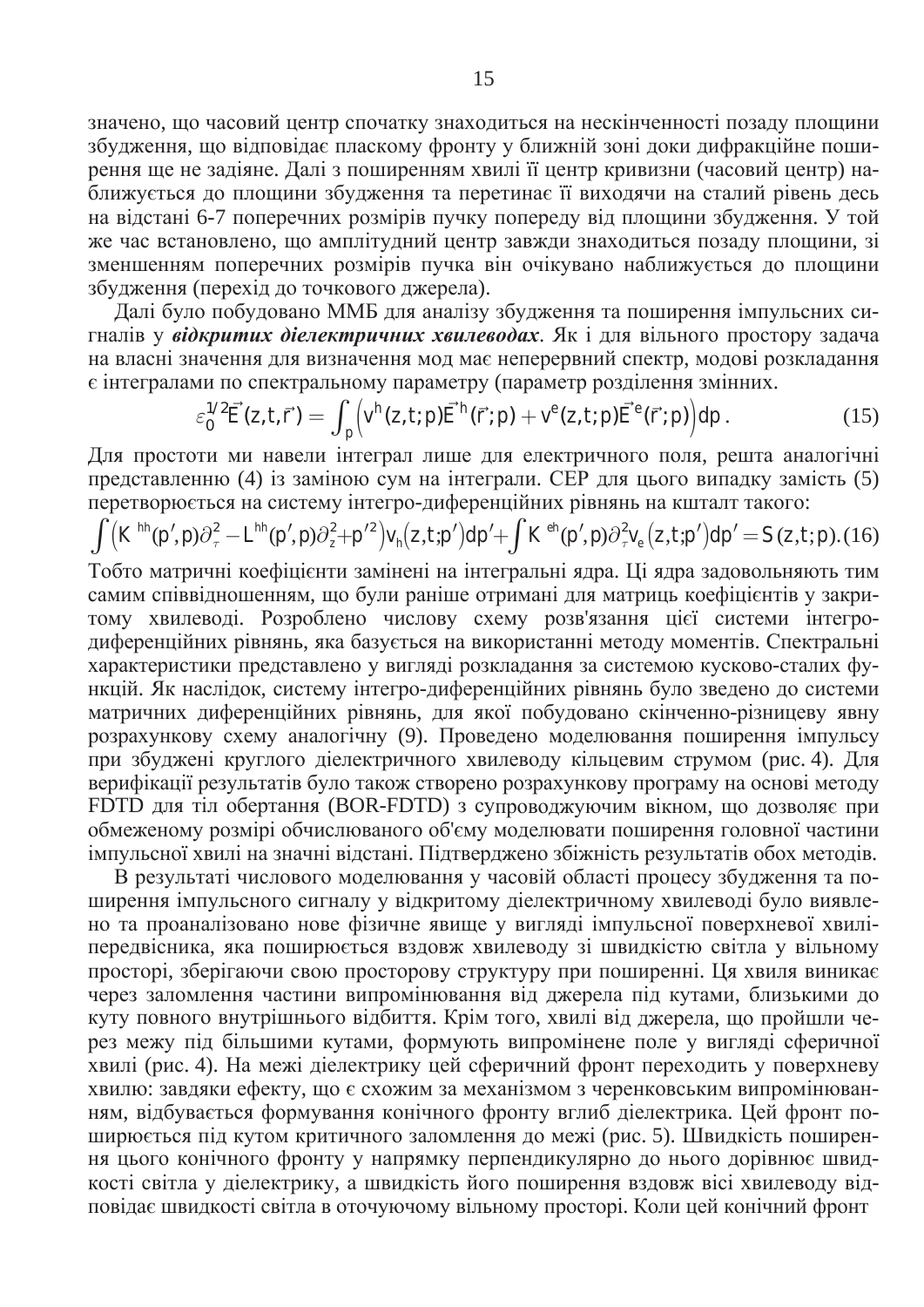

Рис. 4. Геометрія задачі та утворення структур хвилі поблизу джерела.



Рис. 5. Механізм формування імпульсної поверхневої хвилі.

доходить до вісі, він перетворюється на конічний фронт, що розширюється, та знов падає на межу діелектрик-повітря під критичним кутом, утворюючи наступну пелюстку поверхневої хвилі. Як наслідок, формується хвильова структура на кшталт ножиць, що поширюється вздовж хвилеводу зі швидкістю світла у вільному просторі у вигляді передвіснику основної частини хвилі (рис. 6).



Рис. 6. Розподіл густини електромагнітної енергії у діелектричному хвилеводі  $(\varepsilon = 4)$  у кілька послідовних моментів часу у супроводжуючому вікні.

Для дослідження збудження та довготривалого поширення імпульсної поверхневої хвилі окремо від хвилевідної частини було застосовано збудження дипольним джерелом, що включалось вздовж вісі бігучою хвилею, утворюючи подобу черенковського джерела. Результати моделювання у супроводжуючому вікні зображено на рис. 7.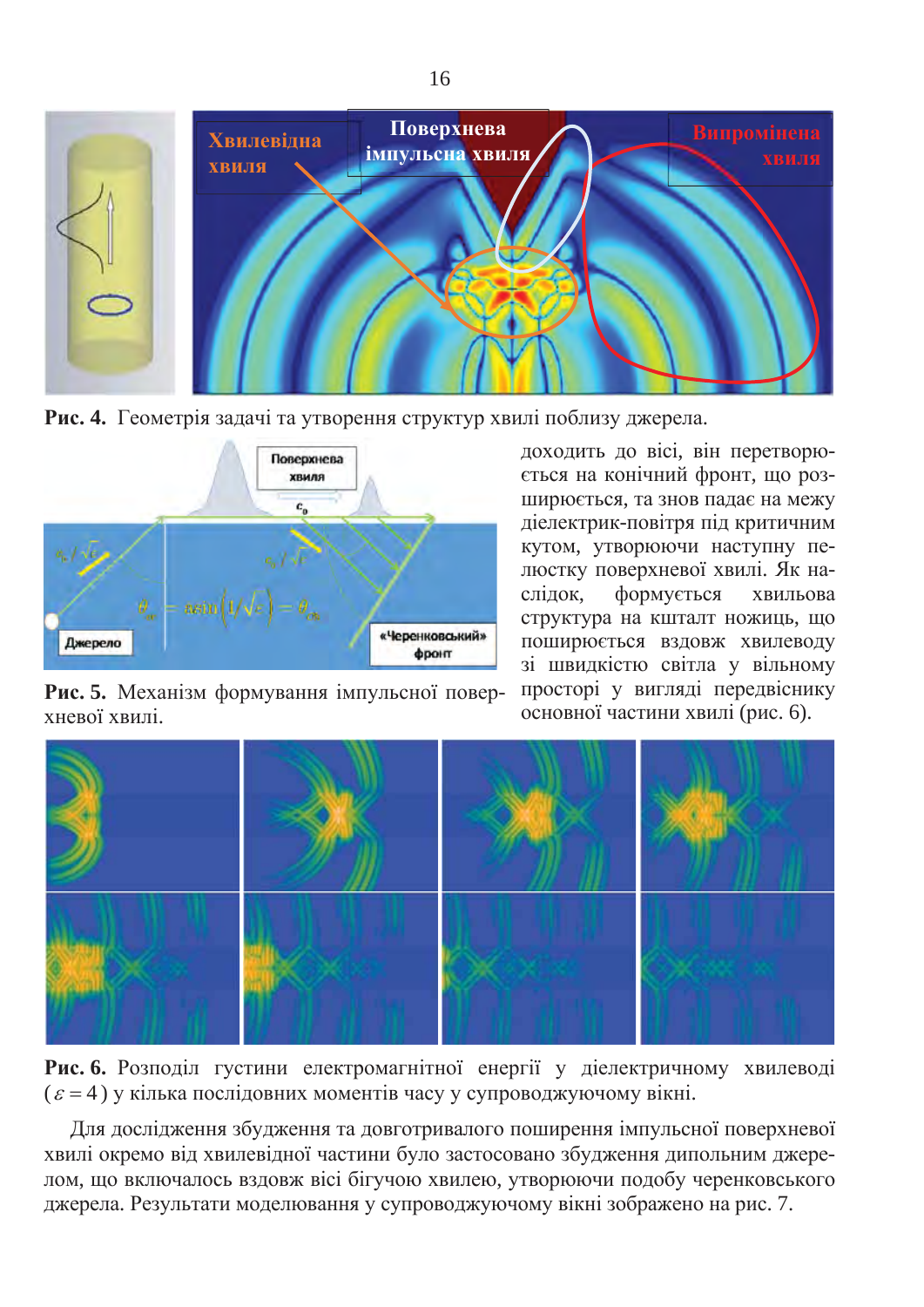

Рис. 7. Густина енергії в діелектричному хвилеводі у кілька моментів часу при збудженні поверхневої імпульсної хвилі черенковським джерелом на осі хвилеводу.

У розділі 5 «Розв'язання широкосмугових задач дифракції» на початку розглянуто низку задач одномодової дифракції. Розв'язання велось у рамках методу операторів дифракції, що є операторами типу згортки. Вони пов'язують часові форми хвилі, що падає, з часовими формами хвиль, що пройшли та відбились. У такій постановці розглянуто задачу про дифракцію імпульсної хвилі на межі двох магнітодіелектричних середовищ із втратами у хвилеводі. Отримано аналітичні вирази для відповідних операторів відбиття та проходження. Досліджено особливі випадки ізоімпедансних та ізорефракційних середовищ, для яких стають нульовими відповідно миттєва та резонансна частини операторів відбиття. Далі, за допомогою одержаних аналітичних виразів та (для перевірки) прямого числового моделювання за методом FDTD, було досліджено падіння імпульсної Е-хвилі на межу провідного середовища у хвилеводі. При цьому поздовжня компонента електричного поля у перетині хвилеводу створює сумарний потік заряду провідності від поверхні у глибину середовища. Було виявлено та пояснено коливання поверхневого та об'ємного зарядів поблизу межі, які виникають при цьому процесі. Зокрема встановлено, що показник згасання цих коливань відповідає втраті енергії поверхневою хвилею на границі провідного середовища. Проаналізовані випадки збудження імпульсом та циклом, що призводить до експоненційного та коливального режимів відповідно.

Далі, для розв'язання більш складних задач многомодової дифракції було запропоновано відомий у частотній області метод узгодження мод перенести до часової області. Цей метод застосовується для аналізу дифракції на стиках хвилеводів, які мають умовно нульовий об'єм, на кшталт діафрагм, стрибків, розгалужень тощо. Суть методу полягає в перерозкладанні полів на спільній апертурі за системами хвиль лівого та правого хвилеводів та розкладанні нульових граничних умов на фланці за системою хвиль широкого хвилеводу. Ця процедура призводить до матричного формулювання граничних умов на стику, яку доповнюють простими умовами для імпедансів мод, що беруть участь у формулюванні, та розв'язують, отримуючи

17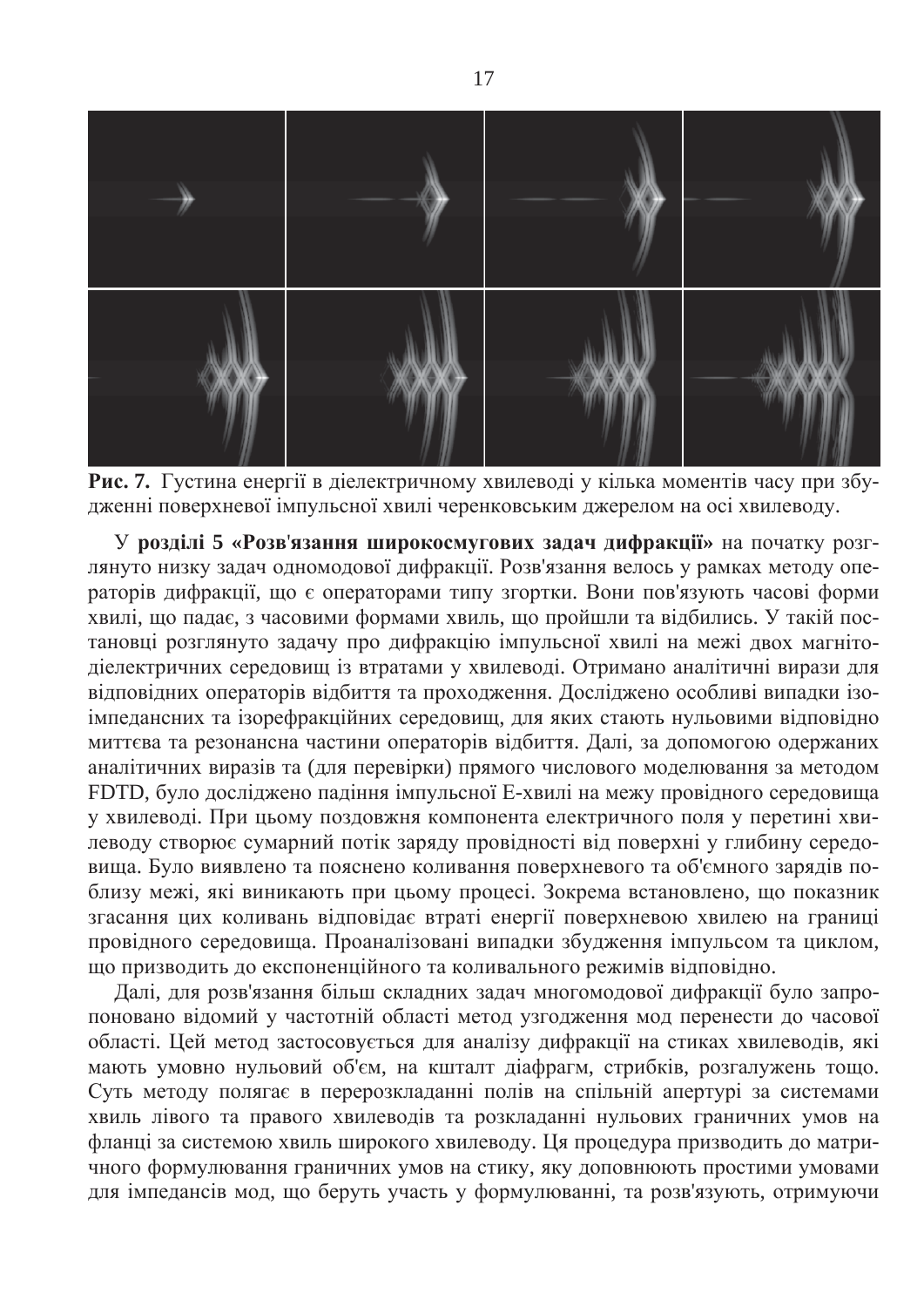



матрицю розсіювання. У дисертації застосовано аналогічний метод побудови матриці, що моделює ефект міжмодового зв'язку на неоднорідності. Матриця отримується за аналогічною процедурою перерозкладання полів за системами мод хвилеводів по обидва боки стику. Далі ця матриця використовується для оновлення модових амплітуд у точці стику у кожний наступний крок моделювання у часі. Тобто

граничні умови накладаються не на окремій частоті, а у кожен момент часу. Хвилеводи, що стикуються, моделюються кількома модовими каналами (одновимірна задача поширення), в яких на кінці (в спільній точці стику), застосовується побудована матриця для оновлення модових амплітуд в усіх каналах за допомогою інформації з попереднього часового кроку в інших модових каналах.

Цей метод було апробовано на кількох простих структурах: стрибку у плоскопаралельному хвилеводі, стику коаксіального та круглого хвилеводів, випромінюванні біконічної антени. В останньому випадку (рис. 8) апертура біконічної антени розглядалась як стик біконічної лінії та вільного простору, кожна з цих частин є ре-•<br>гулярним хвилеводом, у якому поширюються незалежні моди. У кожному випадку результати моделювання запропонованим методом було порівняно з результатами, що були отримані традиційними методами у часовій (FDTD) чи у частотній (MOM Solver) області, продемонстровано збіжність розв'язків.

Ще однією розглянутою задачею дифракції стала задача про аномальне широкосмугове поглинання у тонкому провідному дроті при нормальному падінні на нього Е-поляризованої хвилі. Аномальність процесу полягає в тому, що перетин поглинання на кілька порядків перевищує геометричні розміри дроту. Наприклад, для мідного дроту як видно з рис. 9 фактор поглинання сягає майже 10<sup>5</sup>. Точний розв'язок цієї задачі є давно відомим, він легко будується на основі розкладання плоскої хвилі на циліндричні (функції Бесселя) та накладання граничних умов. Наближену модель запропоновано у вигляді послідовної провідності та індуктивності. Індуктивність нескінченного прямого круглого дроту у статичному наближенні є нескінченною, тому було розраховано залежну від частоти індуктивність у динамічному наближенні з урахуванням запізнення фази магнітного поля, створеного окремими частинами дроту. Така модель пояснює різні режими процесу поглинання (резистивної, індуктивної взаємодії, скін-ефекту). Одержано асимптотики відповідних залежностей фактору поглинання від параметрів задачі — довжини хвилі, радіусу та провіднос- $\overline{1}$ н дроту. Для прикладу, на рис. 9 зображено отримані за апроксимуючою формулою залежності у випадку, коли враховано резистивність та індуктивність дроту, але скін-ефект не доданий. Легко побачити, що така модель описує два режими та відхиляється на краю діапазону, де починає діяти скін-ефект. Включення скін-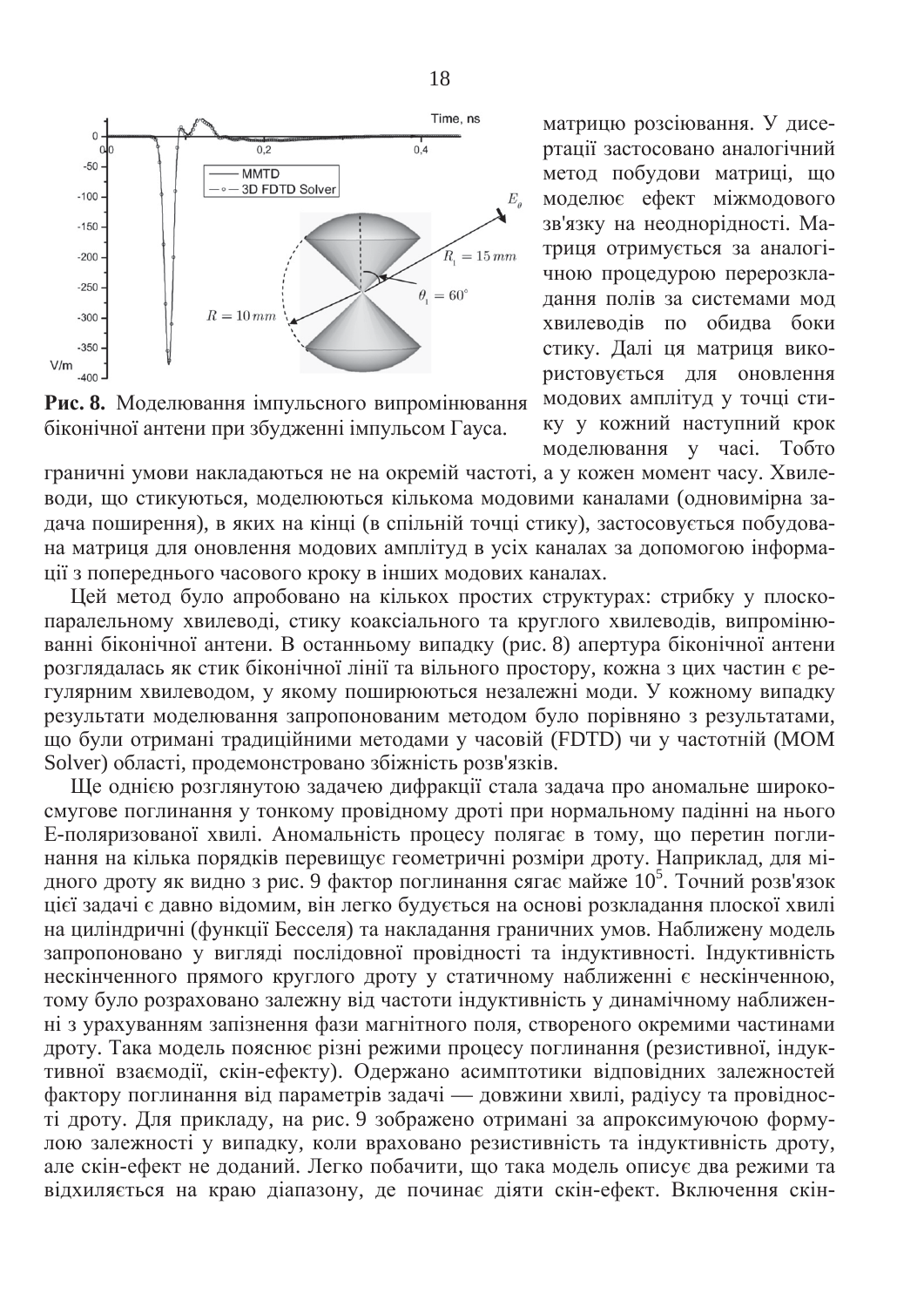ефекту до моделі дає добре узгодження апроксимації у всьому діапазоні. Розбіжності, що залишаються, можуть бути віднесені на рахунок резистивності випромінювання, яка має порівняно невеликий вплив.<br>10<sup>5</sup>



Рис. 9. Залежність фактору поглинання при нормальному падінні Е-хвилі на мідний дріт. Ліворуч – залежність від радіусу дроту для довжин хвиль 0.1 м (х), 1 м ( $\blacktriangle$ ),  $10 \text{ M}$  (о). Праворуч – залежність від довжини хвилі для радіусів дроту 0.13 мкм ( $\Delta$ ), 0,5 мкм ( $\Box$ ), 2 мкм (о). Точками зображено точну залежність, лініями – апроксимацію з врахуванням індуктивності та без врахування скін-ефекту.

У розділі 6 «Власні моди у задачах просторової фільтрації у мультисенсорних **системах**» розглянуто задачу побудови методів просторової та часової фільтрації для виділення слабкого сигналу від локального джерела магнітного поля на тлі сильних завад від віддалених джерел при магнітометричних вимірах. Ця задача є актуальною при обробці інформації в магнітокардіографії, де треба визначити дуже слабкий магнітний сигнал від серця людини на тлі на кілька порядків сильніших магнітних полів Землі та антропогенних шумів. Це коло питань складається з розробки прямих та зворотних методів магнітостатики. Пряма задача розв'язувалась як для **вільного простору, так і для моделі торсу та серця як тіл з визначеною провідністю.** Для побудови розрахункового алгоритму використовувався відомий метод граничних елементів. Зворотна задача розв'язується на основі методу найменших квадратів, шляхом мінімізації середньоквадратичної розбіжності між модельним та виміряним сигналом. Для пришвидшення збіжності розв'язку зворотної задачі використовувався метод Левенберга-Марквардта, а для пошуку глобального максимуму алгоритми рою часток та інші. У будь якому разі алгоритми засновано на лінійному зв'язку відгуку датчиків із амплітудою точкового джерела магнітного поля (магнітного чи токового диполю). Тому було запропоновано певні алгоритми так званої просторової фільтрації, які базуються на тому, що корисний сигнал та завади у багатовимірному просторі сигналів (що відповідає векторному сигналу від набору сенсорів, що рознесені у просторі) мають різні матриці коваріації. Отже проектуванням аниряного сигналу на підібраний підпростір можна розділити завади від віддалених джерел та сигнал від локального джерела (серця). Для такого розділення було запропоновано два методи. По-перше, це традиційний метод «власних ортогональних мод», що застосовується у статистичній обробці зображень. Цей метод засновано на використанні сингулярного розкладання матриці, що отримана зі стовпців сигналів,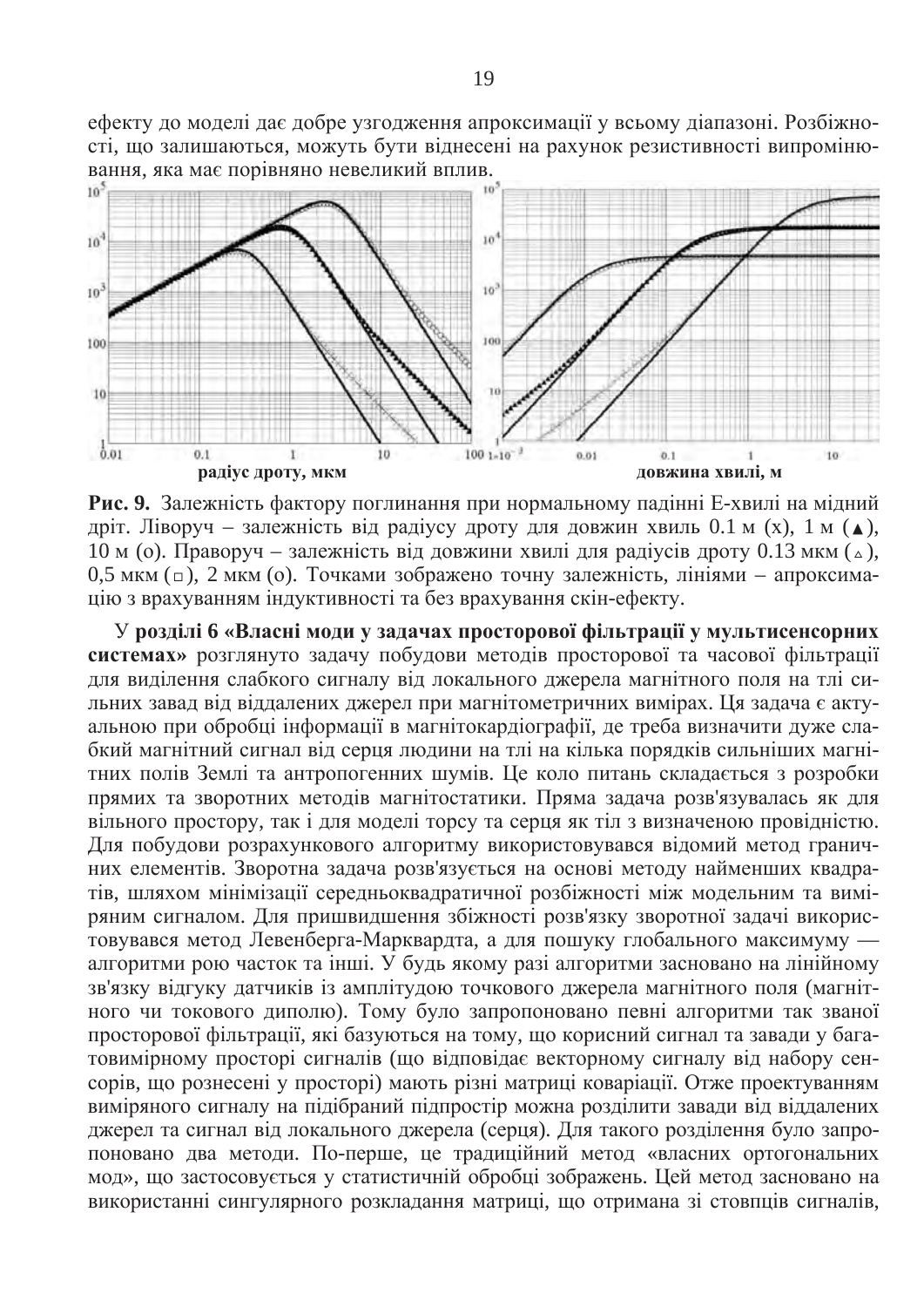для яких треба визначити матрицю коваріації та її головні компоненти (тобто вектори, імовірність вимірювання проекції на які є найбільшою). Інший запропонований иетод базується на спостереженні, що просторові похідні від магнітних полів, що створює локальне джерело спадають з відстанню за ступеневим законом, який визначається сумарним ступенем похідної. Тому запропоновано виділяти підпростори на основі тейлоровських мод, що відповідають тейлоровському розкладанню векторного магнітного поля у ступеневі ряди. Було проведено порівняння цих двох методів, зокрема з урахуванням можливої неідеальності сенсорів (роз'юстирування окремих сенсорів, розкид у чутливості). Для прикладу на рис. 10 зображено ослаблення сигналу та шуму при застосуванні кількох досліджених методів просторової фільтрації, а у табл. 1 наведено похибки визначення координат диполю для початкового рівня сигнал/шум у 100 дБ та кількох методів фільтрації.

 $Ta$ *блиця* 1



Рис. 10. Ослаблення сигналу та завад різними фільтрами для неідеальних датчиків

Похибка визначення координат струмового диполю на різній глиби**ні для кількох методів фільтрації** 

| $\overline{z}$ , | рівень               | $\delta r_O^{\phantom{\dagger}}$ , CM |                           |                           |                                                                                 |
|------------------|----------------------|---------------------------------------|---------------------------|---------------------------|---------------------------------------------------------------------------------|
| CM               | ' шуму, $\mathbb{E}$ | $\mathbf{F}^{\text{TO2}}$             | $\mathbf{F}^{\text{P05}}$ | $\mathbf{F}^{\text{T}03}$ | $\mathbf{F}^{P06}$                                                              |
| 10               | 100                  |                                       |                           |                           | $\left  0.119 \right  0.116 \left  3.9 \cdot 10^{-3} \right  3.6 \cdot 10^{-3}$ |
| 15               |                      |                                       |                           | $ 0.288 0.284 $ 0.012     | 0.011                                                                           |
|                  |                      |                                       |                           | 0.383 0.376 0.017         | 0.015                                                                           |

Наприкінці запропоновано метод нестаціонарної фільтрації, заснований на тому факті, що ширина спектру широкосмугового кардіосигналу змінюється у часі, що видно на рис. 11. Тому можна використовувати амплітудну маску з каналу електрокардіограми, який містить значно менше шумів, для нестаціонарної фільтрації за допомогою прямого-зворотного віконного перетворення Фур'є сигналів з каналів магнітокардіограми. Як видно з рис. 12 такий підхід дає додатково біля 4 дБ покращення відношення сигнал/шум порівняно з традиційною стаціонарною вінерівською фільтрацією.



Рис. 11. Часо-частотна діаграма типово- Рис. 12. Ефективність стаціонарної та го кардіосигналу нестаціонарної фільтрації.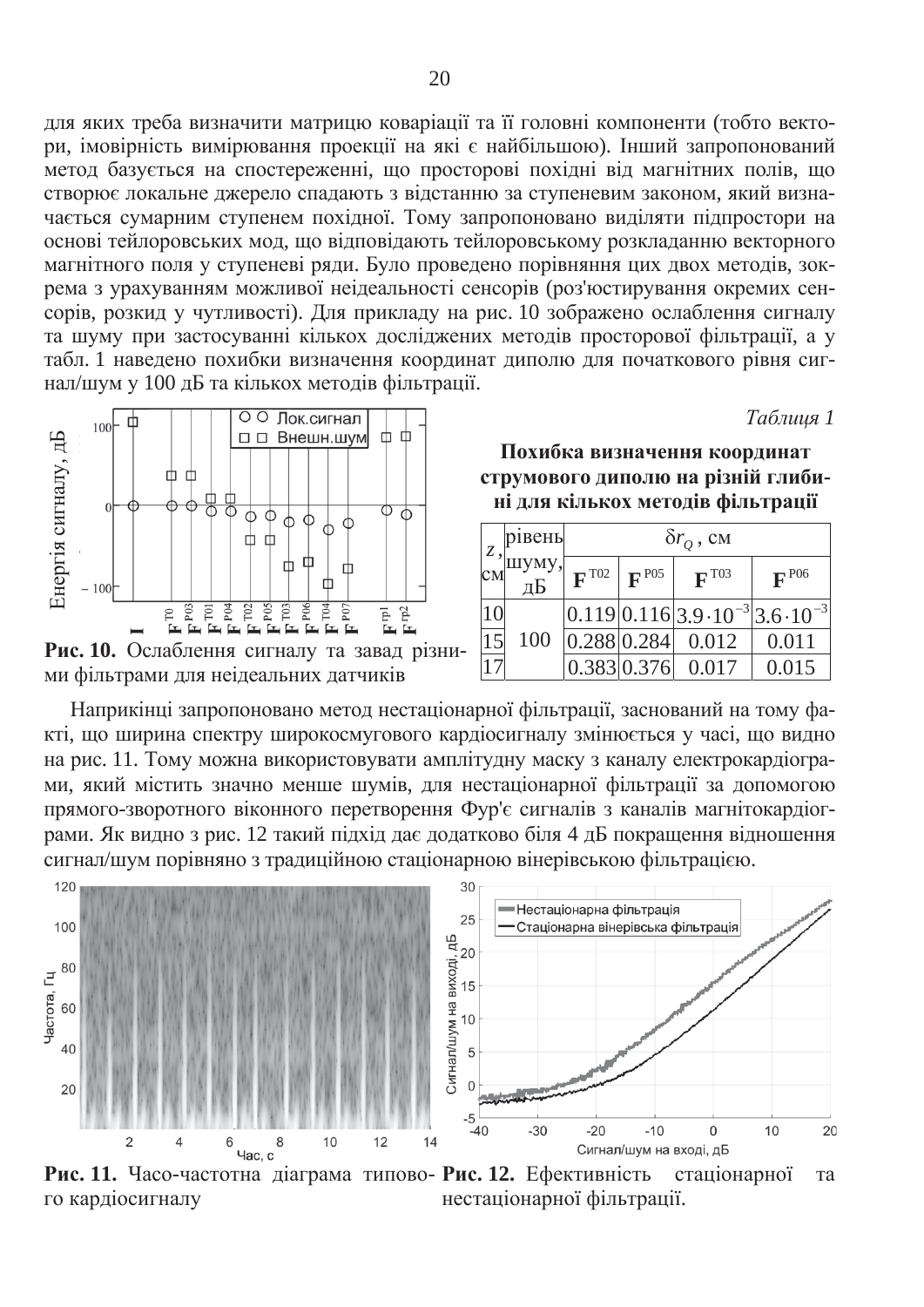#### **ВИСНОВКИ**

У дисертації створено новий науковий напрямок дослідження хвилеведучих систем з поперечно-неоднорідним заповненням у різноманітних конфігураціях шляхом побудови методів модових розкладань у часовій області. Головною проблемою, на вирішення якої спрямовано побудований метод є перенос поняття хвилевідних мод з частотної області у часову для випадку поперечно-неоднорідних хвилеводів, коли традиційні моди у частотній області є залежними від частоти. Метод було застосоъмно для побудови аналітично-числових схем розв'язання цілої низки задач, отримано нові аналітичні результати для операторів дифракції. У ході дослідження було також виявлено та проаналізовано кілька нових фізичних явищ.

Найбільш важливі наукові та практичні результати, які сприяли вирішенню наукової проблеми є такими:

1. Метод модового базису для закритих циліндричних хвилеводів узагальнено на випадок хвилеводів з багатозв'язною областю поперечного перетину та факторизованою залежністю матеріальних параметрів середовища. Для цього було додатково сформульовано задачу на власні значення для ТЕМ-хвиль, обґрунтовано розділ функціонального простору розв'язків на Е-, Н-, та Т- хвилі. Отримано систему еволюційних рівнянь (СЕР), яка описує зміну часової форми модових амплітуд при поширенні хвилі вздовж хвилеводу. СЕР, зокрема, відображає міжмодові перетворення між усіма типами хвиль. Цим перетворенням відповідають матриці коефіцієнтів, частина з яких виявились тотожно нульовими матрицями, для решти доведено кілька співвідношень, що дозволяють виражати одні матриці через інші. Доведені властивості матричних коефіцієнтів було використано при побудові числової схеми розв'язання СЕР. Одержано явний вигляд схеми, коли часова похідна виражається через решту доданків, що дозволяє крокувати у часі від початкових умов. Узагальнення методу на хвилеводи з багатозв'язною областю перетину дозволило ефективно розглянути поширення імпульсів в актуальному класі ліній передачі з квазі-ТЕМ хвилями, наприклад, в екрановані мікросмужкові лінії на дієлектричній підкладинці. Порівняно з традиційними методами запропонований метод має цілу низку переваг. Чотиривимірна задача замінюється двовимірною задачею на визначення базису та одновимірною нестаціонарною задачею поширення для кількох пов'язаних хвиль. Коли така задача розв'язується поширеними методами FDTD, FVTD, чи FEM, то дискретизації потребує весь об'єм хвилеводу (задача тривимірна у просторі). Натомість у ММБ дискретизуються лише кілька хвильових каналів вздовж хвилеводу (задача одновимірна, векторна). Проведені числові експерименти встановили швидку збіжність модових розкладань для сигналів з обмеженою спектральною смугою. Збіжність розв'язків при збільшенні кількості мод, що враховуються, стає експоненційною, щойно х враховано усі моди (скінченна кількість), що є поширюваними у смузі частот сигналу. Тобто отримано експоненційну збіжність замість ступеневої у традиційних сіткових методах. Слід зазначити, що традиційні модові методи у часовій області непридатні для аналізу поширення імпульсних сигналів, бо вимагають розв'язання складної граничної задачі на кожній частоті спектру сигналу. Натомість у запропонованому підході модові розподіли не залежать від частоти та мають бути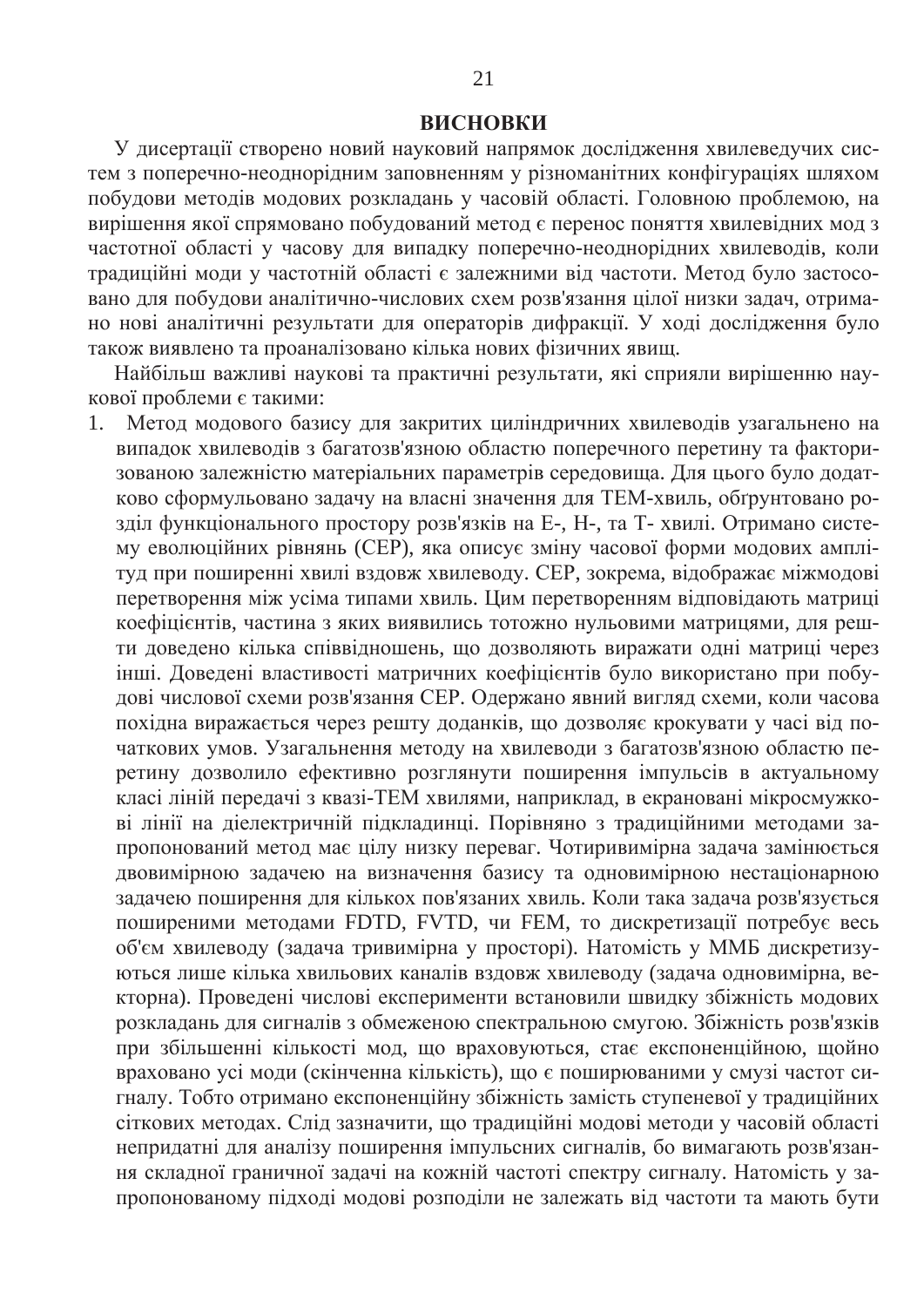визначеними лише один раз, що продемонстровано на прикладі аналізу поширення імпульсу в екранованій копланарній смужковій лінії.

- 2. Побудовано метод модового базису для конічних хвилеводів з багатозв'язною областю поперечного перетину та факторизованою залежністю матеріальних параметрів середовища. Рівняння Максвела представлено в операторному вигляді з відокремленою кутовою частиною похідних та з кутовими залежностями матеріальних параметрів; введено функціональний простір, що забезпечує самоспряженість цього оператору. Доведено, що функціональний простір розв'язків розкладається на підпростори Е-, Н- та Т- хвиль, для кожного з них сформульовано граничні задачі на власні значення для визначення елементів базису (мод). Одержано та проаналізовано систему еволюційних хвилевідних рівнянь, що описує зміну часової форми модових амплітуд з поширенням вздовж радіального напрямку. У цьому випадку система виглядає як рівняння Клейна-Гордона-Фока з матричними коефіцієнтами та доданками, що описують міжтипові перетворення. З аналізу поширення імпульсу на простому прикладі випромінювання кільця зі струмом встановлено, що зі збільшенням радіусу кількість мод, що не є згасаючими, збільшується, і, через наявність міжмодового зв'язку, їх потрібно враховувати у числовій схемі розв'язку. Отже, запропонована схема дає переваги лише для аналізу поширення хвиль в околі центру збудження. Це може бути застосовано до аналізу антен з діелектричним заповненням, наприклад, ТЕМ-рупорів з діелектричним навантаженням. При цьому кількість мод, що мають бути враховані в розрахунку, визначається кількістю мод, що є поширюваними при максимальному радіусі, де ще відбуваються міжмодові перетворення, тобто на апертурі антени. Далі у вільному просторі моди поширюються окремо одна від одної, отже, якщо вищі моди не були збуджені з помітною амплітудою на апертурі, то при подальшому поширенні хвилі у дальню зону, вони не внесуть суттєвого внеску до випромінюваного толя. Визначення початкових амплітуд мод у вільному просторі, що збуджуються на апертурі антени, може бути здійснено описаним у п'ятому розділі методом перерозкладання (метод узгодження мод).
- 3. Було побудовано метод модового базису для аналізу збудження та поширення імпульсних сигналів у відкритих дієлектричних хвилеводах. Особливістю відкритих структур є те, що задача на власні значення для визначення мод має неперервний спектр. Як наслідок, модові розкладання є не сумами, а інтегралами. • Тобто моди залежать від спектрального параметру, за яким ведеться інтегрування. Це вимагає, зокрема, особливої уваги при нормуванні базисних функцій. Як наслідок, отримано систему інтегро-диференційних еволюційних хвилевідних рівнянь, яка замість матричних коефіцієнтів має ядра інтегралів, що описують міжмодові та міжтипові перетворення. Ці ядра задовольняють тим самим співвідношенням, що були раніше отримані для матриць коефіцієнтів у закритому хвилеводі. Розроблено числову схему розв'язання системи інтегро-диференційних рівнянь, яка базується на використанні методу моментів. Спектральні характеристики представлені у вигляді розкладання за системою кусково-сталих функції. Побудовано та пронормовано модові функції для круглого діелектричного хвилеводу. Отримано ядра міжмодових перетворень, для них отримані матриці у рам-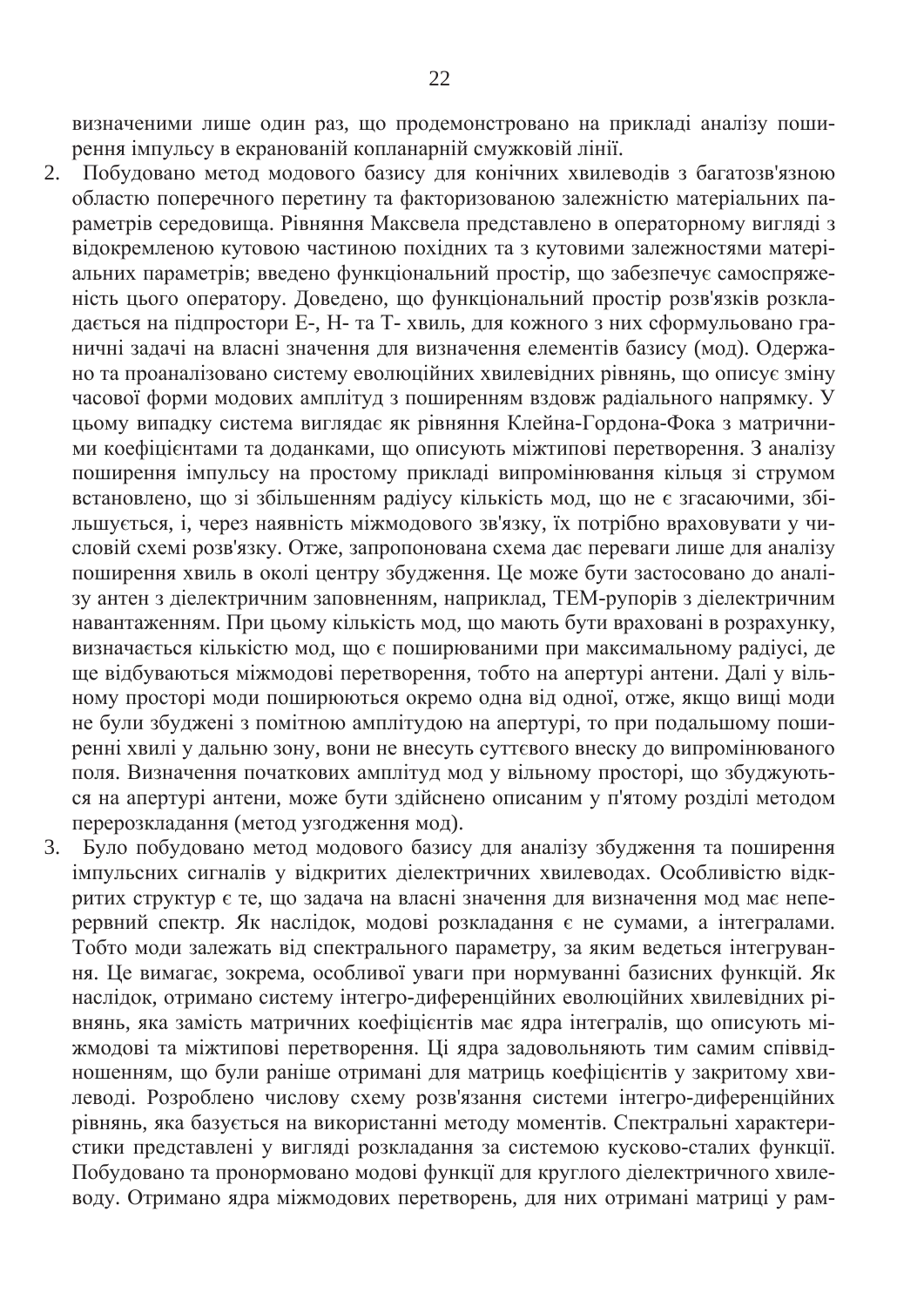ках методу моментів. Як наслідок, систему інтегро-диференційних рівнянь було зведено до системи матричних диференційних рівнянь, для якої, аналогічно другому розділу, побудовано скінченно-різницеву явну розрахункову схему. Проведено моделювання поширення імпульсу. Для верифікації результатів було також створено розрахункову програму на основі методу FDTD для тіл обертання (BOR-FDTD) з супроводжуючим вікном, що дозволяє при обмеженому розмірі обчислюваного об'єму моделювати поширення головної частини імпульсної хвилі на значні відстані. Підтверджено збіжність результатів обох методів.

- 4. В результаті числового моделювання у часовій області процесу збудження та поширення імпульсного сигналу у відкритому діелектричному хвилеводі було **ЕЗИЗИЗИ ВИЯВЛЕНО ТА ПРОДНАЛИЗОВАНО НОВЕ ФИЗИЧНЕ ЯВИЩЕ У ВИГЛЯДІ ІМПУЛЬСНОЇ ПОВЕРХНЕВОЇ** хвилі-передвісника, яка поширюється вздовж хвилеводу зі швидкістю світла у вільному просторі, зберігаючи свою просторову структуру при поширенні. Ця хвиля виникає через заломлення частини випромінювання від джерела під кутами, ена известные чаров и совможность частные истровные историчные историчные историчные историчные историчные историчн<br>близькими до куту повного внутрішнього відбиття. Крім того, хвилі від джерела, що пройшли через межу під більшими кутами, формують випромінене поле у вигляді сферичної хвилі. На межі діелектрику цей сферичний фронт переходить у імпульсну поверхневу хвилю. Завдяки ефекту, що є схожим за механізмом з черенковським випромінюванням, відбувається формування конічного фронту • вглиб діелектрика, що поширюється під кутом критичного заломлення до межі. Швидкість поширення цього конічного фронту у напрямку перпендикулярно до нього дорівнює швидкості світла у діелектрику, а швидкість його поширення вздовж вісі хвилеводу відповідає швидкості світла в оточуючому вільному просторі. Коли цей конічних фронт доходить до вісі, він перетворюється на фронт, що розширюється, та знов сягає межі діелектрик-повітря під критичним кутом, утвопитета и поверхневої хвилі. Як наслідок, формується хвильова а<br>• структура на кшталт ножиць, що поширюється вздовж хвилеводу у вигляді пеpедвіснику основної частини хвилі зі швидкістю світла у вільному просторі. Виавлений ефект має значне практичне значення, оскільки відкриває шлях до створення низки нових резонансних елементів, які базуються на взаємодії таких конітних фронтів з конічними дзеркалами та плоскою поверхнею.
- 5. На основі методу розкладання хвильового пучка в інтеграл за бесселевими модами та застосування до нього оптимальної квадратури, було створено обчислювальний метод, за допомогою якого проаналізовано зміну характеристик кривизни імпульсного хвильового пучка при поширенні. За аналогією з відомим у частотній області поняттям фазового центру було запропоновано ввести поняття окремих амплітудного та часового центру для адекватного опису поведінки імпульсних полів у проміжній зоні імпульсних антен. Амплітудний центр визначає точку, від якої відбувається згасання амплітуди фронту у дальній зоні за зворотною ступеневою залежністю. Натомість часовий центр визначає центр кривизни фронту, тобто він потрібен для опису параксіальної частини пучка. Виявлено ɨɫɨɛɥɢɜɨɫɬɿ ɩɨɜɟɞɿɧɤɢ ɿɦɩɭɥɶɫɧɨɝɨ ɯɜɢɥɶɨɜɨɝɨ ɩɭɱɤɚ, ɳɨ ɭɬɜɨɪɸɽɬɶɫɹ ɝɚɭɫɨɜɢɦ розподілом струмів на площині при імпульсному збудженні лягерівським імпульсом. Амплітудний центр є інтегральною характеристикою поширення пучку, у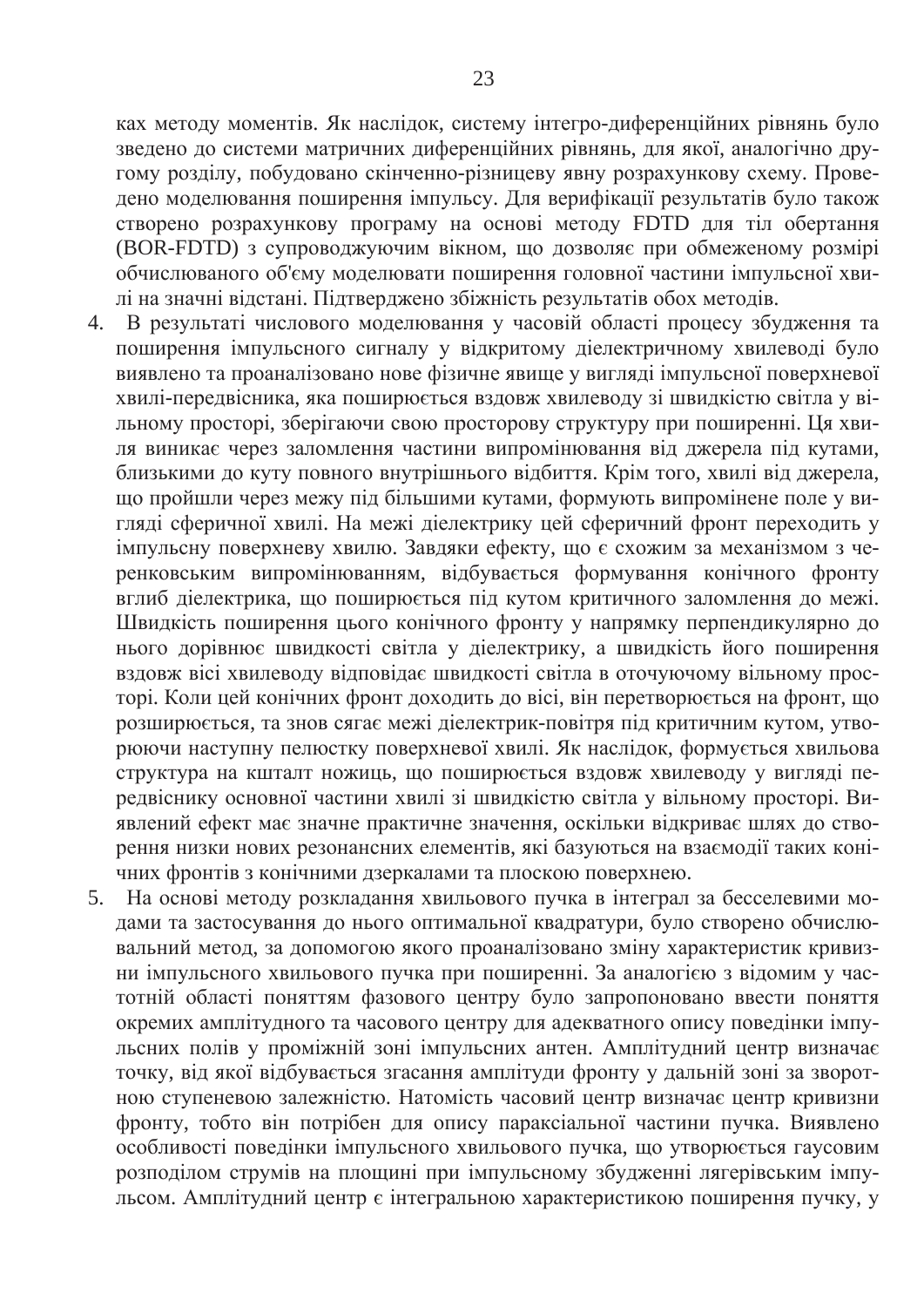той же час часовий центр є миттєвою характеристикою фронту та змінюється з поширенням. Визначено, що часовий центр спочатку знаходиться на нескінченності позаду площини збудження, що відповідає пласкому фронту у ближній зоні доки дифракційне поширення ще не задіяне. Далі з поширенням хвилі її центр кривизни (часовий центр) наближується до площини збудження та перетинає її виходячи на сталий рівень десь на відстані 6-7 поперечних розмірів пучка попереду від площини збудження. У той же час встановлено, що амплітудний центр завжди знаходиться позаду площини, зі зменшенням поперечних розмірів пучка він очікувано наближується до площини збудження (перехід до точкового джерела). Проведений аналіз може бути застосовано для компактного та при цьому достатньо точного опису полів імпульсних антен у ближній та середній зоні.

- 6. Отримано в явному вигляді вирази для операторів дифракції типу згортки, що описують зміну хвильової форми модової амплітуди при дифракціїї на плоскій межі розділу двох магніто-дієлектричних провідних середовищ у хвилеводі. Визначено формули для особливих випадків: ізоімпедансних середовищ, ізорефракційних середовищ. Установлено, що для межі ізоімпедансних середовищ нульовою виявляється миттєва частина операторів дифракції, однак резонансний «хвіст» залишається. У той же час на межі ізорефракційних середовищ резонансна частина дорівнює нулю, є лише миттєве перетворення зі збереженням часової форми хвилі та зміною амплітуди.
- 7. Проаналізовано фізичні ефекти, які виникають при падінні імпульсної Е-хвилі на межу провідного середовища у хвилеводі. При цьому поздовжня компонента електричного поля у перетині хвилеводу створює сумарний потік заряду провідності від поверхні у глибину середовища. На основі попередньо отриманих операторів дифракції для цього випадку у аналітичному вигляді отримано також оператори, що дозволяють обчислювати часові залежності поверхневого заряду та хвилі об'ємного заряду, що виникає за межею. Виявлено та пояснено коливання поверхневого та об'ємного зарядів поблизу межі, які виникають при цьому процесі. Зокрема встановлено, що показник згасання цих коливань відповідає втраті енергії поверхневою хвилею на границі провідного середовища. Проаналізовано випадки збудження імпульсом та циклом, що призводить до експоненційного та коливального режимів відповідно.
- 8. Запропоновано числово-аналітичний метод розв'язання задач хвилевідної дифракції на основі модових перерозкладань безпосередньо у часовій області. Цей нетод (узгодження мод) є одним з широко застосованих у частотній області методів вивчення дифракції на скачках хвилеводів, що мають нульовий об'єм. Його суть полягає у розкладанні полів на апертурі та на фланці за системою мод вузької та широкої частини хвилеводу та проектуванні на інший базис хвиль. Це призводить до матричного формулювання граничних умов. У частотній області це матричне рівняння має виконуватись на кожній частоті спектру. Натомість, у запропонованому підході встановлено аналогічний матричний зв'язок, що використовується для зшивання полів у кожний момент часу при моделюванні поширення хвилі. За допомогою цього методу, зокрема, було досліджено випромінювання імпульсної хвилі простими конфігураціями імпульсних антен, наприклад, біконі-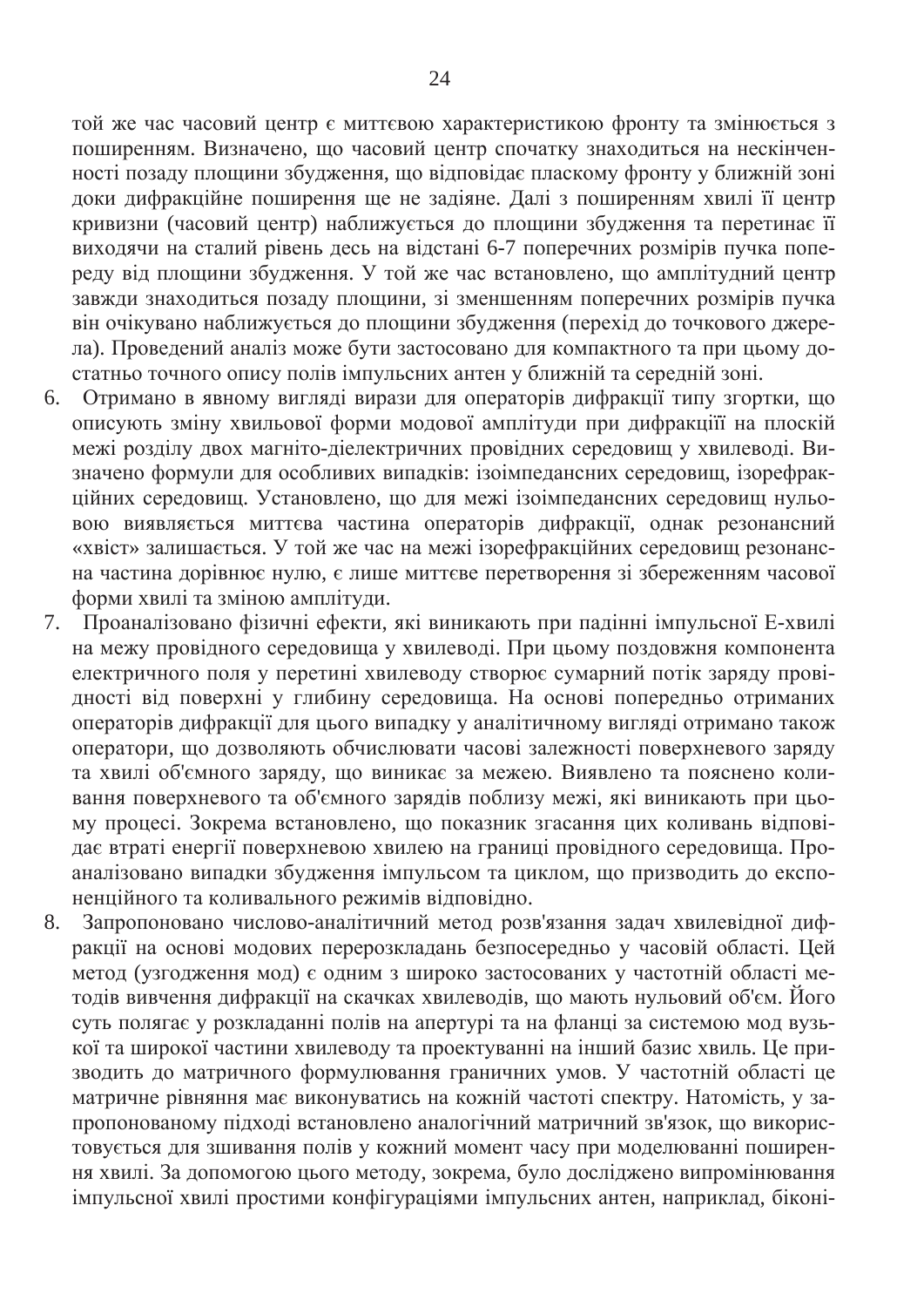чною антеною. Така антена може розглядатись як стик біконічної лінії, в якій є свій набір окремих мод, з вільним простором, в якому поширюються сферичні гармоніки. Отримані результати було також порівняно з дуже схожим за тополотією процесом дифракції імпульсної хвилі на стику коаксіального та круглого хвилеводів. Результати було порівняно із моделюванням відомими методами та підтверджено їх достовірність. Підкреслено переваги запропонованого підходу над прямими числовими методами.

- 9. Проведено фізичний аналіз аномального поглинання у тонких провідних дротах, коли перетин поглинання на кілька порядків (наприклад, майже до  $10^5$  у максимумі для мідного дроту радіусом 2 мкм) перевищує геометричні розміри об'єкту, цей ефект є надширокосмуговим. Запропоновано та проаналізовано фізичну модель, що враховує послідовно ввімкнені резистивне та індуктивне навантаження. Результати порівнювались з точною формулою, яку отримано розкладанням пласкої хвилі на циліндричні хвилі та точним врахуванням граничних умов. Ця модель пояснює різні режими процесу поглинання (резистивної, індуктивної взаємодії, скін-ефекту). Одержано асимптотики відповідних залежностей фактору поглинання від параметрів задачі — довжини хвилі, радіусу та провідності дроту. Проведений фізичний аналіз дає можливість більш ефективно • створювати поглинаючі структури на основі цього ефекту. Наприклад, встановлена залежність поглинання від індуктивності дозволила запропонувати конфігурації з дротів у вигляді гвинтових ліній або біфілярних гвинтових ліній для зниження індуктивності та посилення ефектів поглинання. На основі цього явища можливо створення ефективних нерезонансних широкосмугових поглиначів для застосування у безлунових камерах, задачах маскування від радіолокаційного визначення, забезпечення електромагнітної сумісності тощо.
- 10. На основі розкладань полів за тейлорівськими модами запропоновано нові методи просторової фільтрації для розв'язання зворотних задач магнітостатики при вимірюванні полів від локальних джерел за допомогою решітки датчиків за наявності сильних віддалених джерел завад. Крім того, було також побудовано методи фільтрації на основі методу власних ортогональних мод, який дозволяє за допомогою числового моделювання оцінювати матриці коваріації впливу локальних та віддалених джерел. На основі числового моделювання проведено порівняння та виявлено найбільш відповідні методи фільтрації та конфігурації магнітокардіографічної вимірювальної системи з оглядом на неідеальність датчиків. Встановлено, що, наприклад, для проаналізованої конфігурації датчиків, при рівні шуму в 100 дБ можливе визначення координат диполю, що знаходиться на глибині 10 см з точністю 0,12 см при використанні тейлорівської фільтрації другого порядку та з точністю 0,004 см при використанні фільтрації 3-го порядку. Точність визначення компонент диполю складає 4 % та 0,16 % відповідно.
- 11. Метод частотної фільтрації сигналів за умови наявності апріорної оцінки спектру сигналу був удосконалений за рахунок нестаціонарності фільтрації, коли спекъъвна функція фільтру змінюється у часі та накладається на віконне перетвогення Фур'є сигналу, що фільтрується. Продемонстровано ефективність такого підходу на прикладі кардіосигналів у магнітокардіографії. Наприклад, в число-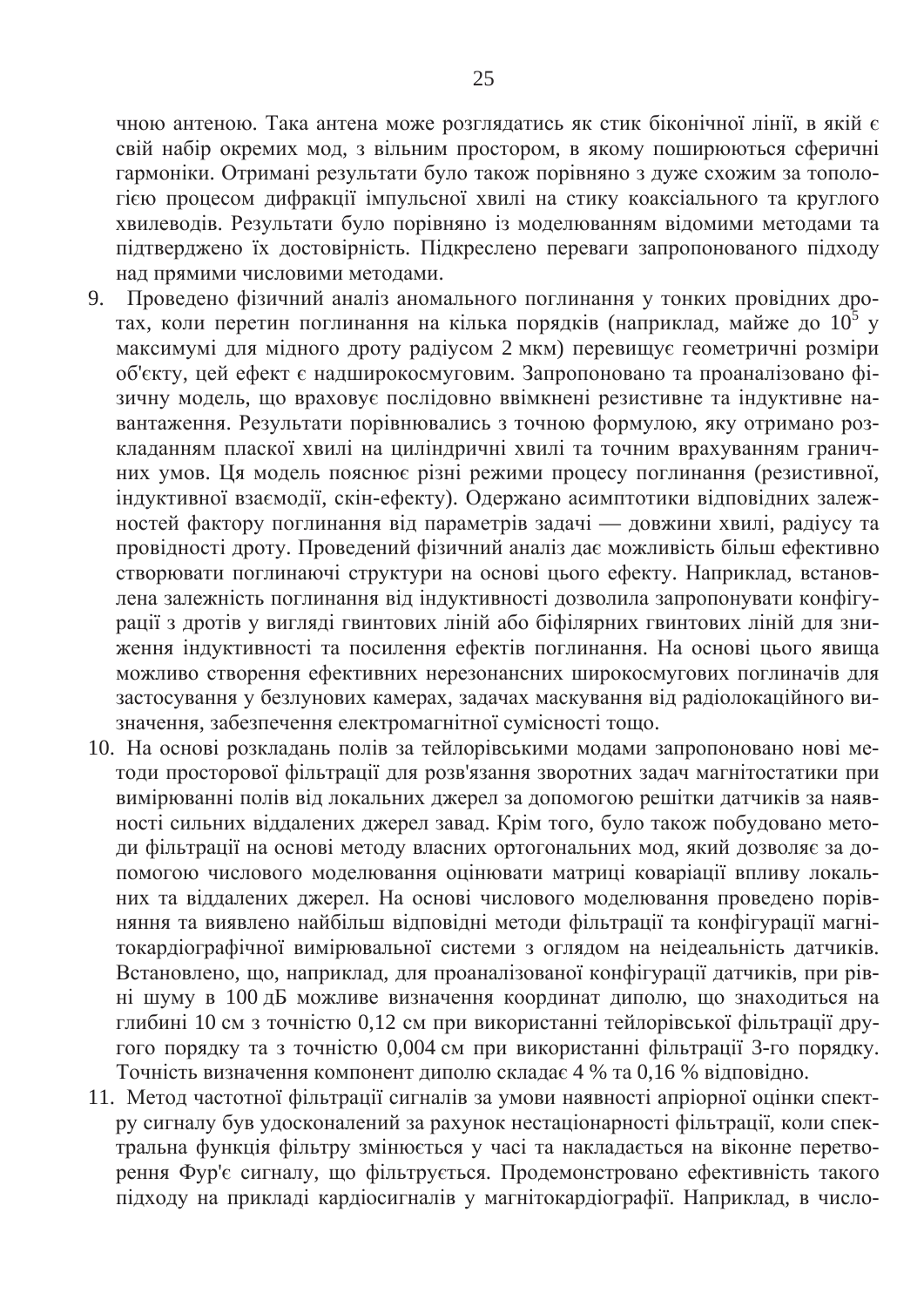вому експерименті використовувався на вході магнітокардіографічний сигнал з рівнем шуму 0 дБ. На виході стаціонарна фільтрація забезпечила рівень сигнал/шум біля 11,5 дБ, у той час як нестаціонарна фільтрація забезпечила на 4 дБ кращий рівень у 15,3 лБ.

12. Розроблені методи просторової та часової фільтрації для магнітокардіографії мають суттєве практичне значення, оскільки дозволяють створювати МКГ системи з використанням більш дешевих і доступних ферозондових датчиків, які здатні працювати при кімнатній температурі, на відміну від надпровідних інтерференційних датчиків. Це дозволить зробити технологію МКГ діагностики більш доступною для клінічної практики. В рамках міжнародного проекту СRDF автором було розроблено програмне забезпечення для розв'язання зворотних задач у традиційних системах на основі кріогенних надпровідних датчиків магнітного поля. Зараз на кафедрі теоретичної радіофізики ХНУ йде робота за участю автора щодо створення прототипу магнітокардіографічної системи з використанням ферозондових датчиків, що працюють при кімнатній температурі. Розроблені в дисертації методи виявились дуже доречними на етапі планування дослідження (для визначення досяжності мети розробки), на поточному етапі оптимізації параметрів установки, та знадобляться в подальшому для розробки алгоритмів обробки інформації.

Перспективні напрямки подальших досліджень: застосування методу модового базису для аналізу поширення імпульсних сигналів у диспергуючих, нелінійних, нестаціонарних середовищах; розвиток модових розкладань для секторіального хвилеводу (поширення в радіальному напрямку в циліндричній геометрії) та для імпульсних хвиль на клиноподібних структурах; розвиток методів аналізу нерегулярних хвилеводів на основі запропонованих модових розкладань у часовій області; застосування розробленого нещодавно більш розвинутого математичного апарату для вдосконалення модових перерозкладань у часовій області; створення й аналіз нових резонансних конічних структур на основі виявленого ефекту імпульсної поверхневої хвилі; створення й аналіз поглинаючих структур з тонких дротів у більш складних геометричних конфігураціях.

# СПИСОК ОПУБЛІКОВАНИХ АВТОРОМ ПРАЦЬ ЗА ТЕМОЮ ДИСЕРТАЦІЇ

Наукові праці (статті у фахових журналах), в яких опубліковані основні наукові результати дисертації:

- 1. Бутрым А. Ю. Сравнение двух методов локализации источника магнитного поля в задачах магнитокардиологии / А. Ю. Бутрым, Ю. В. Дурнева, С. Н. Шульга // Радиофизика и радиоастрономия. – 2006. – Том 11, № 4. – С. 397-404.
- 2. Кочетов Б. А. Моделирование голографического радара с дискретной и непрерывной апертурой / Б. А. Кочетов, А. Ю. Бутрым // Вісник Харківського національного університету імені В.Н. Каразіна. № 712 – "Радіофізика та електроніка". –  $2006. - B$ ип. №10. – С. 76-79.
- 3. Butrym A. Yu. Resistive Loading that Does not Reduce Performance of a Pulse Antenna / A. Yu. Butrym, N. N. Kolchigin, S. N. Pivnenko // Electromagnetic Phenomena. – 2007. – Vol. 7, No. 1(18). – P. 71-76.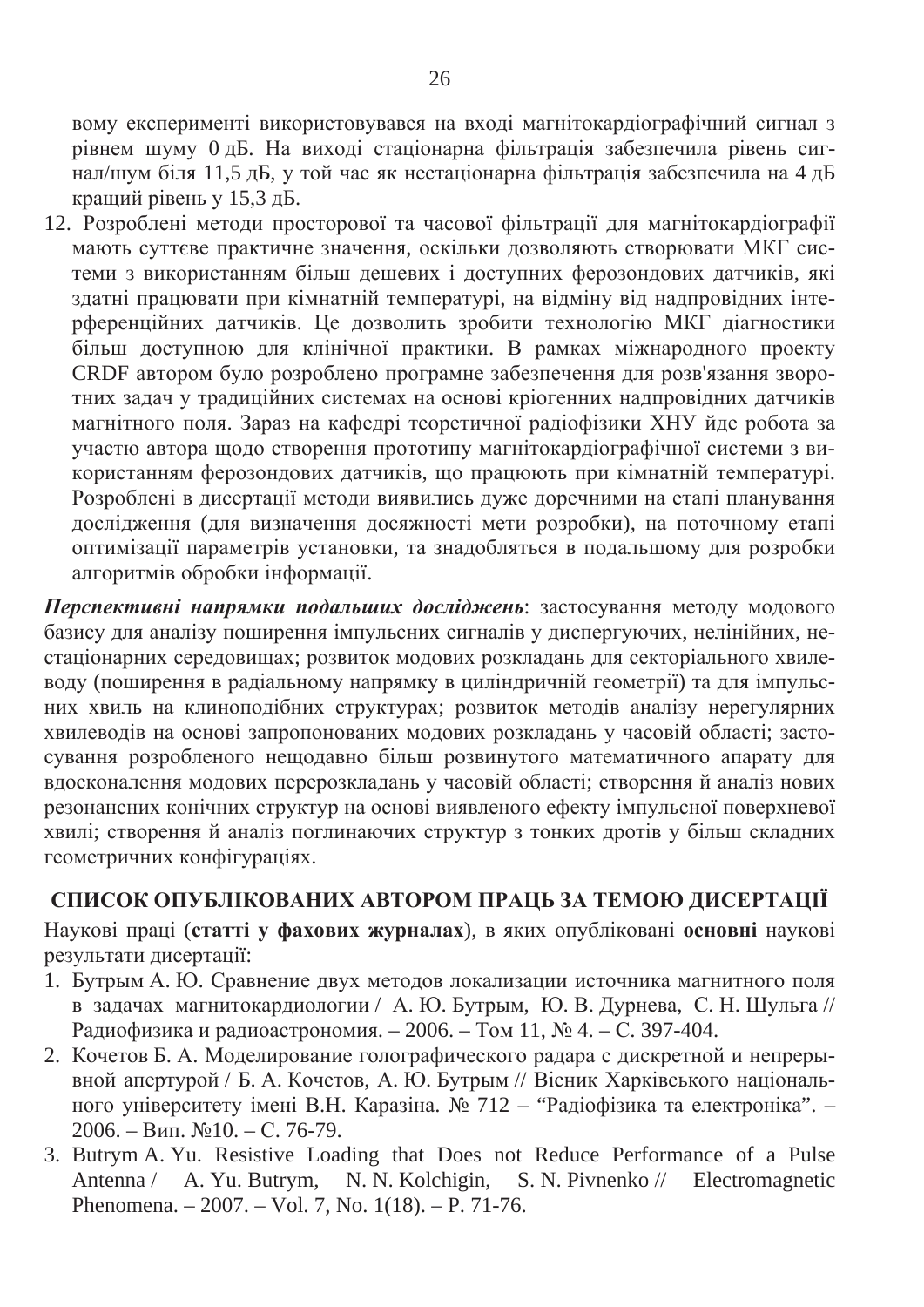- 4. Butrym A. A Tapered Coplanar Strip Antenna with Improved Matching / A. Butrym, S. Pivnenko // Chapter 38 in Ultra-Wideband Short-Pulse Electromagnetics 7 book (ISBN: 9780387377285) / F. Sabath, E. L. Mokole, U. Schenk, D. Nitsch (Eds.). – Berlin: Springer, 2007. – P. 344-355.
- 5. Bagatskaya O. One-dipole inverse problem of magnetostatics for reconstruction of heart-torso electric activity from magnetocardiography measurements / O. Bagatskaya, A. Butrym, Yu. Durneva, S. Shulga // Вісник Харківського національного університету імені В.Н. Каразіна. № 756 – "Радіофізика та електроніка". – 2007. – Вип. 11. – С. 47-50.
- 6. Багацька О. В. Новий метод локалізації джерела магнітного поля в задачах магнітокардіографії / О. В. Багацька, О. Ю. Бутрим, Ю. В. Дурнєва, С. М. Шульга // Вісник Київського університету. Серія: фізико-математичні науки. – 2007. – Вип. 1. – С. 212-217.
- 7. Дурнева Ю. В. Сравнение характеристик чувствительности датчиков магнитного толя на основе программно реализуемых градиометров разного порядка для магнитокардиографических измерений / Ю. В. Дурнева, А. Ю. Бутрым, С. Н. Шульга // Радиофизика и радиоастрономия. – 2007. – Т. 12, №4. – С. 433-439.
- 8. Durneva Yu. V. A model of several dipoles in free space in the primary processing of magnetocardiographic data / Yu. V. Durneva, A. Yu. Butrym, S. N. Shul'ga // Journal of Communications Technology and Electronics. –2008. – Volume 53, Issue 11. – P. 1339-1344.
- 9. Бутрым А. Ю. Метод модового базиса для открытых диэлектрических структур / А. Ю. Бутрым, М. Н. Легенький // Вестник ХНУ, Серия "Радиофизика и электроника". – 2008. – № 806. – С. 44-47.
- 10. Бутрым А. Ю. Метод модового базиса во временной области для волновода с поперечно неоднородным многосвязным сечением. 1. Общая теория метода/ А. Ю. Бутрым, Б. А. Кочетов // Радиофизика и радиоастрономия. – 2009. – Tom 14,  $\text{Ne } 2. - \text{C}$ . 162-173.
- 11. Бутрым А. Ю. Метод модового базиса во временной области для волновода с поперечно неоднородным многосвязным сечением. 2. Пример применения метода / А. Ю. Бутрым, Б. А. Кочетов // Радиофизика и радиоастрономия. – 2009. – Том 14,  $\overline{N_2}$  3. – С. 266-277.
- 12.Butrym A. Y. Charge transport by a pulse e-wave in a waveguide with conductive medium / A. Y. Butrym, M. N. Legenkiy // Progress in Electromagnetics Research B. – 2009. – Vol. 15. – P. 325-346.
- 13.Antyufeyeva M. S. Transient electromagnetic fields in a cavity with dispersive double negative medium / M. S. Antyufeyeva, A. Y. Butrym, O. A. Tretyakov // Progress in Electromagnetics Research M.  $-$  2009. – Vol. 8. – P. 51-65.
- 14.Durneva Yu. V. Spatial noise filtering in magnetocardiographic measurements / Yu. V. Durneva, A. Yu. Butrym, S. N. Shul'ga // Journal of Communications Technology and Electronics. – 2009. – Volume 54, Issue 11. – P. 1292-1297.
- 15. Костев А. Ю. Определение оптимальных параметров измерительной магнитокардиографической гексагональной решетки А. Ю. Костев, А. Ю. Бутрым,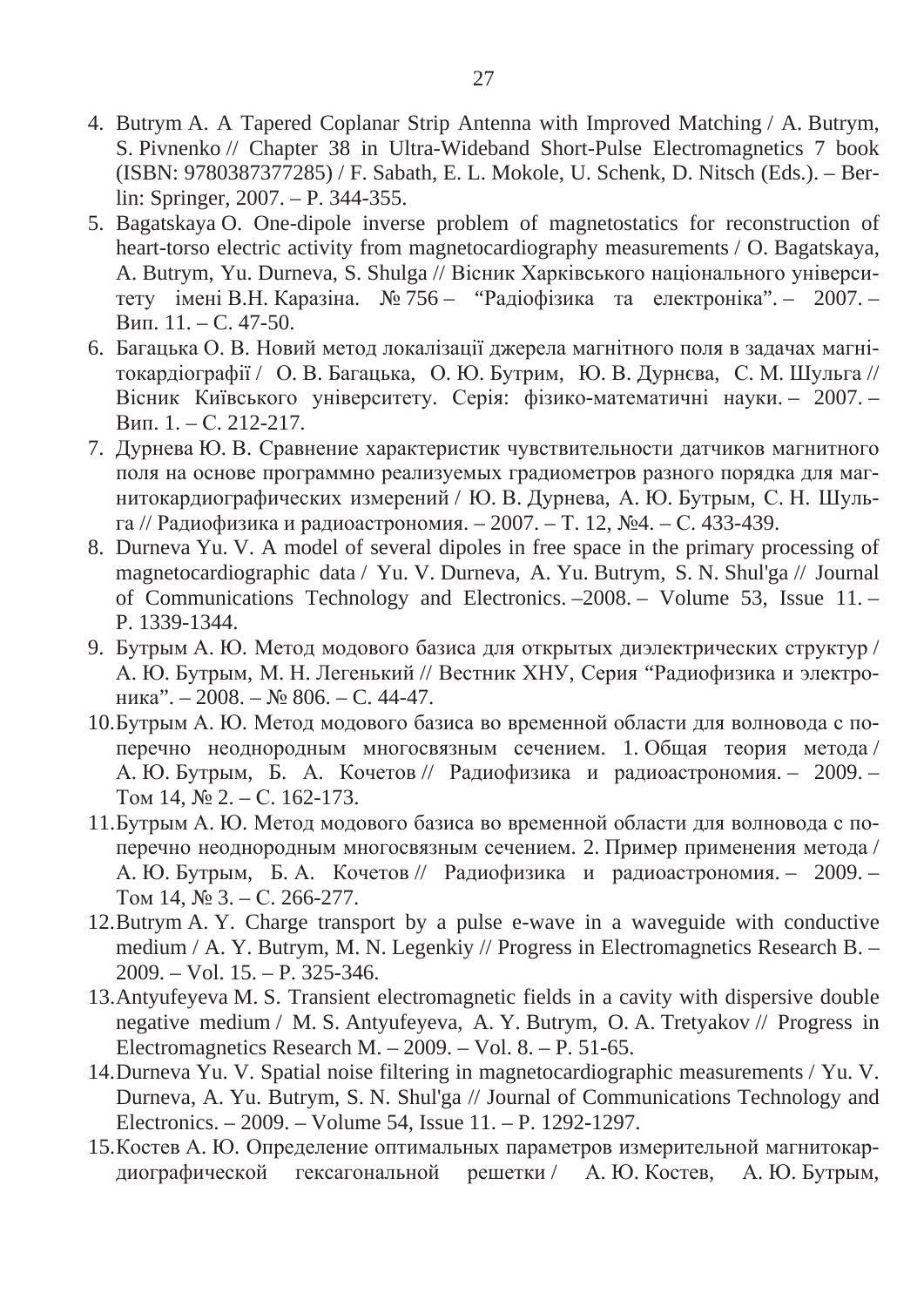С. Н. Шульга // Вісник Харківського національного університету імені В.Н. Каразіна, Серія "Радіофізика та електроніка". – 2009. – №883, випуск 15. – С. 25-29.

- 16.Butrym A. Yu. Mode Expansion in Time Domain for Conical Lines with Angular Medium Inhomogeneity / A. Yu. Butrym, B. A. Kochetov // Progress in Electromagnetics Research B. – 2010. – Vol. 19. – P. 151–176.
- 17.Legenkiy M. N. Method of mode matching in time domain / M. N. Legenkiy, A. Y. Butrym // Progress In Electromagnetics Research B. – 2010. – Vol. 22 – P. 257-283.
- 18. Легенький М. Н. Расчет импульсного излучения круглой диэлектрической стержневой антенны методом согласования мод во временной области/ М. Н. Легенький, А. Ю. Бутрым, Н. Н. Колчигин // Радиотехника. – 2010. – Вып. 162. – С. 5-12.
- 19.Legenkiy M. Pulse signals in open circular dielectric waveguide / M. Legenkiy, A. Butrym // Progress in Electromagnetics Research Letters. – 2011. – Vol. 22. – P. 9-17.
- 20.Shi He. Interaction of Electromagnetic Waves in a Waveguide with Very Thin Wires / Shi He, S. N. Shulga, N. G. Kokodiy, N. N. Gorobets, V. I. Kiiko, A. Yu. Butrym, Yu Zheng // Journal of Communications Technology and Electronics. – 2011. – Volume 56, Issue 10. – P. 1193-1196.
- 21. Легенький М. Распространение нестационарного электромагнитного поля в диэлектрическом волноводе / М. Легенький, А. Бутрым // Физические основы приборостроения. – 2012. – Т. 1, №1. – С. 23-35.
- 22. Бутрым А. Ю. Использование сопровождающего окна в методе BOR-FDTD для расчёта поведения предвестника в диэлектрическом волноводе / А. Ю. Бутрым, Е. О. Коломиец, М. Н. Легенький // Вісник Харківського національного університету, серія: фізична «Ядра, частинки, поля». – 2012. – № 54. – С. 139-141.
- 23.Kochetov B. A. Axially symmetric transient electromagnetic fields in a radially inhomogeneous biconical transmission line / B. A. Kochetov, A. Y. Butrym // Progress in Electromagnetics Research B. – 2013. – Vol. 48. – P. 375-394.
- 24.Legenkiy M. N. Excitation and propagation of a fast pulse guided wave in a circular dielectric waveguide / М. N. Legenkiy, A. Yu. Butrym // Радиофизика и радиоастрономия. – 2013. – Т. 18, № 2. – С. 147–151.
- 25. Бутрым А. Ю. Построение полюсной модели дисперсии диэлектрика на основе результатов измерений показателя преломления и показателя поглощения в ограниченной полосе частот / А. Ю. Бутрым, М. С. Антюфеева, В. В. Хардіков, С. Н. Шульга // Вісник Харківського національного університету імені В.Н. Каразіна. № 1067 – "Радіофізика та електроніка". – 2013. – Вип. 22. – С. 3-9.
- 26.Legenkiy M. N. Physical Features of Mode Basis in Open Dielectric Structures with Discrete and Continuous Spectrum / M. N. Legenkiy, A. Y. Butrym // Telecommunications and Radio Engineering.  $-2014$ .  $-$  Vol. 73, Iss. 10.  $-$  P. 863-880.

### Опубліковані праці апробаційного характеру (тези міжнародних конференцій):

27.Butrym A. Processing band-limited antenna measurements to reconstruct antenna impulse response on example of resistively loaded Vivaldi antenna / A. Butrym, S. Pivnenko, N. Kolchigin // Proc. of the First European Conference on Antennas and Propagation (EuCAP 2006), 6-10 November 2006, Nice (France). – 2006. – P. 1-5.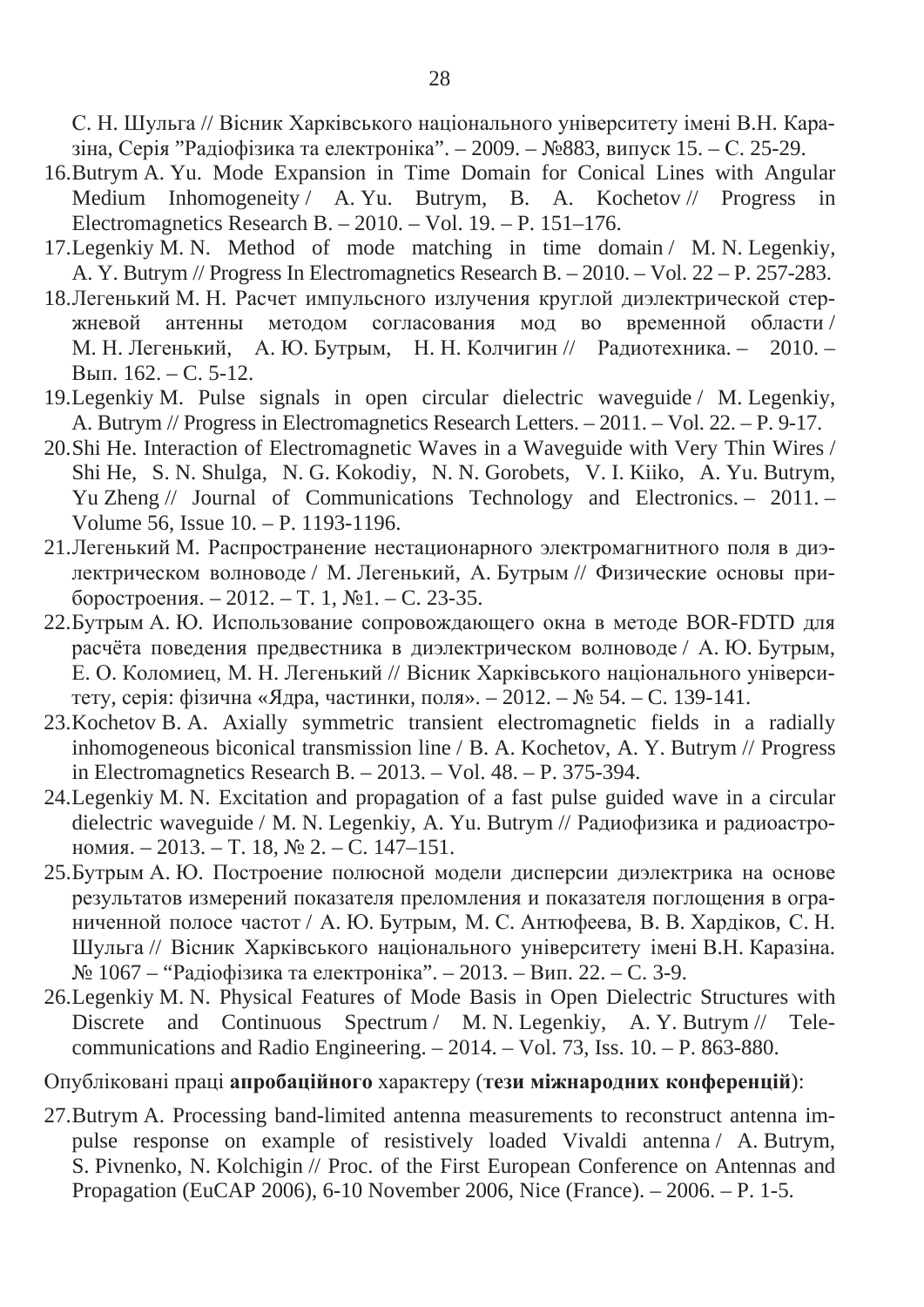- 28.Butrym A. Charge Transport by a Pulse E-Wave in a Waveguide Filled with Conductive Medium / A. Butrym, M. Lyogenkiy, Yu Zheng // Proc. of the Third International Conference on Ultrawideband and Ultrashort Impulse Signals (UWBUSIS'06), 18-22 September 2006, Sevastopol (Ukraine). 2006. – P. 285-288.
- 29.Butrym A. Time and Amplitude Centre of an Impulse Wavebeam / A. Butrym, Yu Zheng // Proc. of the Third International Conference on Ultrawideband and Ultrashort Impulse Signals (UWBUSIS'06), 18-22 September 2006, Sevastopol (Ukraine). 2006. – P. 350-352.
- 30.Bagatskaya O. Two-dipole inverse problem of magnetostatics for reconstruction of heart electric activity from magnetocardiography measurements / O. Bagatskaya, A. Butrym, Yu. Durneva, S. Shulga, V. Tuz // Proc. of the 11<sup>th</sup> International Conference on Mathematical Methods in Electromagnetic Theory (MMET'06), 26-29 June 2006, Kharkiv (Ukraine). – 2006. – P.132-134.
- 31.Butrym A.Yu. Mode Basis Method for Spherical TEM-Transmission Lines and Antennas / A.Yu. Butrym, B.A. Kochetov // Proc. of the 6th International Conference on Antenna Theory and Techniques (ICATT'07), 17-21 September 2007, Sevastopol (Ukraine). – 2007. – P. 243-245.
- 32.Butrym A. Yu. Comparison of absorbing boundary conditions for numerical analysis of periodic structures / A. Yu. Butrym, M. N. Legenkiy // Proc. of the 6th International Conference on Antenna Theory and Techniques (ICATT'07), 17-21 September 2007, Sevastopol (Ukraine). – 2007. – P. 239-242.
- 33.Butrym A. Yu. Sensitivity characteristics of different configurations of software gradiometers used in magnetocardiography / A. Yu. Butrym, Yu. D. Durnyeva, S. N. Shulga // Proc. of the 6th International Conference on Antenna Theory and Techniques (ICATT'07), 17-21 September 2007, Sevastopol (Ukraine). – 2007. – P. 317-319.
- 34.Butrym A. Transient spherical wave front steadying in the near zone of an antenna / A. Butrym, Zheng Yu // Proc. of the 6th International Conference on Antenna Theory and Techniques (ICATT'07), 17-21 September 2007, Sevastopol (Ukraine). – 2007. – P. 246.
- 35.Butrym A. Yu. Absorbing Boundary Condition for FDTD Modeling of Waveguides with Lossy Medium / A. Yu. Butrym, M. N. Legenkiy // Proc. of the Sixth International Kharkov Symposium on Physics and Engineering of Microwaves, Millimeter and Submillimeter Waves and Workshop on Terahertz Technologies (MSMW'07), 25- 30 June 2007, Kharkov (Ukraine). – 2007. – P. 298-300.
- 36.Kochetov B. A. Calculation of Pulse Wave Propagation in a Quasi-TEM Line Using Mode Expansion in Time Domain / B. A. Kochetov, A. Yu. Butrym // Proc. of the 4th International Conference on Ultrawideband and Ultrashort Impulse Signals (UWBUSIS'08), 15-19 September 2008, Sevastopol (Ukraine). – 2008. – P. 222–224.
- 37.Antyufeyeva M. S. Transient oscillations in a cavity with dispersive double negative medium / M. S. Antyufeyeva, A. Yu. Butrym, O. A. Tretyakov // Proc. of the 4th International Conference on Ultrawideband and Ultrashort Impulse Signals (UWBUSIS'08), 15-19 September 2008, Sevastopol (Ukraine). – 2008. – P. 252-254.
- 38.Legenkiy M. N. Mode-matching in Time Domain / M. N. Legenkiy, Zheng Yu, A. Yu. Butrym // Proc. of the 4th International Conference on Ultrawideband and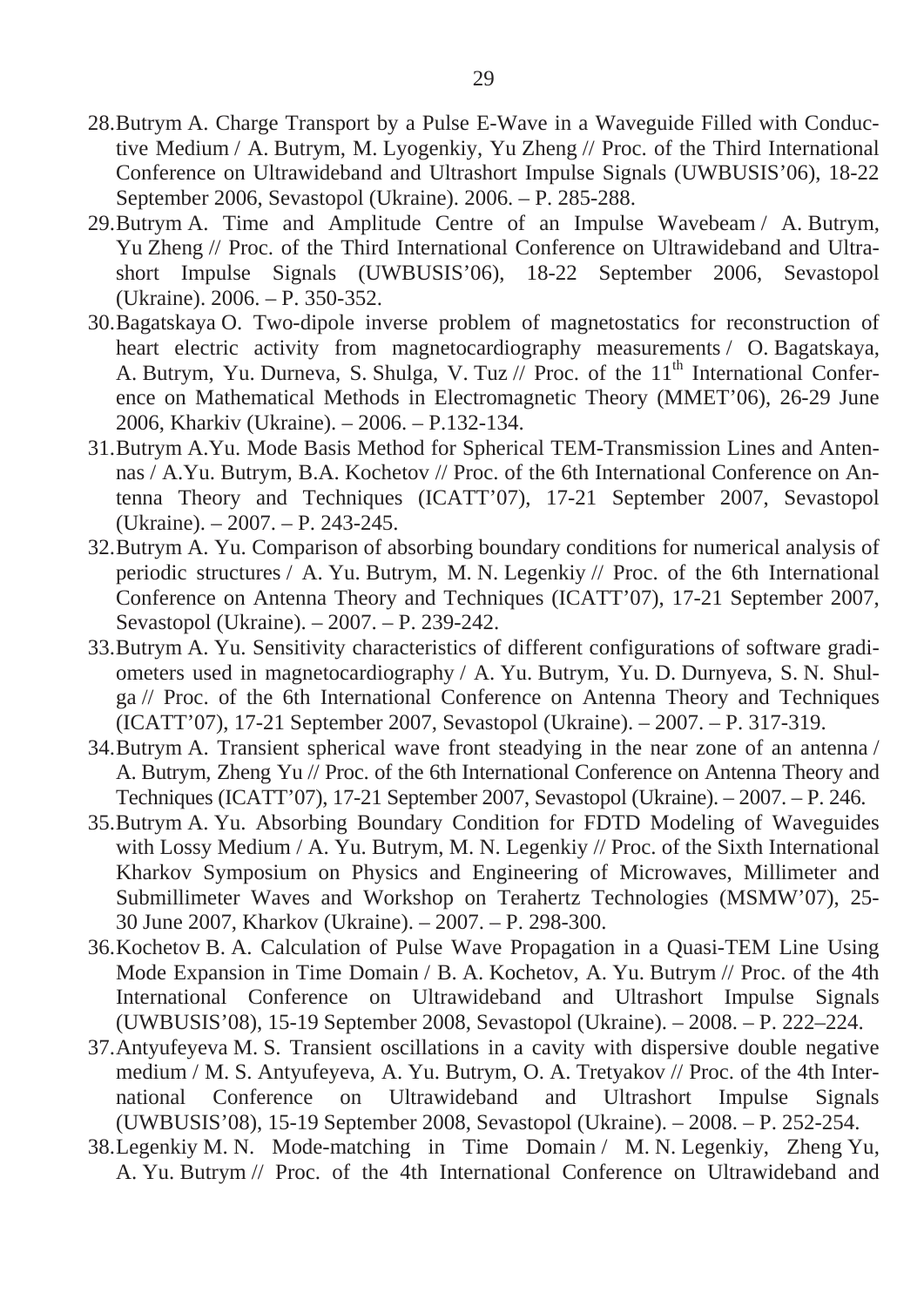Ultrashort Impulse Signals (UWBUSIS'08), 15-19 September 2008, Sevastopol (Ukraine). – 2008. – P. 225-227.

- 39.Kochetov B. Some Exact Solutions of Transient Problems of Electrodynamics in Spherical Coordinate System Obtained by Symmetry Analysis of Klein-Gordon-Fock Equation / B. Kochetov, A. Butrym // Proc. of the 12th International Conference on Mathematical Methods in Electromagnetic Theory (MMET'08), June 29 2008-July 2 2008, Odessa (Ukraine). – 2008. – P. 291–293.
- 40.Legenkiy M. Mode basis method for open dielectric waveguides / M. Legenkiy, A. Butrym // Proc. of the 12th International Conference on Mathematical Methods in Electromagnetic Theory (MMET'08), June 29 2008-July 2 2008, Odessa (Ukraine). – 2008. – P.392-394.
- 41.Butrym A. Application of optimal spatial filtering to measuring magnetic fields of local sources / A. Butrym, Yu. Durneva, S. Shulga // Proc. of the 12th International Conference on Mathematical Methods in Electromagnetic Theory (MMET'08), June 29 2008- July 2 2008, Odessa (Ukraine). – 2008. – P.412-414.
- 42.Antyufeyeva M. S. Microwave Oscillations in a Cavity with Dispersive Double Negative Medium / M. S. Antyufeyeva, A. Yu. Butrym, O. A. Tretyakov // Proc. of the 2008 Microwaves Radar and Remote Sensing Symposium (MRRS-2008), 22-24 September 2008, Kiev (Ukraine). – 2008. – P. 105-107.
- 43.Butrym A. Yu. Numerical analysis of simple TEM conical-like antennas using mode matching in time domain / A. Yu. Butrym, B. A. Kochetov, M. N. Legenkiy // Proc. of the 3rd European Conference on Antennas and Propagation (EuCAP 2009), 23-27 March 2009, Berlin (Germany). – 2009. – P.3471-3475.
- 44.Legenkiy M. N. Mode basis construction for open dielectric circular waveguide by integral equation method / M. N. Legenkiy, A. Yu. Butrym // Proc. of the 2010 International Kharkov Symposium on Physics and Engineering of Microwaves, Millimeter and Submillimeter Waves (MSMW'10), 21-26 June 2010, Kharkov (Ukraine). – 2010. – P. 1-3.
- 45.He Shi. Interaction of electromagnetic waves in a waveguide with very thin wires / Shi He, S. N. Shulga, N. G. Kokodiy, N. N. Gorobets, V. I. Kiiko, A. Y. Butrym // Proc. of the 2010 International Kharkov Symposium on Physics and Engineering of Microwaves, Millimeter and Submillimeter Waves (MSMW'10), 21-26 June 2010, Kharkov (Ukraine). – 2010. – P. 1-3.
- 46.Legenkiy M. Modeling pulse radiation of rod antenna by method of mode matching in time domain / M. Legenkiy, A. Butrym // Proceedings of the  $13<sup>th</sup>$  International Conference on Mathematical Methods in Electromagnetic Theory (MMET'10), 6-8 September 2010, Kyiv (Ukraine). – 2010. – P. 1-4.
- 47.Kochetov B.A. Transient Wave Propagation in Radially Inhomogeneous Biconical Line / B.A. Kochetov, A.Yu. Butrym // Proc. of the 5th International Conference on Ultrawideband and Ultrashort Impulse Signals (UWBUSIS'10), 6-10 September 2010, Sevastopol (Ukraine). – 2010. – P. 71-73.
- 48.Legenkiy M. N. Impulse signal propagation in open dielectric circular waveguide / M. N. Legenkiy, A. Yu. Butrym // Proc. of the 5th International Conference on Ultrawideband and Ultrashort Impulse Signals (UWBUSIS'10), 6-10 September 2010, Sevastopol (Ukraine). – 2010. – P. 119-121.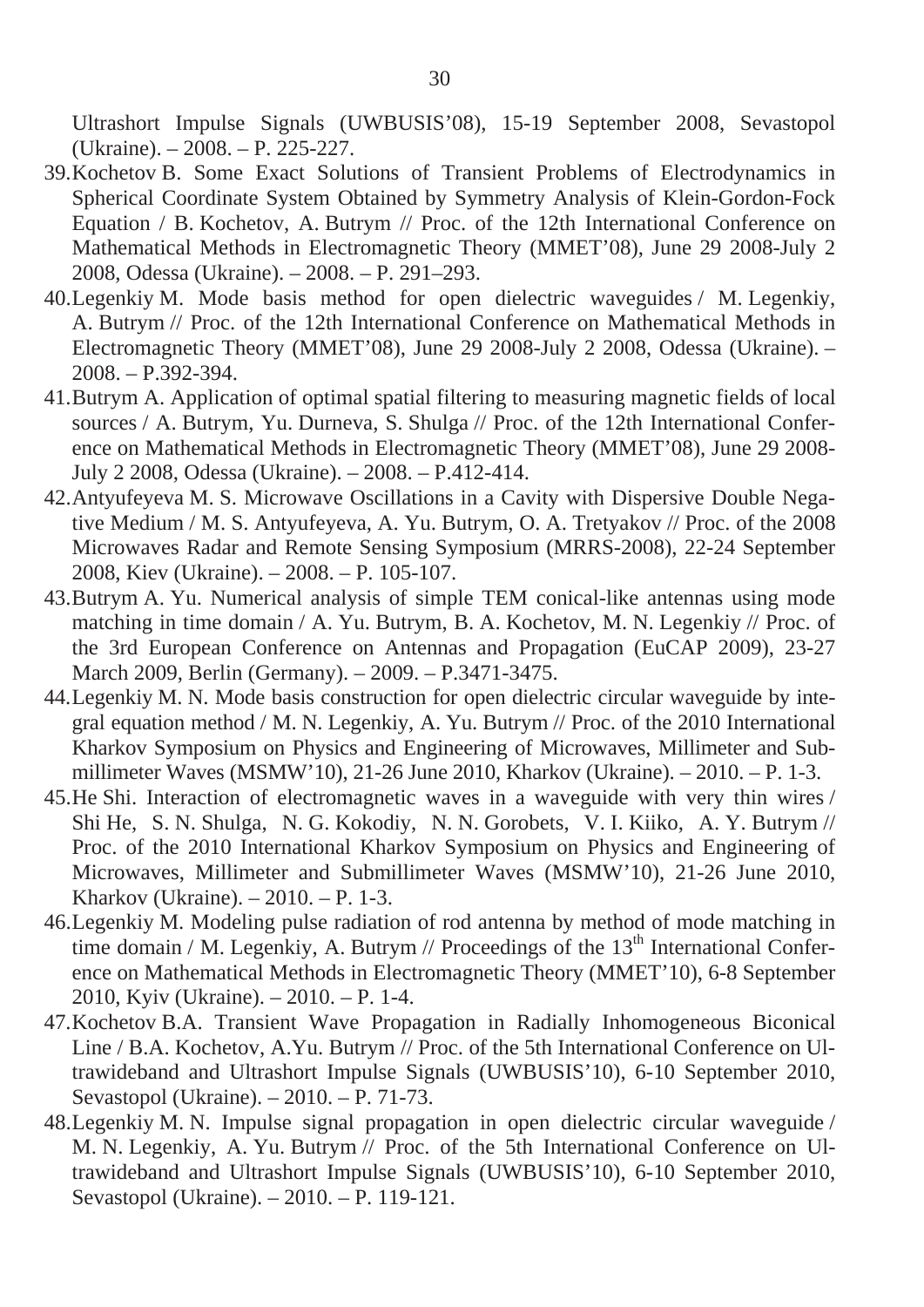- 49.Butrym A. Yu. Mode expansions in time domain / A. Yu. Butrym // Proc. of the 5th International Conference on Ultrawideband and Ultrashort Impulse Signals (UWBUSIS'10), 6-10 September 2010, Sevastopol (Ukraine). – 2010. – P. 49-51.
- 50.Legenkiy M. Moving frame BOR-FDTD approach for long time simulation of pulse precursor propagation in a dielectric waveguide / M. Legenkiy, A. Butrym // Proc. of the 2012 International Conference on Mathematical Methods in Electromagnetic Theory (MMET'12), 28-30 Aug. 2012, Kharkiv (Ukraine). – 2012. – P.172-175.
- 51.Butrym A. Yu. Properties of pulse surface waves in a dielectric waveguide / A. Yu. Butrym, M. N. Legenkiy // Proceedings of the International Conference on Ultrawideband and Ultrashort Impulse Signals (UWBUSIS'12), 17-21 September 2012, Sevastopol (Ukraine). – 2012. – P. 309-311.
- 52.Kostiev A. Y. Time-varying wiener filtering based on short-time Fourier transform / A. Y. Kostiev, A. Y. Butrym, S. N. Shulga // Proceedings of the International Conference on Ultrawideband and Ultrashort Impulse Signals (UWBUSIS'12), 17-21 September 2012, Sevastopol (Ukraine). – 2012. – P. 305-308.
- 53.Butrym A. Yu. Effects of TEM-horn antenna tapering / A. Yu. Butrym, M. N. Legenkiy, XiangYu Hao // Proceedings of the International Conference on Ultrawideband and Ultrashort Impulse Signals (UWBUSIS'12), 17-21 September 2012, Sevastopol (Ukraine). – 2012. – P. 215-217.
- 54.Butrym A. Y. Anomalous wideband absorption in ultrathin copper wires / A. Y. Butrym, V. V. Zhurbenko // Proceedings of the International Conference on Ultrawideband and Ultrashort Impulse Signals (UWBUSIS'12), 17-21 September 2012, Sevastopol (Ukraine). – 2012. – P. 317-318.
- 55.Kochetov B. A. Rigorous calculation of ultra short pulse propagation in a shielded microstrip line using coupled mode expansion in time domain / B. A. Kochetov, A. Y. Butrym // Proceedings of the International Conference on Ultrawideband and Ultrashort Impulse Signals (UWBUSIS'12), 17-21 September 2012, Sevastopol (Ukraine). – 2012. – P. 284-287.
- 56.Butrym A. Yu. Mode expansions in time domain / A. Yu. Butrym // Proceedings of the International Conference on Ultrawideband and Ultrashort Impulse Signals (UWBUSIS'12), 17-21 September 2012, Sevastopol (Ukraine). – 2012. – P. 47-50.
- 57.Legenkiy M. N. About possibility to create a small antenna based on inhomogeneous biconical line / M. N. Legenkiy, A. Yu. Butrym, M. S. Sharkova // Proc of the 2013 International Kharkov Symposium on Physics and Engineering of Microwaves, Millimeter and Submillimeter Waves (MSMW'13), 23-28 June 2013, Kharkov (Ukraine). – 2013. – P. 470-472.
- 58.Legenkiy M. N. Fast pulse guided wave in an optical waveguide / M. N. Legenkiy, A. Yu. Butrym // Proc of the 2013 International Kharkov Symposium on Physics and Engineering of Microwaves, Millimeter and Submillimeter Waves (MSMW'13), 23-28 June 2013, Kharkov (Ukraine). – 2013. – P. 207-209.
- 59.Legenkiy M. N. Excitation of fast pulse guided wave in receiving dielectric rod antenna / M. N. Legenkiy, A. Yu. Butrym // Proc. of the IX International Conference on Antenna Theory and Techniques (ICATT'13), 16-20 Sept. 2013, Odessa (Ukraine). –  $2013. - P. 444-446.$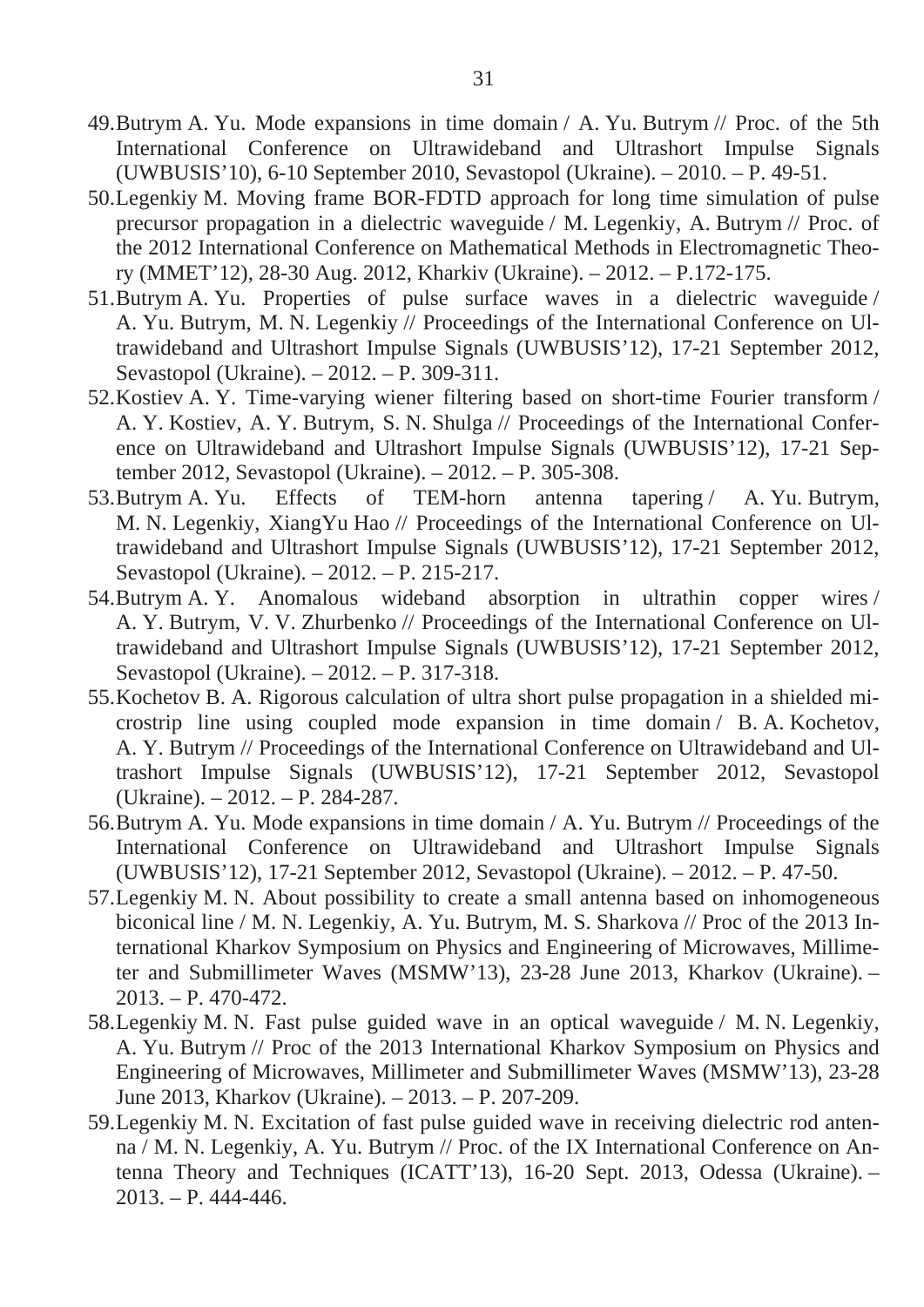- 60.Legenkiy M. Evaluation of On-Ground Object Radar Detectability Reduction / Maxim Legenkiy, Alexander Butrym, Mariya Antyufeyeva // Proceedings of the 2014 International Conference on Mathematical Methods in Electromagnetic Theory (MMET'14). – 2014. – P. 254-257.
- 61.Legenkiy M. N. Diffraction of a Pulse Electromagnetic TM wave on lossy layer in a waveguide / M. N. Legenkiy, A. Yu. Butrym // Proceedings of the conference Ultrawideband and Ultrashort Impulse Signals (UWBUSIS'14), 15-19 September 2014, Kharkiv (Ukraine). – 2014. – P. 104-107.
- 62.Butrym A. Yu. Time domain analysis of transient radiation of dipole in dielectric sphere / A. Yu. Butrym, M. N. Legenkiy // Proc. of the X International Conference on Antenna Theory and Techniques (ICATT'15), 21-24 April 2015, Kharkiv (Ukraine). –  $2015 - P. 1-3.$

### Опубліковані праці, які додатково відображають наукові результати дисертації: **изначаткові статті у фахових журналах:**

- 63. Джин Юн. Конечно-разностная схема во временной области и аналитическое решение уравнения Клейна-Гордона / Джин Юн, Б. А. Кочетов, А. Ю. Бутрым // Вісник Харківського національного університету імені В.Н. Каразіна. № 712 – "Радіофізика та електроніка". – 2006. – Вип. №10. – С. 91-94.
- 64.Butrym A. CPW to CPS Transition for Feeding UWB Antennas / A. Butrym, S. Pivnenko // IEEE Aerospace and Electronic Systems. – 2006. – Vol. 21, No. 2. – P. 21-23.
- 65. Думин А. Н. Нестационарные электромагнитные поля в неограниченном пространстве с произвольным заполнением идеальной средой / А. Н. Думин, О. А. Думина, А. Ю. Бутрым, О. А. Третьяков // Вісник Харківського національного університету імені В.Н. Каразіна. № 756 – "Радіофізика та електроніка". –  $2007. - B$ ип.  $11. - C. 61-64.$
- 66. Дурнева Ю. В. Использование модели нескольких диполей в свободном пространстве для первичной обработки результатов магнитокардиографических измерений / Ю. В. Дурнева, А. Ю. Бутрым, С. Н. Шульга // Радиотехника и электроника. – 2008. – Том 53, №11. –С. 1420-1425.
- 67. Кочетов Б. А. О сходимости модовых разложений по сферическим гармоникам во временной области / Б. А. Кочетов, А. Ю. Бутрым // Вісник Харківського національного університету імені В.Н. Каразіна Серія "Радіофізика та електроніка". – 2009. – №883, випуск 15. – С. 41-44.
- 68. Легенький М. Н. Построение модового базиса для открытых диэлектрических структур методом интегральных уравнений / М. Н. Легенький, А. Ю. Бутрым // Вісник Харківського національного університету імені В.Н. Каразіна Серія "Радіофізика та електроніка". – 2009. – №883, випуск 15. – С. 50-53.
- 69. Дурнева Ю. В. Пространственная фильтрация шумов в магнитокардиографических измерениях / Ю. В. Дурнева, А. Ю. Бутрым, С. Н. Шульга // Радиотехника и электроника. – 2009. –Т.54, №11. – С. 1362-1368.
- 70. Хе Ши. Взаимодействие электромагнитных волн в волноводе с очень тонкими проволочками / Хе Ши, С. Н. Шульга, Н. Г. Кокодий; Н. Н. Горобец, В. И. Кийко, А. Ю. Бутрым, Джин Юн // Радиотехника и электроника. — 2011. — Т. 56, No 10. − C. 1201-1204.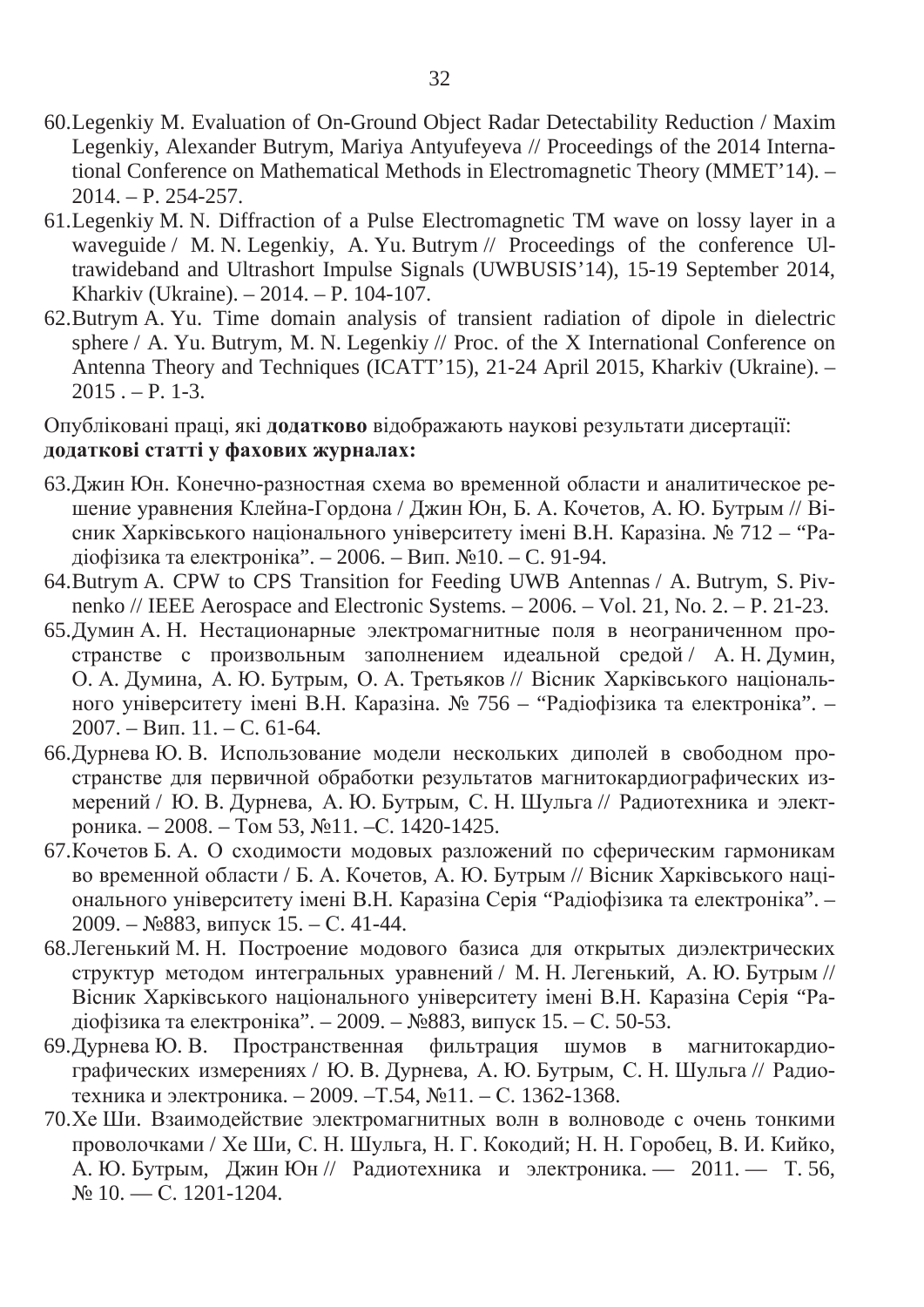### додаткові тези українських конференцій:

- 71. Джин Юн. Анализ в ближней зоне поля импульсного волнового пучка, создаваемого гауссовым распределением линейно поляризованных токов на плоскости / Юн Джин, А. Ю. Бутрым // 2-й Международный радиоэлектронный форум «Прикладная радиоэлектроника. Состояние и перспективы развития» МРФ-2005. Сборник научных трудов. Том V. Международная конференция «СВЧ и оптоэлектроника». – Харьков: АНПРЭ, ХНУРЭ. – 2005. – С. 47–50.
- 72. Кочетов Б. А. Верификация метода модового базиса для многосвязных поперечно-неоднородных волноводов / Б. А. Кочетов, А. Ю. Бутрым // Современные проблемы радиотехники и телекоммуникаций: 3-я междунар. молодёжная науч.техн. конф., 16-21 апр. 2007 г.: тезисы докл. – Севастополь, 2007. – С. 301.
- 73. Кочетов Б. А. Точные решения одномерного уравнения Клейна-Гордона-Фока с произвольным параметром для нестационарных задач электродинамики в сферической системе координат / Б. А. Кочетов, А. Ю. Бутрым // Тезисы докладов на 7й Харьковской конф. молодых учёных «Радиофизика и электроника» (YSC 2007), 12-14 декабря 2007, Харьков. – 2007. – С. 114.
- 74. Бутрым А. Эффективные модовые поглощающие условия для FDTD / А. Бутрым, М. Легенький // Тезисы докладов на 7-й Харьковской конф. молодых учёных «Радиофизика и электроника» (YSC 2007), 12-14 декабря 2007, Харьков. – 2007. – ɋ. 115.
- 75. Кочетов Б. А. Классификация собственных мод в поперечно-неоднородных волноводах / Б. А. Кочетов, А. Ю. Бутрым // Радиоэлектроника и молодёжь в XXI веке: 12-й междунар. молодёжный форум, 1-3 апр. 2008 г.: тезисы докл. – Харь- $KOB, 2008. - C. 14.$
- 76. Кочетов Б. А. Распространение импульсных волн в радиально-неоднородных несимметричных биконических линиях / Б. А. Кочетов, А. Ю. Бутрым // Тезисы докладов на 8-й Конф. молодых учёных «Радиофизика, Электроника и Биофизика» (YSC 2008), 25-27 ноября 2008, Харьков. – 2008. – С. 130.
- 77. Бутрым А. Решение задачи импульсного излучения из открытого конца волновода методом согласования мод во временной области / А. Бутрым, М. Легенький // Тезисы докладов на 8-й Конф. молодых учёных «Радиофизика, Электроника и Биофизика» (YSC 2008), 25-27 ноября 2008, Харьков. – 2008. – С. 131.

### *AHOTAЦІЯ*

Бутрим О. Ю. Застосування модових розкладань у широкосмугових задачах **електродинаміки**. – На правах рукопису.

Дисертація на здобуття наукового ступеня доктора фізико-математичних наук за спеціальністю 01.04.03 – радіофізика. – Харківський національний університет імені В. Н. Каразіна, Харків, 2015.

Досліджується коло питань, що поєднані концепцією розкладання електромагнітних полів у суперпозицію просторових конфігурацій – «мод», причому розгляд проводиться у часовій області, що дозволяє ефективно досліджувати широкосмугові процеси. Створено новий науковий напрямок дослідження хвилеведучих систем з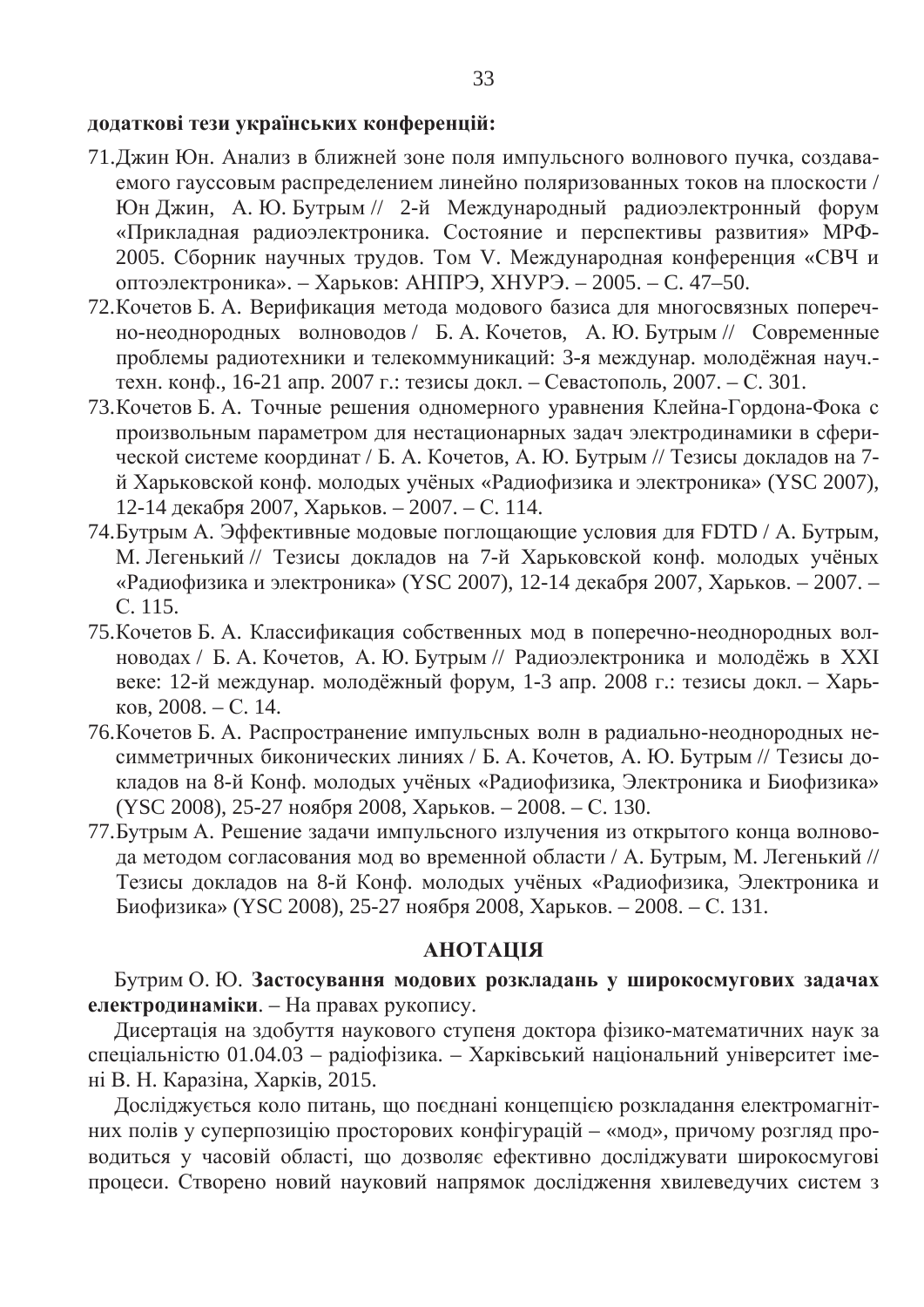поперечно-неоднорідним заповненням у різноманітних конфігураціях шляхом побудови методів модових розкладань у часовій області на основі підходу часткового розділення змінних у рівняннях Максвела. Метод застосовано для побудови аналі--<br>тично-числових схем розв'язання цілої низки задач у циліндричній та конічній геометрії границь та для відкритих структур. На основі модових перерозкладань полів у часовій області створено числово-аналітичний метод моделювання задач дифракції імпульсних сигналів на стиках хвилеводів. Виявлено та проаналізовано кілька нових фізичних явищ: імпульсна поверхнева хвиля, що поширюється вздовж діелектричного хвилеводу зі швидкістю світла у вільному просторі, зберігаючи при цьому свою просторову структуру; коливання поверхневого та просторового зарядів при падінні імпульсної Е-хвилі на межу провідного середовища у хвилеводі; аномальне поглинання у тонких провідних дротах. Розроблено також низку методів просторової та часової фільтрації сигналів у задачах магнітокардіографії.

**Ключові слова:** неоднорідний хвилевід, часова область, метод модового базису, надширокосмугові сигнали, імпульсні сигнали, імпульсне випромінювання, просторова фільтрація, магнітокардіографія.

#### **АННОТАЦИЯ**

Бутрым А. Ю. Использование модовых разложений в широкополосных задачах электродинамики. – На правах рукописи.

Диссертация на соискание ученой степени доктора физико-математических наук по специальности 01.04.03 – радиофизика. – Харьковский национальный университет имени В. Н. Каразина, Харьков, 2015.

Диссертационная работа посвящена исследованию круга вопросов, объединённых концепцией разложения электромагнитных полей в суперпозицию пространственных конфигураций – «мод», причём рассмотрение проводится во временной области, что позволяет эффективно рассматривать широкополосные процессы.

Создано новое научное направление исследования волноводных систем з поперечно-неоднородным заполнением в различных конфигурациях путём построения модовых разложений во временной области на основе общего подхода частичного разделения переменных в уравнениях Максвелла. Изучаются процессы возбуждения и распространения импульсных сигналов в различных регулярных волноведущих структурах, дифракции на сочленениях таких структур. Поля представляются в виде разложения по модам, с амплитудами, которые являются функциями времени и про-• дольной координаты. Модовые амплитуды удовлетворяют системе связанных эволюционных уравнений, позволяющей определить изменение временной формы модовых сигналов при распространении вдоль структуры. Построенный метод позволяет рассматривать структуры с поперечно неоднородным заполнением волновода, когда моды в частотной области являются частотно зависимыми и не допускают прямого переноса во временную область с сохранением факторизованного разложе-НИЯ НА МОДЫ И АМПЛИТУДЫ. Это достигается за счёт введения в рассмотрение операторов дифференцирования по поперечным координатам, в которые входит неоднородность распределения электромагнитных свойств среды в поперечном сечении. • Операторы оказываются самосопряжёнными в специально определённом функцио-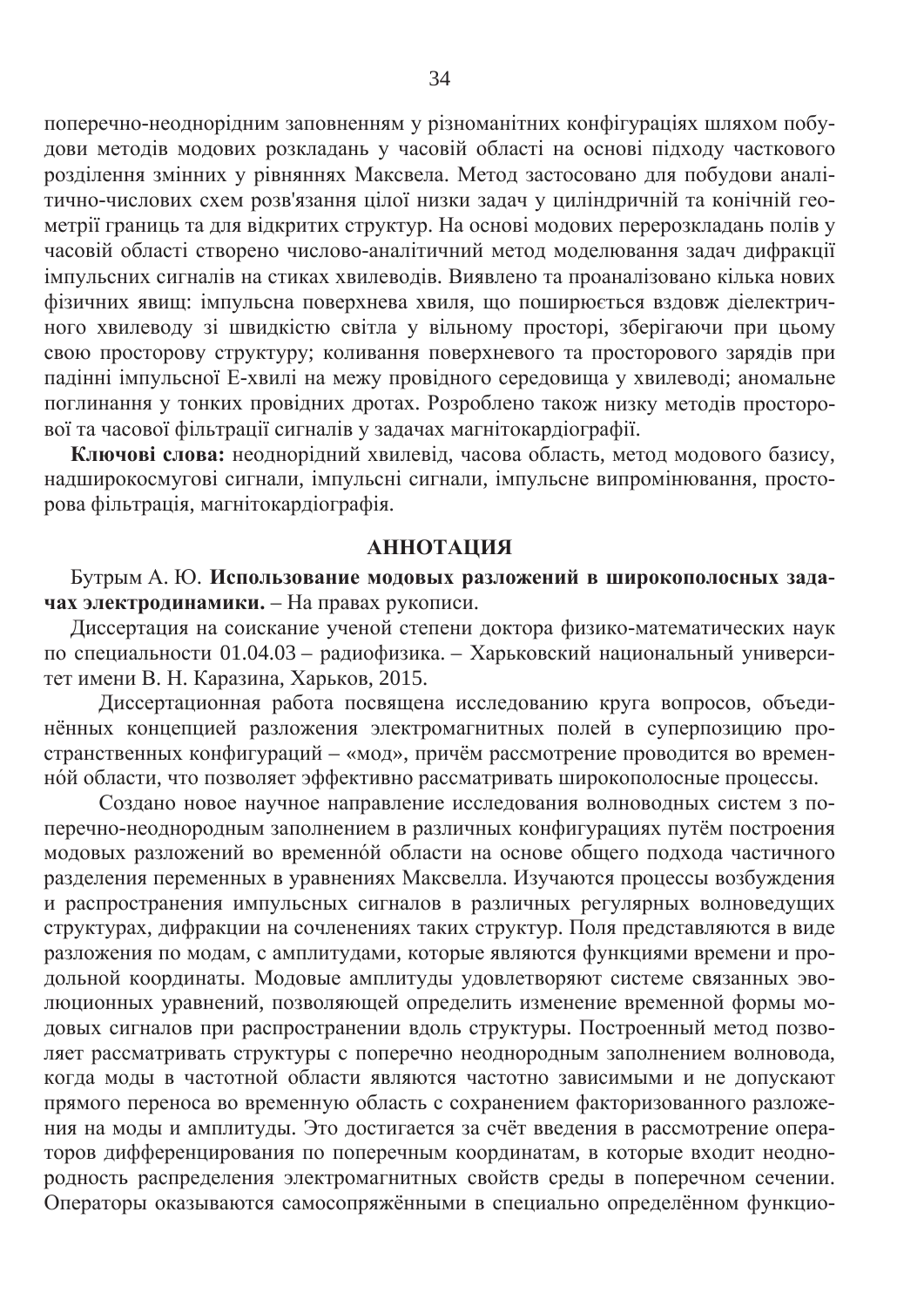нальном пространстве, что позволяет рассматривать для них задачу на собственные значения и использовать их собственные функции (моды) в качестве базиса для разложения искомых полей. Вводимые «моды» являются связанными, возбуждение одной моды приводит к возникновению других мод при распространении. Численные эксперименты показали, что для сигналов с ограниченным спектром достаточно учитывать конечное количество связанных мод, высшие моды возбуждаются с экспоненциально малыми амплитудами.

Описанный подход применён в диссертации для рассмотрения полей в цилиндрических закрытых волноводах произвольного многосвязного сечения, в конических волноводах, в свободном пространстве: в сферической (волны от сосредоточенного источника) и цилиндрической (волновые пучки) геометриях, в открытом диэлектрическом волноводе. Получен ряд аналитических результатов, разработаны численные схемы для решения более общих задач.

Решено несколько задач о дифракции, которые могут быть сформулированы как дифракция на стыке регулярных волноводов. Для этого известный в ЧО метод согласования мод сформулирован и применён непосредственно во временной области. На основе такого подхода рассмотрена, например, задача об излучении биконической антенны, как задача о дифракции на сопряжении конического волновода (антенны), в котором возбуждается волна, и свободного пространства, рассматриваемого тоже как конический волновод.

С помощью разработанных методов проведено численное моделирование, физический анализ и интерпретация полученных результатов для нескольких нестационарных волновых процессов. Проанализировано возбуждение колебаний поверхностного и объёмного заряда при падении Е-волны на границу проводящей среды в волноводе. При рассмотрении импульсного возбуждения открытого диэлектрического волновода выявлена и проанализирована структура волны-предвестника. Показано, что возникающая импульсная поверхностная волна формирует структуру в виде конических фронтов, распространяющихся под критическим углом к поверхности диэлектрика. Механизм их возникновения схож с черенковским излучением: поверхностная волна, двигаясь вдоль границы диэлектрика со скоростью света в свободном пространстве, создает излучение вглубь диэлектрика, в котором скорость света ниже. Такая волновая структура двигается вдоль диэлектрического волновода со скоростью света в свободном пространстве, причём скелетон пространственной структуры в виде конусов практически не изменяется по ходу распространения.

Рассмотрена задача о пространственной фильтрации в мультисенсорных системах измерения магнитных полей: выделении слабого сигнала от локального источника магнитного поля на фоне сильных помеховых сигналов от удалённых источников с помощью системы магнетометров, разнесённых в пространстве в виде измерительной решётки. В магнитокардиографии необходимо выделить слабый магнитный сигнал от сердца пациента на очень сильном фоне, создаваемом удалёнными источниками шума. Используется метод «собственных ортогональных мод», основанный на использовании сингулярного разложения матриц сигналов. В результате получаются оценки матриц ковариации, описывающие ожидаемый полезный сигнал и шум от внешних источников. Используется разложение непрерывного поля по тейлоровским модам,